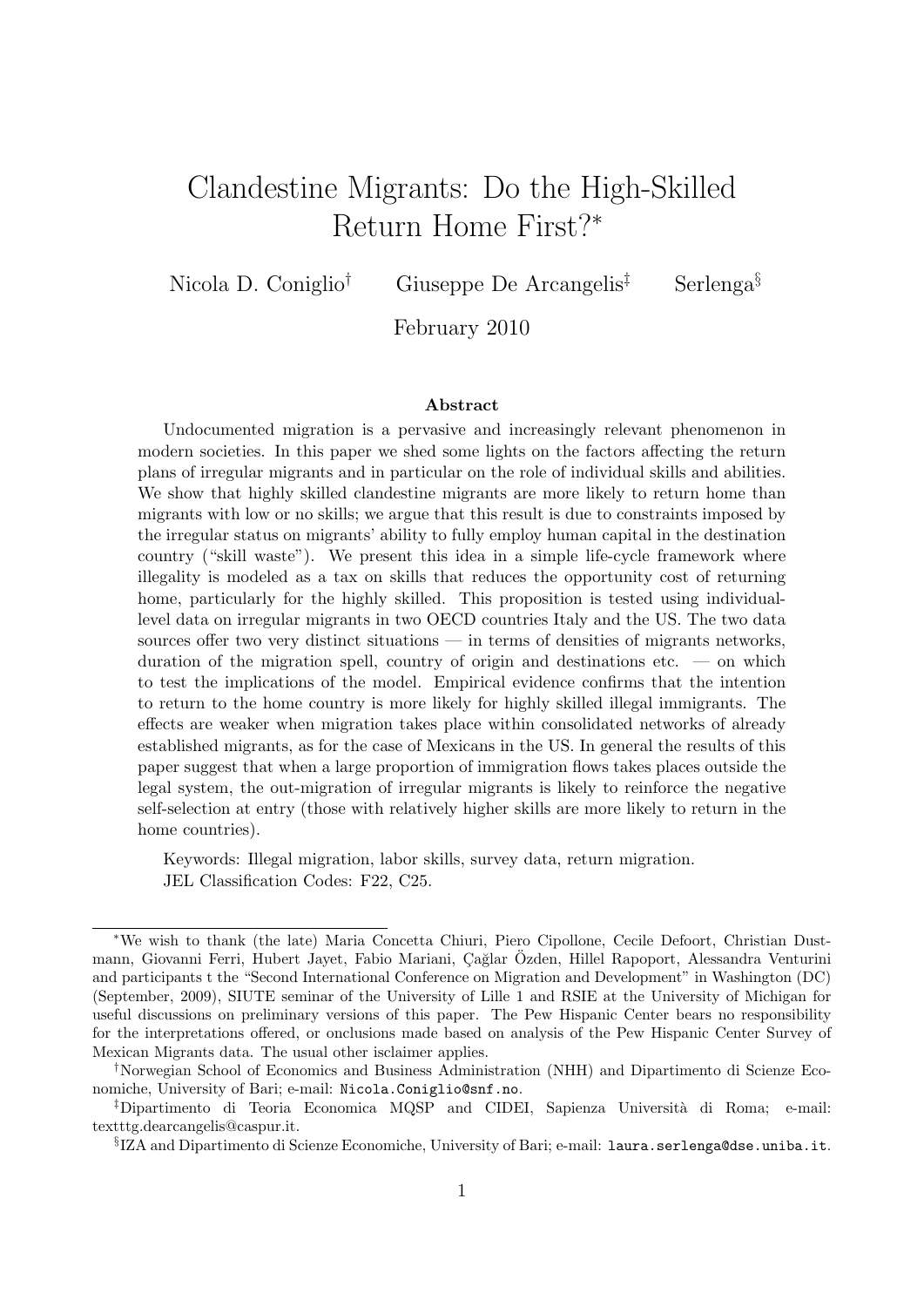## 1 Introduction

Undocumented migration is a pervasive phenomenon of modern societies. Although its intensity is different across countries the number of migrants who cross the borders irregularly or overstay their regular visa is significant and increasing over time. Recently, Passel (2005) estimated an annual net inflow of 500,000 illegal immigrants to the US between 2002 and 2004, and according to Hoefer et al (2009) the stock of unauthorized immigrants in January 2008 is about 11.6 million. Estimates of the annual illegal migration flows to Europe (EU-15) in 2001 give rise to figures up to 650,000 according to a recent study by Jandl (2004) (100,000 of them in Italy).<sup>1</sup>

Irregular migration is on the rise as a consequence of the combination of two elements: (i) the persistence (and in many cases increase) of socio-economic disparities between poor and rich countries; (ii) increasing restrictiveness of immigration policies in rich countries. When the migration pressure is sufficiently intense many individuals who are not granted access through the main entrance will decide to enter through "windows and cracks in the walls". Although Hatton and Williamson (2009) seem to suggest that migration pressure from poor countries is not increasing, their projections do not either conclude for a declining trend over the next few decades.

A shift from legal to illegal migration poses interesting and challenging questions since the status has important consequences on migrants behavior. Indeed, the status of irregular migrant sets relevant constraints in the host countries and deeply conditions the costs and benefits associated to the migration experience.

In this paper we focus on the determinants of the return intentions of undocumented migrants and in particular on the role that individual skills play in shaping migrants' decisions to return in the home country. Several studies have documented that return flows of migrants to their countries of origin are large (see Borjas and Bratsberg 1996 and Jasso e Rosenzweig 1982 for the US; Dustmann and Weiss 2007 for the UK). Since return migration is one of the main channels linking migration and development in the source country, it is important to investigate the main characteristics of return migrants. Are return flows positively or negatively self-selected? The existing literature on the "quality" of return flows of regular migrants is mixed. Dustmann (1996, 2003b) finds a negative effect of years of schooling on the intention to return to the home country. Reagan and Olsen (2000) find no evidence of skill bias in return migration. Borjas and Bratsberg (1996) find that return migration reinforces the initial selectivity of immigration flows; hence if migrants are initially positively self-selected, individuals who decide to return in the home country will be the least skilled and educated among the pool of migrants.

While the literature has documented and investigated several aspects of legal migrants' return migration we still know very little — mainly due to lack of data — on return behavior of irregular migrants. One important dimension on which legal and illegal migrants differ is the ability to fully employ in the country of destination the human capital accumulated at home. In addition, the lack of a legal status constrains also the migrant's ability to access to many markets and institutions in the host country (including banks for deposits or financial

<sup>1</sup>See Tapinos (1999) and Jandl (2004) for an overview of the statistical approaches to measure irregular migration. See Hanson (2006) and the relative cited literature for methods to estimate illegal migration flows and stocks between Mexico and the US.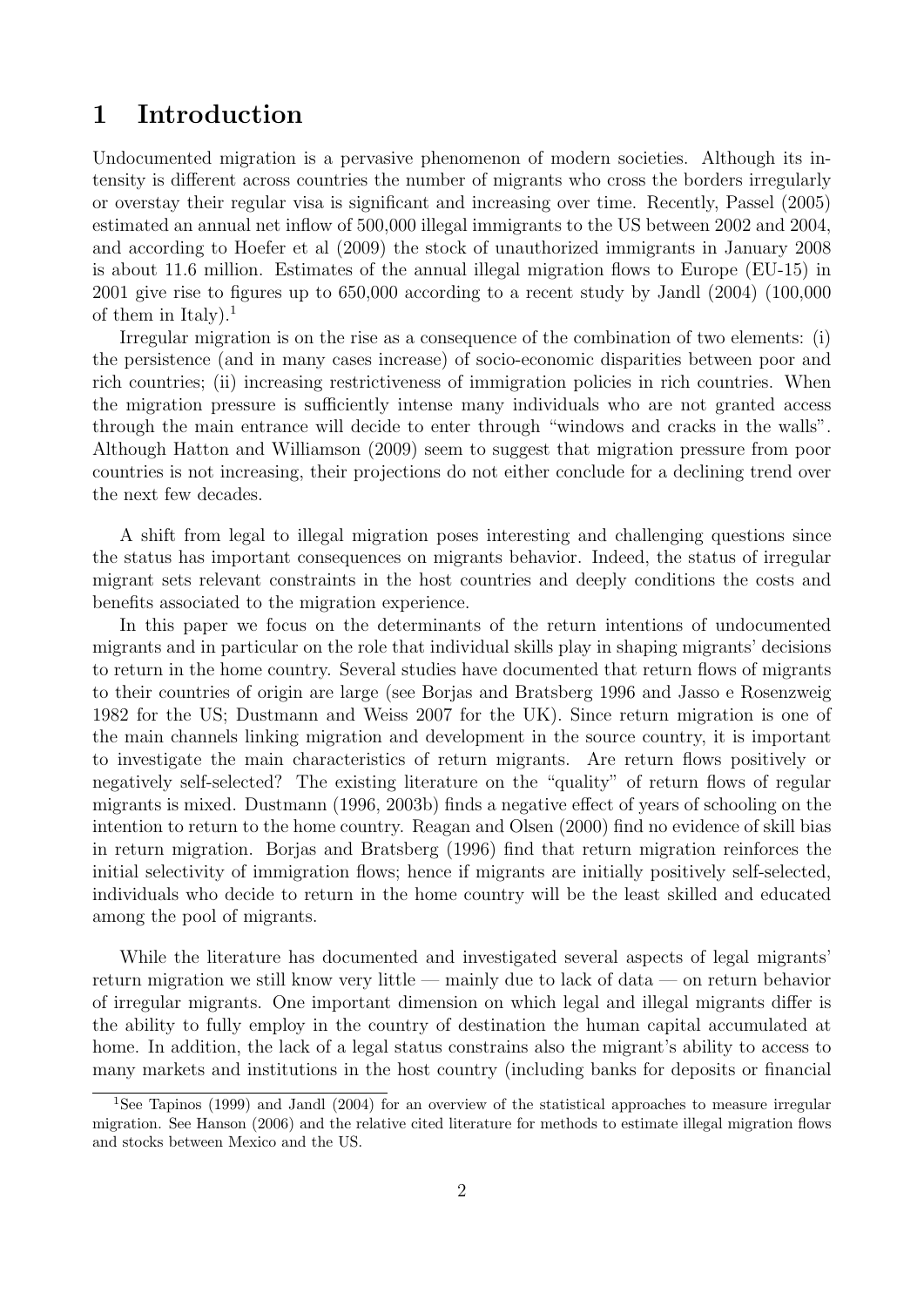institutions for other types of savings). Irregular migration has negative consequences on individual consumption and production opportunities which in turn affect both the quality of life and the economic returns during the migration spell. Being irregular likely makes individual skills much less effective than in the home country, as the irregular migrant has often to resort uniquely to the shadow economy.<sup>2</sup>

Hence, illegality can cause skill waste, i.e. illegality impinges the positive outcome of skills on both individual income and savings. The existence of a skill waste should imply that the opportunity cost of returning to the country of origin should be substantially lower for the skilled rather than for the unskilled individuals; other things equal, we should observe a positive self-selection in return migration of irregular migrants.

The contribution of the paper is twofold. First we present the relationship between skills and return migration in a simple life-cycle framework where the irregular status reduces the ability to fully employ migrants' skills. Second, we test the main proposition of a positive self-selection of irregular migrants using two data sets: (i) the Survey of Irregular Migration in Italy (SIMI), conducted at the University of Bari in 2003; and (ii) Survey of Mexican Migrants (SMM) conducted by the Pew Hispanic Center in 2005. Both surveys contain detailed information of a sample of irregular migrants. The SIMI database allows us to investigate the determinants of return plans for a sample of migrants who just crossed irregularly the Italian border (i.e. immigration "at the gate"); thus we focus on initial individual plans based only on the information/expectations which triggered the migration experience (not yet revised on the basis of new information or events which occurs while the migrant is in the destination country). We complement the analysis employing the Survey of Mexican Migrants (SMM) which allows us to investigate the intentions to return of undocumented Mexican migrants who have been living and working in the US for a longer period. The two samples differ along several important dimensions — countries of origin and destinations, density of migration networks, average duration of the migration experience etc. — which makes a comparative analysis particularly interesting. Our results provide empirical evidence on the positive relationship between individual skill endowments and intentions to return for irregular immigrants in particular in countries, like Italy, with highly restrictive immigration policies where migrants networks were not yet so consolidated in 2003 (the year of the survey SIMI).

The paper is organized as follows. Section 2 presents a theoretical (life-cycle) framework to model the return plans of irregular migrants with heterogeneous levels of skills. Section 3 describes the main characteristics of the data sets that we employ for estimation both on Mexicans interviewed in the US and Italian undocumented immigrants. Section 4 reports and discusses the results of the empirical analysis. Lastly, Section 5 concludes with some general remarks and suggestions for further research.

<sup>&</sup>lt;sup>2</sup>Mattoo, Neagu and Ozden (2008) study the brain waste in the US labor market. Kossoudji and Cobb-Clark (1996) and Cobb-Clark and Kossoudji (2002) document the presence of less opportunity for job advancement and the existence of a wage gap between legal and illegal migrants in the US. Moreover, Bratsberg et al (2002), using longitudinal US data on wage immigrants, show that naturalization, in particular for migrants from lessdeveloped countries, is associated with faster wage growth even after accounting for unobserved individual characteristics. Similar findings are presented in a study by DeVoretz and Pivnenko (2004) on the economic effects of Canadian citizenship.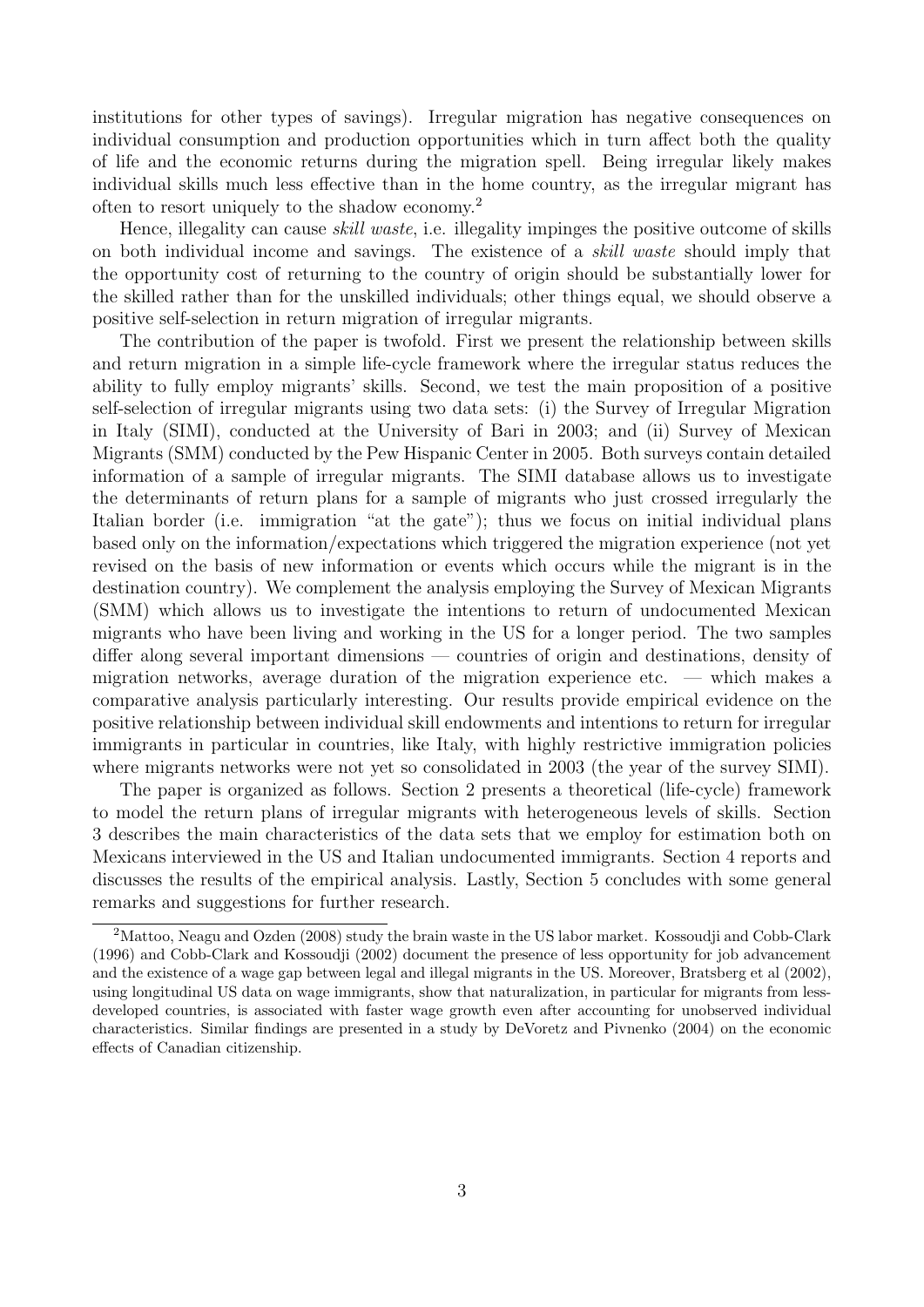## 2 Skills and Return Decisions of Irregular Migrants: A Life-Cycle Interpretation

In this section we present a simple two-period model on the return plans of undocumented migrants coming from a poor country and already arrived in a rich destination country. The main aim of this simple framework is to outline the relationship between the individual level of skills and human capital and the return decision; we show that illegal status, by dampening the return on skills of immigrants, leads to a higher incentive to return home for highly skilled migrants, with respect to low-skilled ones.

Consider a population of illegal migrants with a heterogeneous level of skills from the same source country  $A$  who have migrated to the host country  $B$ . Migrants' skills are continuously distributed over an interval  $a^j \in [1,\infty)$ .

Individuals operate in a two-period world and are endowed with a unit of labor which is inelastically supplied in each of the two periods.<sup>3</sup>

The migrants' intertemporal utility function is defined over first- and second-period consumption — respectively,  $c_1$  and  $c_2$  — and takes the following simple logarithmic form:

$$
U(c_1, c_2) = u(c_1) + \delta u(c_2) = \ln(c_1) + \delta \ln(c_2)
$$

where  $\delta$  is the discount factor.

In the first period individuals live and work in the host country  $B<sup>4</sup>$ . Consumption of migrant with a skill level  $a^j$  is:

$$
c_1^j = w_1^j - s^j = a^j \tau w^B - s^j \tag{1}
$$

where  $w_1^j$  $j<sub>1</sub>$  is the first-period wage when working illegally in country B and  $s<sup>j</sup>$  are savings. Given their status of irregular migrants in the host country  $B$  the rewards to human capital cannot be fully exploited: income earned in country  $B$  is increasing in the skill level but we assume that the skill premium is compressed because of illegality. More precisely, first period wages are equal to  $w_1^j = a^j \tau w^B$  where  $w^B$  is the exogenously given "minimum" wage for a unit of labor in the host country. Individual wages positively depend on individual skills but the status of irregular migrant makes those skills less effective. The parameter  $\tau \in (0, 1]$  captures the magnitude of the *skill waste* effect associated with the status of illegal migrant. As  $\tau \to 0$ illegal migration tends to be less and less rewarding for all migrants and has a 'squeezing effect' on the level of human capital, i.e. being uneducated and unskilled rather than having a PhD in engineering does not change the returns from migration.<sup>5</sup> On the contrary, when

<sup>&</sup>lt;sup>3</sup>We assume that the individual possesses no capital at the beginning of the first period. In reality, it is often the case that migrants from less developed countries have a negative amount of wealth since they have borrowed from friends and relatives in order to pay for migration costs.

<sup>4</sup>For simplicity we are not modelling the choice to leave the origin country and assume instead that the migrant has already arrived illegally in the country of destination. We recall that Orrenius and Zavodny (2005) instead deal with the issue of whether to leave the origin country or not and reside illegally at destination, but within a different theoretical framework.

<sup>&</sup>lt;sup>5</sup>Even if  $\tau = 0$  is implausible since the brightest and more skilled migrants are more likely to obtain the best opportunities, skills and formal qualification are of little use to an irregular migrant. There is anecdotic evidence that very often migrants employed illegally in highly unskilled and manual jobs – such as agricultural workers in developed countries – are actually highly skilled and educated individuals. Indirect evidence of the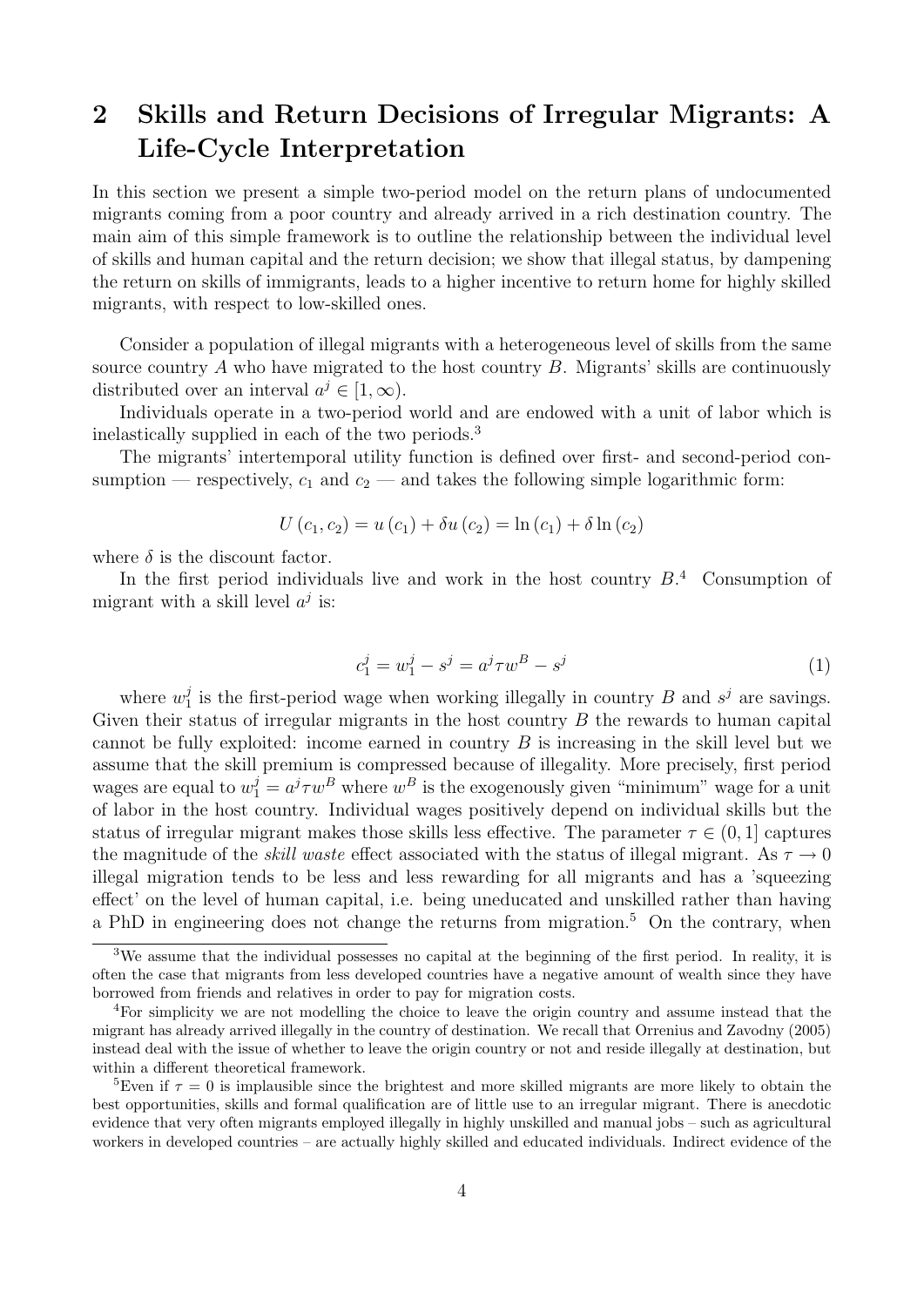$\tau = 1$  there is no skill waste and migrants' human capital is fully rewarded according to the skill content  $a^j$ . In other words, when  $\tau = 1$  we assume that migration is legalized.

The parameter  $\tau$  might be interpreted as the effect of the institutional framework within which illegal migration takes place on the individual's ability to use the stock of human capital accumulated at home. The degree to which it is possible for the migrant to exploit her skills might depend, for instance, on the attitude of the immigration authorities in the host country. When some particular skills are required due to an excess demand in the host country labor market, immigration authorities tend to be more tolerant toward illegal migrants possessing those skills (in this case  $\tau$  may be close to 1).

The skill waste affects also the ability of illegal migrants to fully exploit financial markets in the host country and therefore the return on savings, which differs depending on the migrant's choice for the second period.

Often the sole motive for migration is the necessity to accumulate assets that will be subsequently employed in productive activities at home.<sup>6</sup> Here we assume that if the migrant decides to go back to homeland A in period 2, then period-1 savings will be directly used, together with individual skills, in an entrepreneurial project with gross return  $a^{j}R$  in the home country A — where  $R \equiv (1+r)$  is the exogenously given "miminum" gross return on savings in the home country.  $\frac{7}{1}$  We allow for returns from the entrepreneurial project to differ among migrants. The higher the level of skills of the migrant, the higher the likelihood that she will pick the best investment opportunities and, in turn, the more rewarding will be the allocation of her capital.

Similarly, savings are located in the host country  $B$  in case the migrant decides to stay in B during period 2 and generate a return  $\tau a^{j}R$ , which is higher for individuals with higher skills, but is affected by the skill waste.

Hence, the return from savings  $(e^{j})$  will vary according to the migrant's preferred location choice for the second period:

$$
e^{j} = \begin{cases} e^{j}_{R} = a^{j} R s^{j} & \text{if he or she returns to country } A \\ e^{j}_{NR} = \tau a^{j} R s^{j} & \text{if he or she stays in country } B \end{cases}
$$
 (2)

In other words, irregular migrants face constraints which negatively affect not only their ability to fully exploit their labor potential but also their ability to locate and exploit investment opportunities. For instance, although fully aware of the different financial opportunities offered in the host country, the unlawful migrant does not have access to them since she does not have a legal permit and must recur to alternative, less rewarding and sometimes illegal, forms of financial investment. Instead, when planning to go back to the homeland,

skill-waste effect is provided by a series of studies on migrants' performance after their legalization through amnesties in the United States (such as IRCA). See Rivera-Batiz (1999), Cobb-Clark and Kossoudji (2000 and 2002). See also the more recent study by Mattoo, Neagu and Ozden (2008).

<sup>6</sup>See, for instance, a study on the occupational choice of return migrants in Egypt by McCormick and Wahba (2001) who find that both the spells of periods overseas and overseas savings significantly increase the probability of starting an entrepreneurial project for more literate migrants. Moreover, a recent report by the World Bank (2006) includes a thorough study of the effects of remittances on development that highlights the importance of entrepreneurial activities financed by remittances.

<sup>&</sup>lt;sup>7</sup>In order to simplify the framework, without loss of generality, we assume that the "base" rate of return is not different in the two countries, i.e.  $R^A = R^B = R$ . A generalization of the model with two different rates of return for the home and destination country is available from the authors upon request.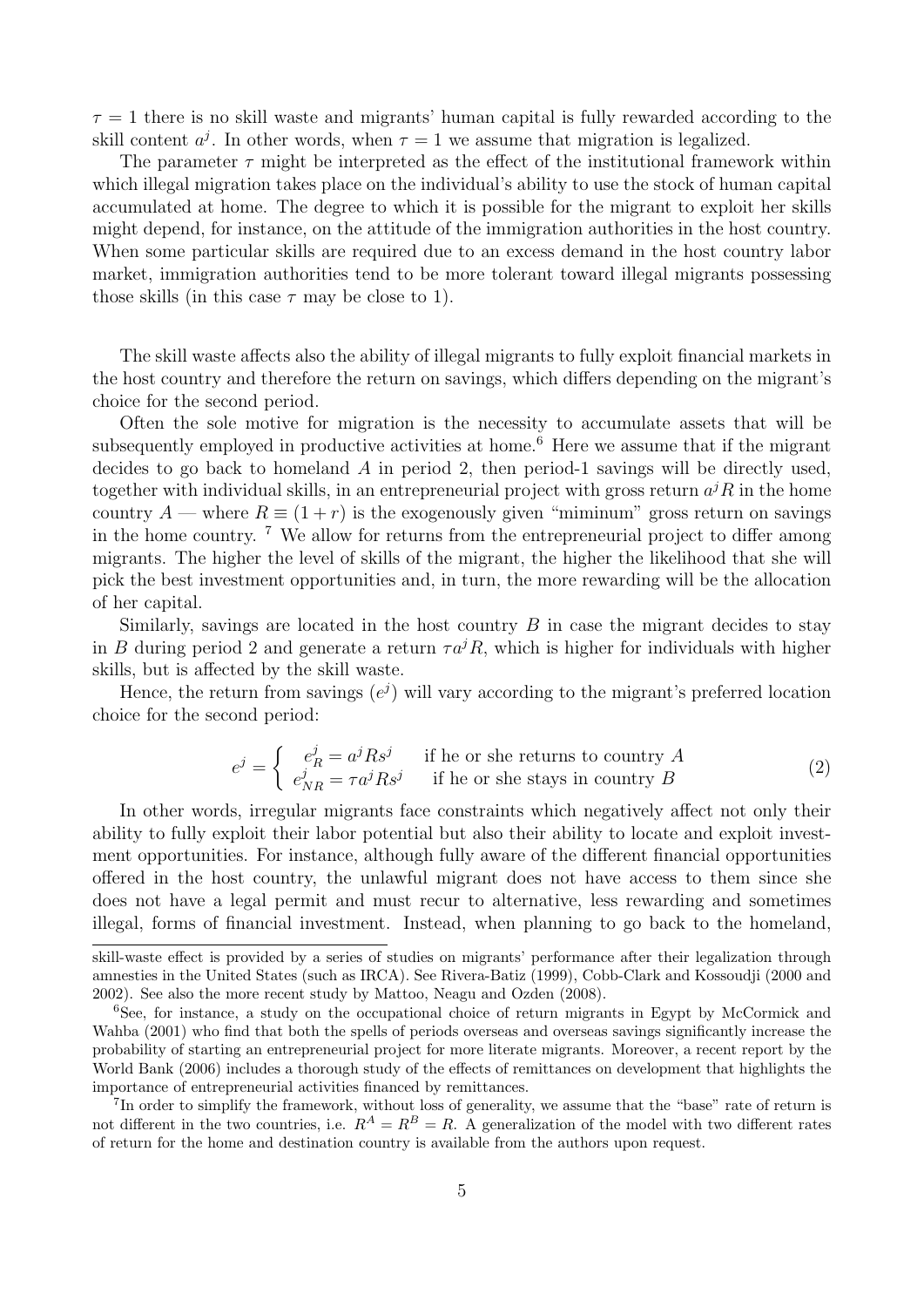migrants immediately send home their savings, where they start their entrepreneurial project even before returning.

Consumption in second period also differs depending on the migrant's second-period's location choice. Labor income and returns from savings in period 2 depend on what the irregular immigrant decides at the end of period 1, i.e. whether to go back home to country A or to stay in the destination country  $B$ . In the latter decision, there is a nonzero probability of becoming legal (for instance through a naturalization process due to an amnesty, family reunification etc.) but there is also a positive probability that the irregular migrant is caught and sent back to the home country  $A$  by the authorities.<sup>8</sup>

In case of return, in period 2 the migrant will be able to be fully rewarded for her skills and no illegality skill-waste effect takes place, but in the origin country  $A$  the "minimum" wage  $w^A$  is lower than in the destination country. Hence the period-2 wage in case of return is given by:  $w_{2,R}^j = a^j w^A$ , and using the expression  $e_I^j$  $R<sub>R</sub>$  from Equation (2) we obtain the following equation for consumption in the second period:

$$
c_{2,R}^j = w_{2,R}^j + e_R^j = a^j w^A + a^j R s^j = a^j (w^A + R s^j)
$$

where in the home country return migrants are fully able to exploit their human capital as related to both their endowment of labor and the capital saved in the host country.

If migrants decide to stay in the host country they face two possible events: (i) getting caught and sent back to the home country (forced repatriation) with a probability  $\phi \in [0, 1]$ ; (ii) getting legal residence with a probability measured by the parameter  $\gamma \in [0,1]$ .<sup>9</sup> The latter event might happen for instance in the case of an amnesty granted to all illegal migrants who have being residing and working for a certain period in the host country or in the case of acceptance of an asylum application. One key element which affects the possibility of obtaining legal status is the presence in the country of destination of a dense network of already established migrants. In fact, in several OECD countries lawful permanent residence is mainly granted through family reunification. Networks might play a crucial role in providing assistance throughout the legalization process also in case of other than family-sponsored category of admission<sup>10</sup>. The main consequence of being granted legal status in terms of our

 $10$ In 2008, approximately 58% of new legal permanent residents in the US were already living in the country and 65% of the total new green card recipient were granted permanent residence based on family sponsor.

<sup>&</sup>lt;sup>8</sup>Often return migration is motivated by a mismatch between ex-ante migrants expectations and ex-post realizations. In this set-up we do not model the possibility of failed migration. The relationship between individual skills and voluntary return as a consequence of failed migration is not straightforward. On one hand, the likelihood of failed migration should be in principle lower for more skilled individuals since they are more likely to have correct information. On the other hand, the costs of a mismatch between expectations and realizations is more likely to be higher for the most skilled.

<sup>&</sup>lt;sup>9</sup>For simplicity and without loss of generality we assume that  $\gamma$  does not depend upon skills. While this is probably true for Italy and partly for the US, we acknowledge that in host countries which have selective immigration policies, the probability of obtaining legal status might positively depend upon skills. A version of the present framework taking this aspect into consideration is available from the authors upon request. Intuitively, the effect of such an extension is straightforward (a reduction in the range of the parameters for which the marginal benefit is higher than the opportunity cost of return for highly skilled illegal immigrants relative to the low-skilled ones). Moreover, one of the aims of our work is to highlight the non-neutrality of the absence of selective migration policies, which link the probability of getting legal status to the skill endowment of the applicants.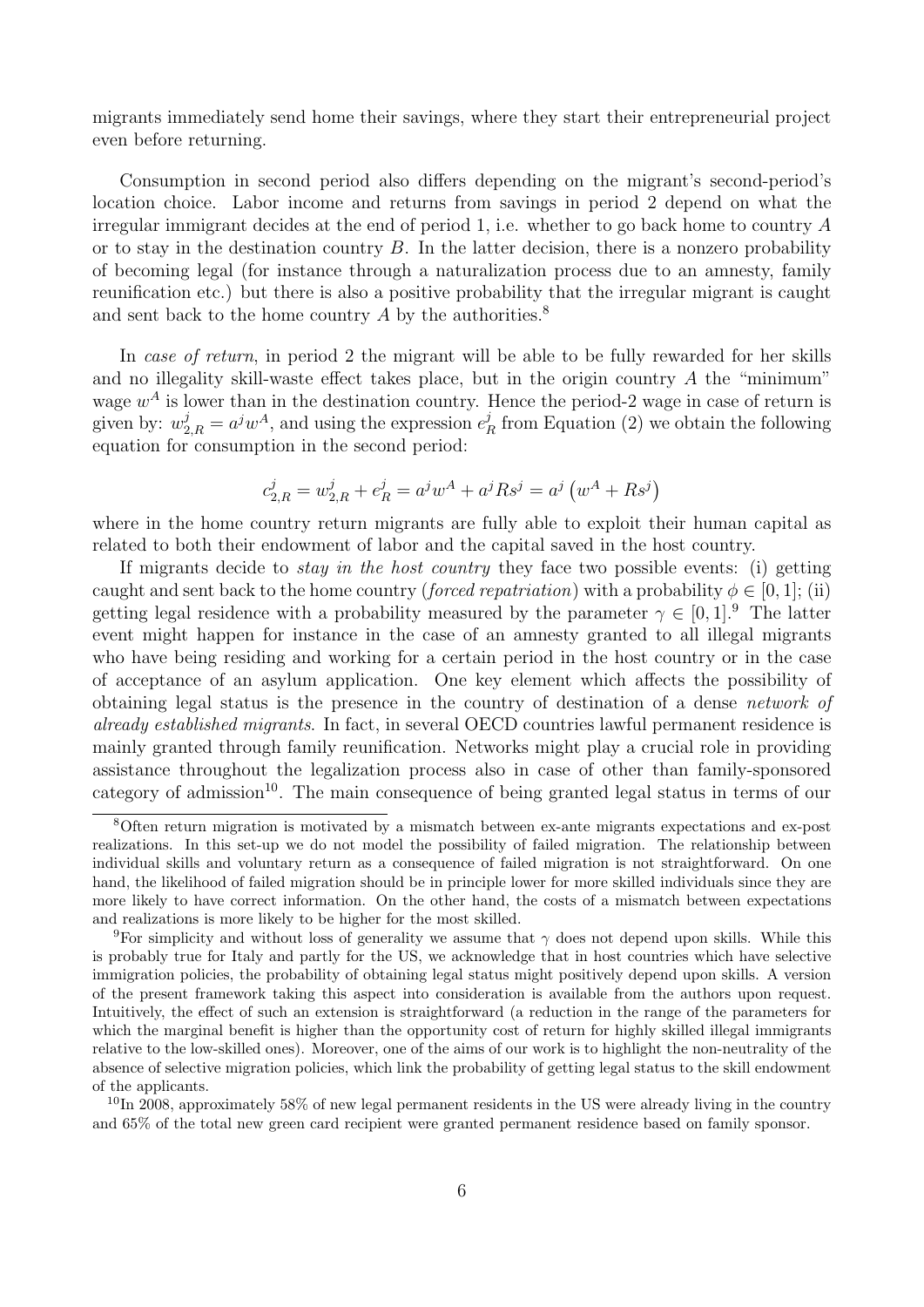model is the ability to fully make use of individual skills, i.e. the skill waste effect disappears in the second period when the migrant obtains the legal status.

Hence, the expected wage for period 2 in case of no return is the following:

$$
w_{2,NR}^{j} = (1 - \phi) \left[ \gamma a^{j} w^{B} + (1 - \gamma) a^{j} \tau w^{B} \right] + \phi a^{j} w^{A}
$$

where  $a^jw^B$  is the wage (without skill waste) that the j–migrant would get in case, having not being deported in the home country, she obtains a legal status (with probability  $\gamma$ ) and  $a^j \tau w^B$  is the wage in case she does not get legal status (like in period 1). This average wage will be obtained in case she is not caught in period 2 with probability  $(1 - \phi)$ ; when caught (with probability  $\phi$ ), she will have to go home to country A and earn as much as in case of return. We can rewrite more compactly the period-2 wage in case of no return as follows:

$$
w_{2,NR}^j = (1 - \phi) h a^j w^B + \phi a^j w^A
$$

where  $h \equiv \gamma + (1 - \gamma)\tau$ .

In case of no return period-2 consumption can be expressed as the expected income in period 2  $(w_{2,NR}^j)$  plus the accumulated savings, invested in the host country B  $(e_{NR}^j)$ :

$$
c_{2,NR}^j = w_{2,NR}^j + e_{NR}^j = a^j \left[ (1 - \phi) \, h w^B + \phi w^A + \tau R s^j \right] \tag{3}
$$

To sum up, the problem of the illegal migrant is then to maximize her utility  $U$  under two different cases, whether he or she returns to the home country  $A$  or stays in the destination country B.

In the case of return the lifetime utility function of an illegal migrant with skills  $a^j$  is:

$$
U_R^j(c_1, c_2) = \ln \left[ \tau a^j w^B - s^j \right] + \delta \ln \left[ a^j \left( w^A + R s^j \right) \right]
$$
 (4)

whereas in the case of no return the lifetime utility function and the associated intertemporal budget constraint of an illegal migrant with skills  $a^j$  are:

$$
U_{NR}^{j}(c_1, c_2) = \ln\left[\tau a^j w^B - s^j\right] + \delta \ln\left[a^j (1-\phi) h a^j w^B + \phi a^j w^A + \tau a^j R s^j\right]
$$
(5)

The optimal level of savings  $s^{*j}$  for an individual with skills j is conditional on her location decision for the second period.

In the case of return migration the level of savings which maximizes the individual's intertemporal utility function (4), is given by:

$$
s_R^{j,*} = \frac{\delta \tau a^j R w^B - w^A}{R(1+\delta)}\tag{6}
$$

If the illegal migrant decides to stay in the host country, then the optimal first-period savings will be determined by the maximization of the utility function (5). Hence, the optimal savings in case of no return is the following:

$$
s_{NR}^{j,*} = \frac{\left[\delta\tau^2 a^j R - h\left(1-\phi\right)\right] w^B - \phi w^A}{\tau R(1+\delta)}\tag{7}
$$

where  $h \equiv [\gamma + (1 - \gamma)\tau]$ .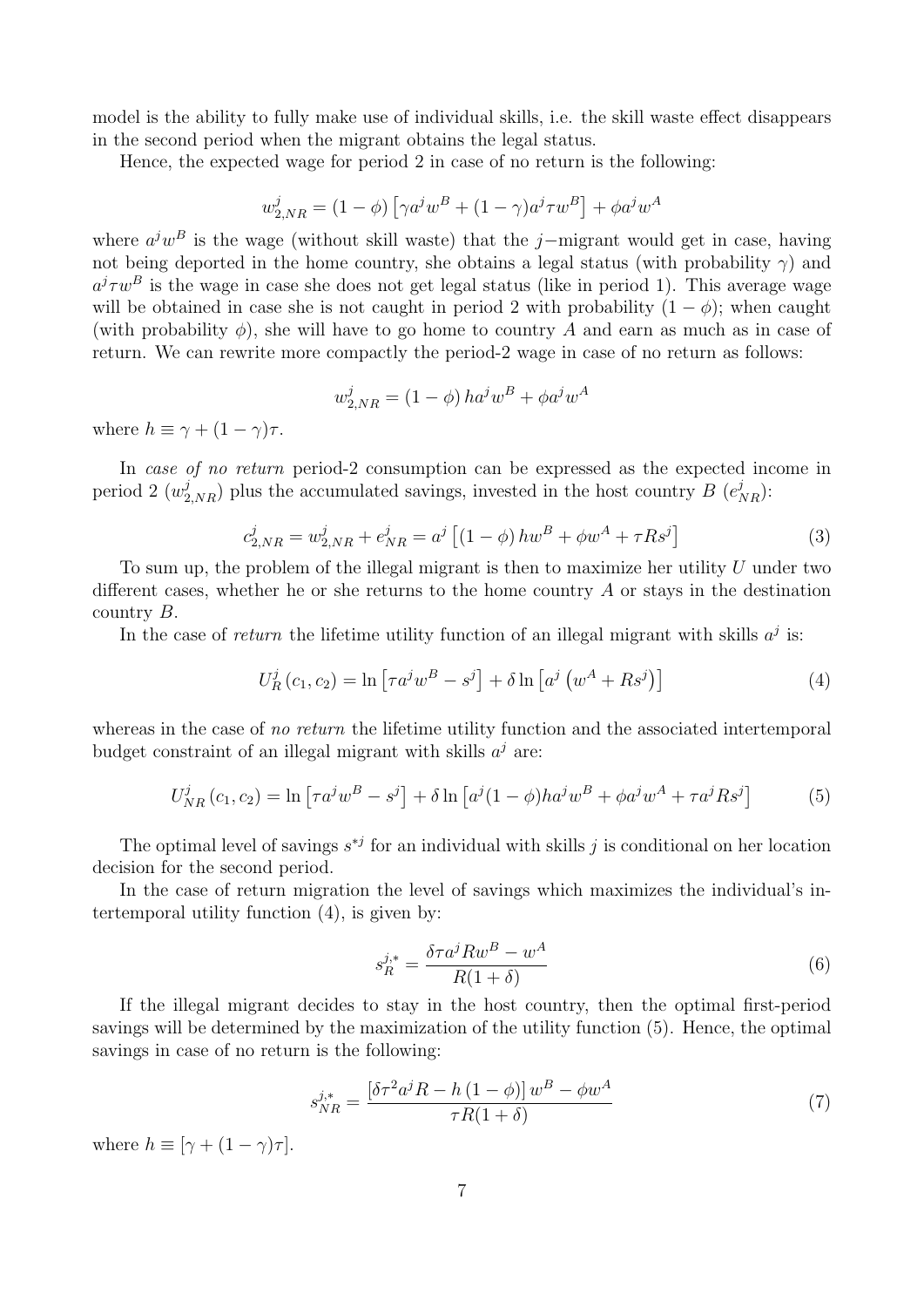It is easy to show that savings in case of return are higher than saving in case of no-return when, as we assumed in our simple model, the wage gap between the host country  $B$  and the origin country A is positive — that is  $\hat{w} \equiv \frac{w^B}{w^A} > 1$ .<sup>11</sup><br>Soveral authors have emphasized that a positive

Several authors have emphasized that a positive probability of return induces migrants to save and remit more (see Galor and Stark, 1990; Stark, 1992; Mesnard, 2004). This result is in accordance with the life-cycle theory of consumption since individuals who plan to re-emigrate in a relatively poor country will save more in order to smooth their consumption path over the life-cycle. $^{12}$ 

By substituting the optimal level of savings (6) and (7) in the respective utility functions (4) and (5), we obtain the indirect utility function in case of return  $(V_R^j)$  $\binom{rj}{R}$ :

$$
V_R^j = (1+\delta)\ln\left[\frac{R\tau a^j w^B + w^A}{1+\delta}\right] + \delta\ln(\delta a^j) - \ln(R) \tag{8}
$$

and in case of no-return  $(V_{NR}^j)$ :

$$
V_{NR}^{j} = (1+\delta)\ln\left[\frac{\left[R\tau^{2}a^{j} + h\left(1-\phi\right)\right]w^{B} + \phi w^{A}}{1+\delta}\right] + \delta\ln(\delta a^{j}) - \ln(\tau R) \tag{9}
$$

Let us define the net indirect utility derived from returning  $V^j$  for an illegal migrant with  $a^j$  level of skills as the difference between the two optimal levels of utility. Hence:

$$
V^j(\delta, \tau, a^j, w^A, w^B, R, \gamma, \phi) \equiv V^j_R - V^j_{NR} \equiv
$$
  

$$
\equiv (1 + \delta) \ln \left[ \frac{R \tau a^j w^B + w^A}{[R \tau^2 a^j + h (1 - \phi)] w^B + \phi w^A} \right] + \ln \tau
$$
 (10)

Proposition 1 shows that under general conditions on the relative wages, relatively more high- skilled illegal migrants are more likely to return.<sup>13</sup>

**Proposition 1** If the "minimum" wage gap  $(w^B - w^A) > 0$  is strictly positive then, net utility from return migration — therefore the probability of returning in the home country is an increasing function of the individual level of skills.

<sup>11</sup>More precisely,  $s_R^{j,*} > s_{NR}^{j,*}$  when:

$$
\tau \left( w^B - w^A \right) + w^B \left( 1 - \gamma \right) \tau > 0
$$

which is always satisfied if  $w^B > w^A$  since  $\tau, \gamma \in (0, 1]$ .

<sup>12</sup>Higher incentives to save could also be motivated by a higher marginal utility of consumption in the home country, for instance due to higher purchasing power in the home country or strong preferences for home varieties or by the necessity to overcome higher uncertainty (see Dustmann 1997).

<sup>13</sup>Proposition 1 reports the condition for a positively-sloped net indirect utility function with respect to the skill level of the migrant. It is easy to derive also the "marginal" skill level  $a^*$  for the migrant who is indifferent between staying or returning home by imposing that  $V^j = 0$ . This is equal to:

$$
a^* = \frac{\mathcal{K}(1-\phi)h\frac{w^B}{w^A} - (1-\mathcal{K}\phi)}{\frac{w^B}{w^A}R\tau(1-\mathcal{K}\tau)}
$$

where  $\mathcal{K} \equiv \left(\frac{1}{\tau}\right)^{\frac{1}{1+\delta}}$ . It is also straightforward to show that  $a^* > 1$  for plausible levels of the wage gap and values of the parameters. Computations and simulations are available from the authors upon request.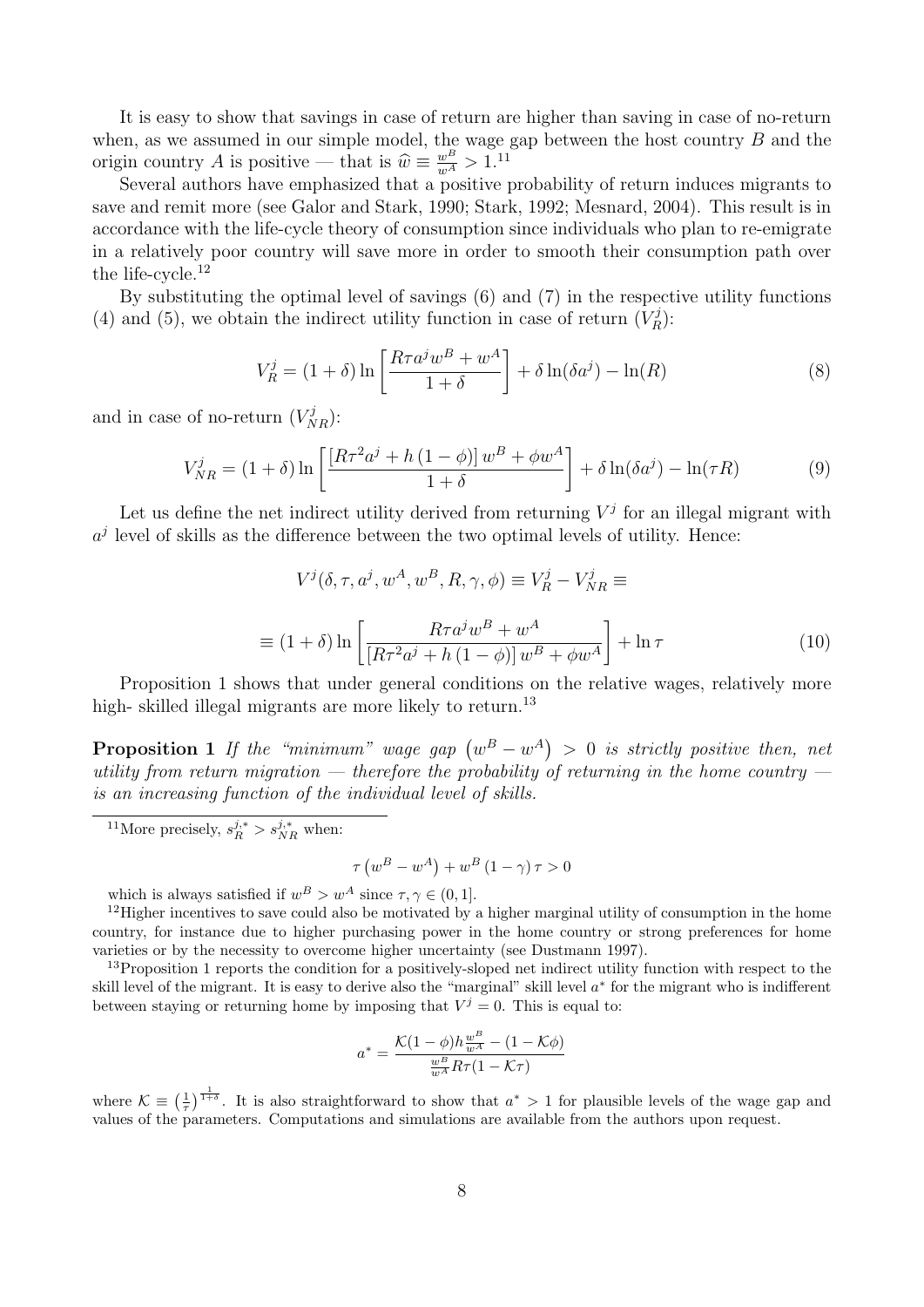**Proof.** When taking the first derivative of the net utility from return migration  $U^{j,*}$  with respect to  $a^j$ , we obtain:

$$
\frac{\partial V^j}{\partial a^j} = \frac{(1+\delta)\tau w^B R}{(R\tau^2 a^j w^B + (1-\phi) h w^B + \phi w^A) (R\tau a^j w^B + w^A)} \left[ (1-\phi) h w^B + (\phi - \tau) w^A \right]
$$

The net utility is then strictly increasing in the skill level  $a^j$  if and only if:

$$
(1 - \phi)hw^{B} + (\phi - \tau)w^{A} > 0
$$
 or  $\frac{w^{B}}{w^{A}} > \frac{(\tau - \phi)}{(1 - \phi)h}$ 

Notice that, if  $\phi > \tau$  then the lower bound for  $\frac{w}{w^A}$  is negative and the proposition is always verified. If  $\tau > \phi$ , after some algebraic manipulation, the lower bound for  $\frac{w}{w^A}$  is less than 1 if  $\gamma > -\frac{\phi}{1-\phi}$  which always holds since  $\gamma$  and  $\phi$  are positive probabilities. Hence,  $\frac{w}{w^A} > 1$  is a sufficient condition to assure that  $V^j$  is increasing in  $a^j$ .

This result is particularly important since it highlights how the effect of illegality as a skill waste, in both the labor market and the accession of financial markets, might induces highly skilled migrants to leave the host country first.

As expected the net utility is also a decreasing function of the probability of legalization, as the first derivative of  $V^j$  with respect to  $\gamma$  proves:

$$
\frac{\partial V^j}{\partial \gamma} = -\frac{(1+\delta)(1-\tau)(1-\phi)w^B}{(R\tau^2 a^j w^B + (1-\phi)hw^B + \phi w^A)(R\tau a^j w^B + w^A)} < 0
$$
\n(11)

Intuitively expected, better prospects of legalization for period 2 increase the expected income from staying in the host country and reduce the incentives to return.

## 3 Undocumented Migration: Two Micro Surveys

When dealing with irregular migration, as for other phenomena which take place "in the shadow", the most challenging task is the measurement of their quantitative and qualitative aspects (see Hanson, 2006, for an overview of methods in the US-Mexico case). In terms of flows and stocks, only indirect estimates of the illegal migrant population are available for both Europe (Jandl, 2004, and International Centre for Migration Policy Development, 2006) and the US (Passel, 2005; Hoefer et al 2009). The unique way to investigate the qualitative aspects of undocumented migration, such as the intentions to return in the home country, is that to use reliable micro-level (survey) data. While several data sources are available on legal migrants — for instance, the German Socio-Economic Panel (Dustmann, 2003a), Census data in France, several surveys from the Pew Hispanic Center for the US — only few datasets, to our knowledge, are available for undocumented migrants. In fact, the scarcity of data on illegal migrants is a direct consequence of the practical and methodological difficulties encountered in collecting information on a population that, for obvious reasons, has strong incentives to escape official statistics.

Two micro-level surveys which contain information on undocumented migrants in the US are, the well-known data from the Mexican Migration Project and the Survey of Mexican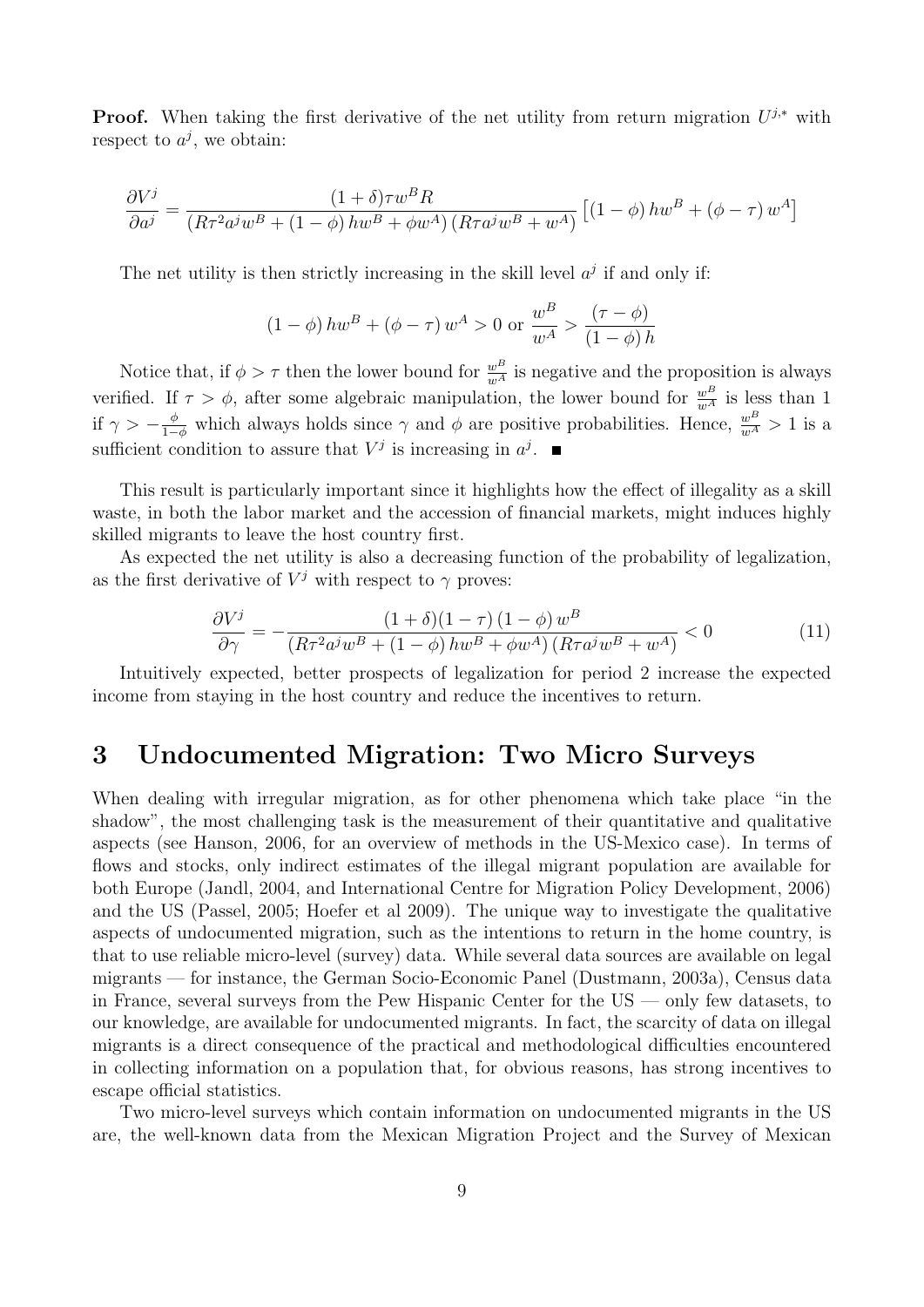Migrants (SMM) by the Pew Hispanic Center.<sup>14</sup> In this paper we use the latter Survey of Mexican Migrants (SMM) and data from a field survey conducted in Italy in 2003, the Survey of Illegal Migration in Italy (SIMI). In what follows we describe the data and briefly discuss similarities and differences.

#### 3.1 The Survey of Mexican Migrants

In 2005 the PEW Hispanic Center has organized an extended survey (called Survey of Mexican Migrants, SMM) on Mexican individuals that were applying for a Matricula Consular, i.e. a Mexican piece of identification, at seven major consulates in the US (Los Angeles, New York, Chicago, Fresno, Atlanta, Dallas and Raleigh). The questionnaires were offered to the Mexican ID applicants while they were waiting in the consulates. The sample contains information on 4,836 adults.

SMM was designed to collect information about all types of undocumented Mexican immigrants, independently of their previous length of stay. The main advantage of this survey is that it gives a detailed socio-economic picture of undocumented Mexican migrants in the US. One important shortcoming of the survey is the fact that the migrants are interviewed at the consulates which likely implies a sample bias towards migrants who need a Mexican document.<sup>15</sup>

In terms of gender, age, year in the US and education, SMM seems to offer a picture of undocumented migrants that is not that different from other measures of illegal Mexican immigration in the US (as in Passel et al., 2004). In SMM there is an expected over-representation of young migrants (age bracket 18-29) and a more surprising over-representation of elders (over 55). SMM comprehends relatively fewer individuals on the two sides of the spectrum in terms of formal educational attainment, i.e. with primary education (or less) or with at least a college degree. This may be due to a possible bias created by the way the sample has been naturally detected. Indeed, it is likely that illiterate or undocumented migrants be not interested to any Mexican ID, as well as the well-educated since they may have it already or have applied for a US ID.

In Table 1 we present the main relevant descriptive statistics of both the SMM total sample and the subsample that we select for the estimations. This subsample comprehends all the individuals, aged between 18 and 60, that declare not to possess any kind of photo ID issued by a US government agency and that spent in the US up to five years. As discussed by the PEW researchers the subsample of individuals with no photo ID is very likely to include only undocumented immigrants. Also, we select only the "recent" immigrants' cohorts (individuals who spent in the US up to five years<sup>16</sup>) in order to make results from the two surveys more comparable (see the characteristics of the other survey SIMI below).

Figures 1 and 2 report the weighted percentage of high skilled individuals and the weighted average individuals' years of education over the months spent in US for the entire sample of Mexicans. The two figures show that undocumented migrants with low skills or with fewer years of formal education have a tendency to stay longer in the US. This result might be due to

<sup>14</sup>The survey is downloadable at the web site http://pewhispanic.org/datasets/.

 $15$ According to some authors, the *Matricula Consular* is almost exclusively needed by undocumented migrants.

<sup>&</sup>lt;sup>16</sup>Note that according to the study of Constant and Massey (2003) on out-migration from Germany, the probability to return is higher during the first five years since arrival. The truncation at five years allows also to deal with a sample large enough.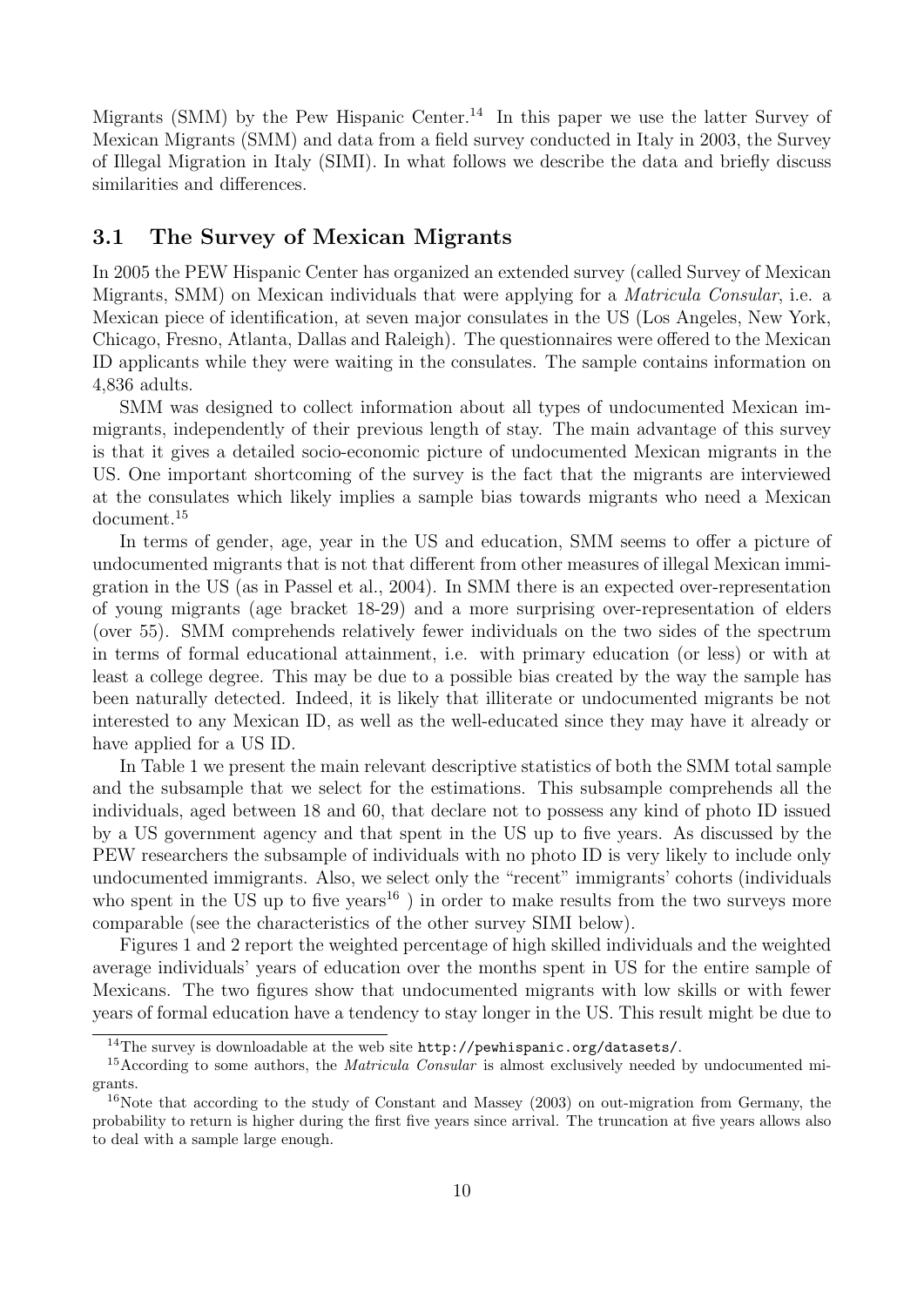

Figure 1: Weighted percentage of high skilled individuals.



Figure 2: Weighted average of individuals' years of education.

two different ways of exiting the sample, either by the positive self-selective out-migration of irregular migrants or by the positive selectivity in the naturalization process. By considering only the "recent" immigrants' cohorts we do not only facilitate the comparison between SMM and SIMI, but also make an effort to avoid the selection bias caused by either out-migration or naturalization.

Focussing only on the sample employed in the estimates, the median age is 28.2 and migrants' weekly earning is about (current-2005) US\$ 300. On average migrants have spent 6 years in the US and a large number of individuals intend to return (45.5%). Only 9.1% of the sample is composed by individuals who have a very good knowledge of English while 11.2% on the basis of their job qualification in Mexico can be considered as highly-skilled. Most of the migrants have primary and middle education: 23.6% have an high-school diploma and 5.4% a university degree. As expected, migration takes usually place within a network of established migrants: on average the migrants in the sample have 8.6 relatives who already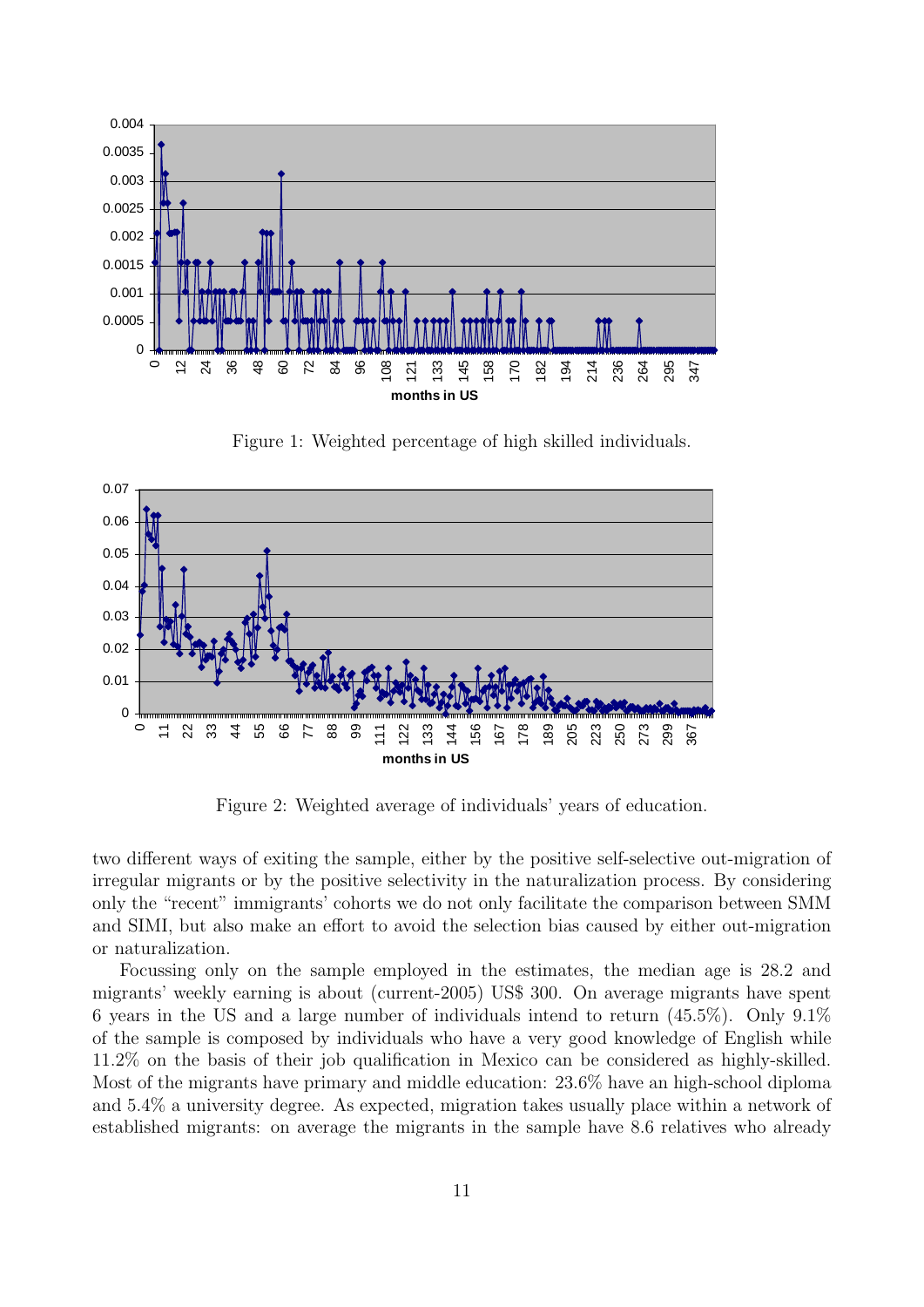reside in the same US destination. Moreover, data show that a limited access to some services that could be interpreted as a proxy for the individual willingness/ability to assimilate into the US economy and society: only 13.6% have a US bank account and 16.8% prefers to watch on TV US English stations rather than more "ethnic" ones. A large share of the migrants comes from the Center and Center-West of Mexico.

The estimation sample does not substantially differ from the total sample except for the intentions to return that are much higher for the estimation subsample. Other significant differences comprehend the number of children per person in the US, migration duration and English proficiency. This evidence confirms the importance of networks for Mexican migrants in the US.

#### 3.2 The Survey of Illegal Migration in Italy

The Survey of Illegal Migration in Italy (named SIMI) is a field survey on apprehended undocumented immigrants for the year 2003 (see Chiuri, De Arcangelis, D'Uggento and Ferri, 2004 and 2008).<sup>17</sup> The survey has been conducted with personal interviews that have been taken at meeting points for illegal immigrants (e.g. public canteens, etc.), as common to other studies. Some of the interviews have also been collected at special hosting centers that the Italian law prescribes for apprehended and undocumented aliens. More exactly, since identification after apprehension is required by the law, all apprehended and undocumented immigrants were hosted for at most thirty days in special residence centers (Centers of Temporary Residence or *Centri di Permanenza Temporanea*) to ascertain their origin. Part of the survey was conducted on illegal immigrants during this identification period.

The survey collected individual data by means of a questionnaire regarding the migrant's demographic and socio-economic situation in the country of origin (school degree attained, job qualification, location of the village of origin, family characteristics etc.), the cost and financing of the migration trip, intentions to return and to remit, as well as motivations and future income expectations from the (temporarily aborted) migration project.

More precisely, the "illegal immigrant" in SIMI is defined as an adult clandestine or asylum seeker (at least 18-year old) that has been in Italy for a period no longer than 6 months.<sup>18</sup> This short period minimizes the measurement error when interviewees are asked to recall previous events. One of the aims of the survey was to obtain an accurate recollection of earnings and expenditures before migration, as well as future expectations.

The sample included 920 individuals that were interviewed in the period January–September 2003 in the four border regions mostly concerned with the phenomenon of illegal entrance.<sup>19</sup> The total number of individuals interviewed represented 10.82% of all the 8,502 illegal migrants that were hosted in the selected centers in the same period between January and September 2003.<sup>20</sup> Fifty-five different nationalities are represented in the sample, the six largest fractions

<sup>&</sup>lt;sup>17</sup>For the statistical and methodological issues related to sampling see Chiuri and D'Uggento (2004).

<sup>18</sup>See Appendix A for a thorough definition.

<sup>19</sup>These are: Apulia, Calabria, Friuli Venezia Giulia and Sicily.

 $^{20}$ The size of illegal migration is relevant in Italy as a consequence of a particularly restrictive immigration policy accompanied by a large informal economy and extensive and porous borders. In the regularization programme of 2002, there were approximately 700 thousands applicants most of them already residing illegally in the country in the four years since the previous regularization (see Chiuri, Coniglio and Ferri, 2008, for a discussion of the characteristics, causes and economic consequences of irregular migration in Italy).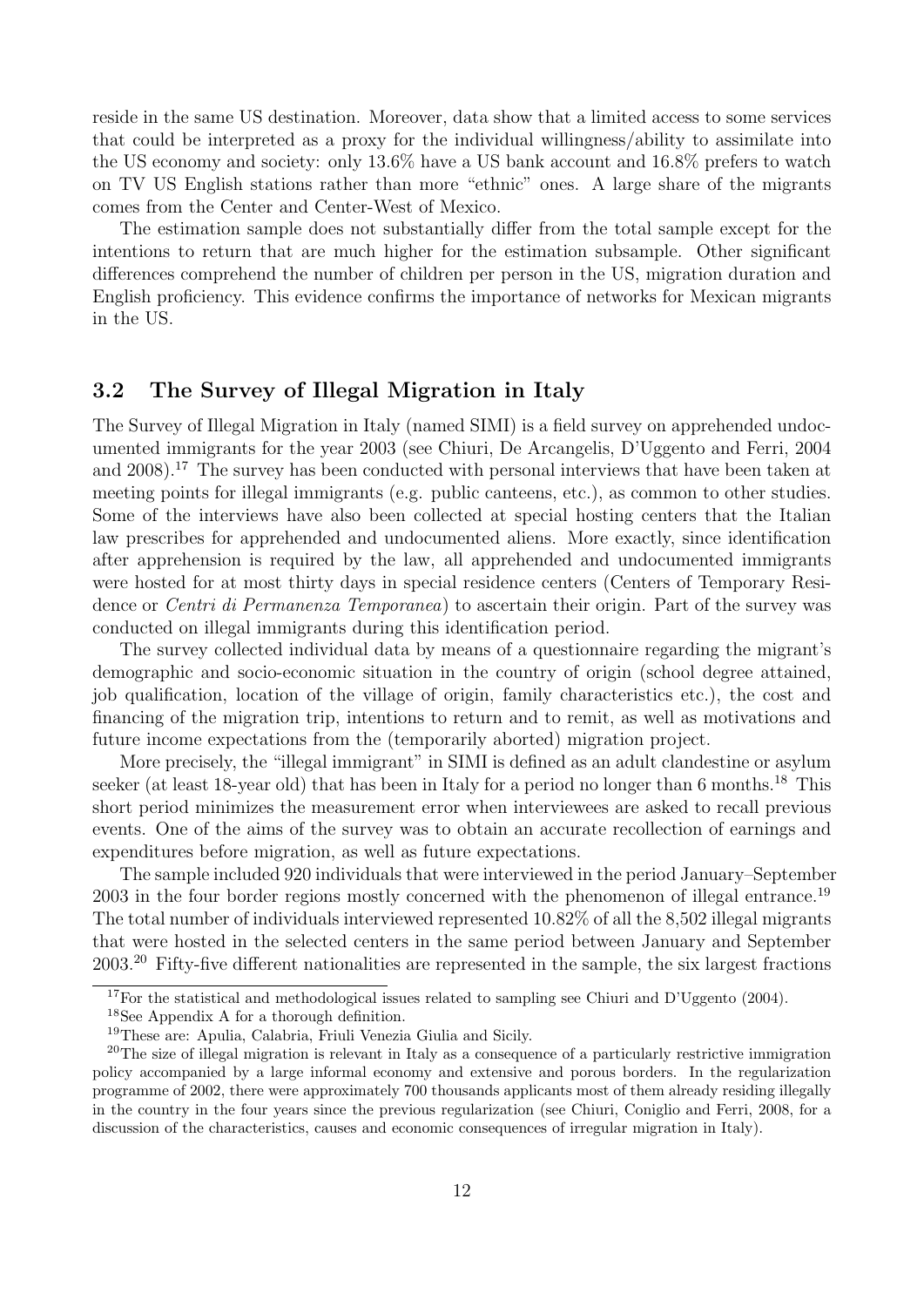Table 1: Summary Statistics of SMM 2005, Survey of Mexican Migrants: Entire Sample and Subsample used for the Estimation (standard errors in parentheses).

| Variables                                                          | All      | Estim.  |
|--------------------------------------------------------------------|----------|---------|
|                                                                    |          | Sample  |
| General                                                            |          |         |
| Number of sample units                                             | 4,836    | 822     |
| Median Age (in years)                                              | 29       | 30      |
|                                                                    | (10.63)  | (10.55) |
| Weekly individual earnings declared (median, in 2005 current US\$) | 250      | 296     |
|                                                                    | (192)    | (157)   |
| Number of children per head (mean)                                 | 2.85     | 1.39    |
|                                                                    | (1.65)   | (1.35)  |
| children in the US per head (mean)                                 | 2.96     | 1.16    |
|                                                                    | (1.50)   | (1.35)  |
| Intention to return home <sup>a</sup>                              | 37.4 %   | 66 %    |
| Intended length of stay (in years)                                 | 4.34     | 4.6     |
|                                                                    | (4.28)   | (2.14)  |
| <i>Skill characteristics</i>                                       |          |         |
| Illiteracy                                                         | $2.0\%$  | 1.7 %   |
| School degree                                                      |          |         |
| primary                                                            | $32.3\%$ | 23.4 %  |
| middle                                                             | 37.1 %   | 41.6 %  |
| high-school                                                        | 22.3 %   | 25.8%   |
| university                                                         | $6.3~\%$ | $7.5\%$ |
| Good proficiency in English <sup>b</sup>                           | 13.6 %   | $3\%$   |
| Job qualification <sup>c</sup>                                     |          |         |
| high-skilled                                                       | 11.2 %   | 13.3 %  |
| <i>Migration network</i>                                           |          |         |
| Number of relatives (people cohabiting)                            |          |         |
| already in the final destination per head                          | 12.7     | 7.1     |
|                                                                    | (14.8)   | (10.4)  |

<sup>a</sup> Percentage of migrants that at the question "How long do you think you will remain in the US?" did not answer "All your life".

<sup>b</sup> Percentage of migrants with declared to "speak English a lot".

<sup>c</sup> High-skilled qualification is considered for the following (declared) jobs: owner/proprietor of a business; administrator/manager of a business; professional.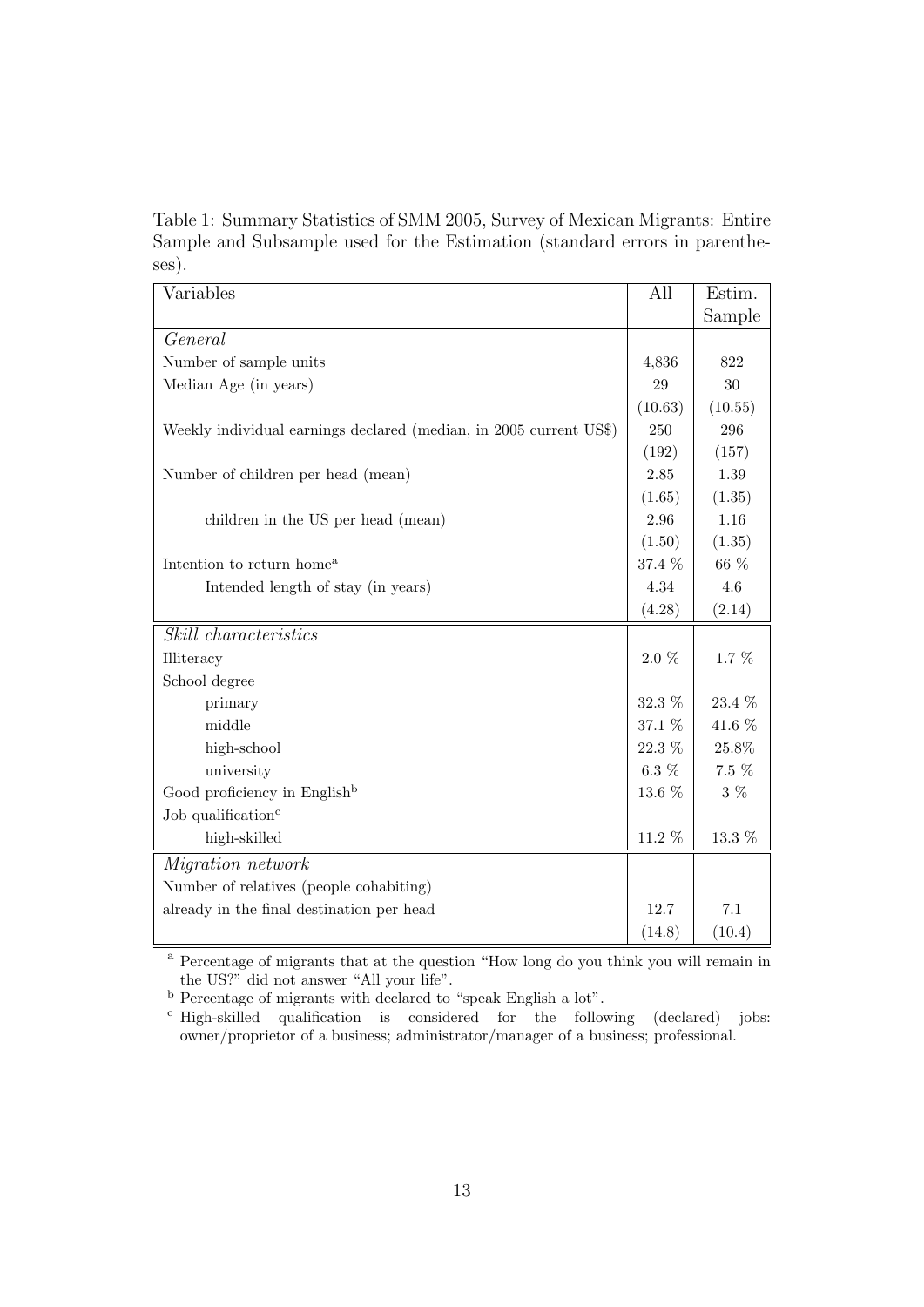coming from: Iraq  $(9.6\%)$ , Liberia  $(9\%)$ , Sudan  $(5.4\%)$ , Morocco  $(5.1\%)$ , Senegal  $(4.8\%)$ , Turkey (4.8%).

Table 2 summarizes the main social and economic characteristics of the total sample and of the subsample used in the estimation of Section 4. Indeed, there are four sub-groups of undocumented immigrants: clandestine immigrants, asylum seekers, individuals waiting for a rejection decree and individuals waiting for an expulsion decree (see Appendix A). Given the blurred definition of the latter two categories and the fact that asylum seekers' intentions to return might be biased by political factors, in the econometric analysis of Section 4 we only focus on clandestine migrants. Their characteristics are reported in the second column ("Estim. Sample") of Table 2.

According to our data, the average illegal migrant entering Italy is young (about 27 years old). The declared family monthly income in the country of origin was on average around (2003-current) US\$ 218. The high variance of the data can be explained by the extreme heterogeneity of the socio-economic conditions of the interviewees.

Illegal immigrants into SIMI have a non-negligible level of skills that we measure in three different ways. First, we use the declared attained school degree and we notice that the degree of illiteracy is not very high – only 13.2% declared they cannot read and write. In terms of schooling, 5% of the migrants in the sample have a university degree, while 13.9% and 7.8% have respectively a secondary education degree and vocational education (i.e. 21.7% with attained high-school degree in the table). Other two indirect measures of skills are (i) the degree of host-country language proficiency<sup>21</sup> and (ii) the type of declared job qualification. Over a quarter of the migrants has a basic knowledge of the destination country's language and another 20% declare to have a good knowledge of it. A very high percentage of interviewed immigrants declared to have knowledge of one or two foreign languages; in particular, over 70% in the whole sample and about 68% in the estimation sample of the clandestine immigrants only. A significative share of the migrants (18.2%) can be classified as high-skilled on the basis of the job qualifications in the country of origin, although the majority of the migrants are low-skilled.

The level of skills and the degree of formal-education attainments of the legal migrants seems to be substantially higher if compared with our sample. Although not directly comparable, the 2001 census data reveal that only 2.5% of the foreigners residing in Italy were illiterate, while 12.1% were literate but without formal education. It is interesting to note that 12.1% of the legal migrant population in 2001 had a university degree and 27.8% attained an high-school degree. Finally 32.9 and 12.6% had a middle and primary school diploma.

Only 19% of the individuals within our sample migrate within a network of already established migrants ("relatives and friends") from the same community of origin. This is a distinctive and important feature of our data if compared to other surveys on illegal migrants (such as for example the Mexican Migration Project) which are by construction highly skewed toward individuals who migrate within a network.

About 60% of the interviewees declared to have the intention to return home.

<sup>21</sup>Bleakley and Chin (2004) show the positive relationship between knowledge of the host-country language and the level of wages.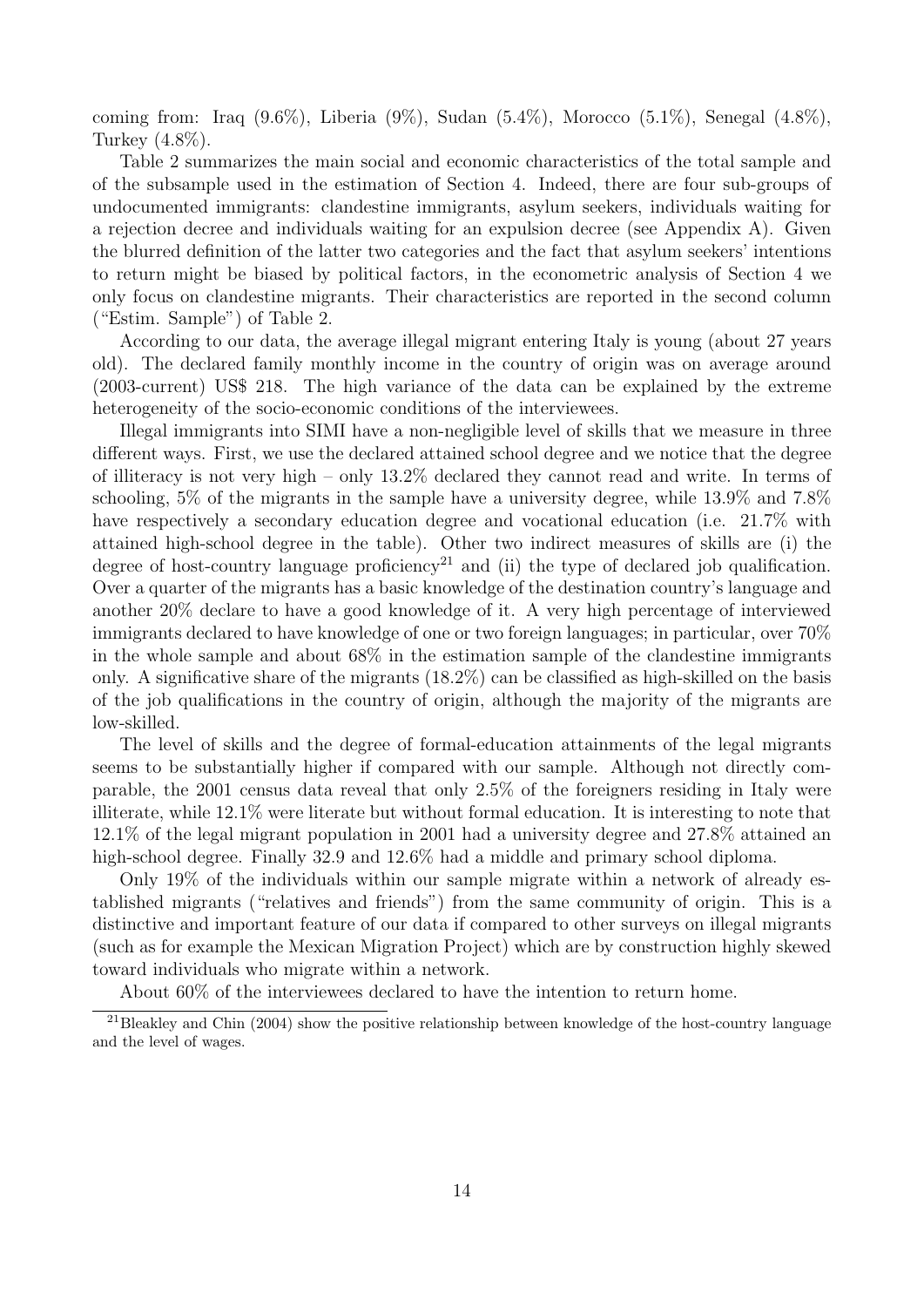| Variables                                                    | All       | Estim.    |
|--------------------------------------------------------------|-----------|-----------|
|                                                              |           | Sample    |
| General                                                      |           |           |
| Number of sample units                                       | 920       | 482       |
| Median Age (in years)                                        | 27.2      | 26.6      |
|                                                              | (6.20)    | (5.78)    |
| Family monthly income at home (median, in 2003 current US\$) | 218       | 196       |
|                                                              | (232)     | (170)     |
| Number of children per head (mean)                           | 0.57      | 0.59      |
|                                                              | (1.09)    | (1.12)    |
| children left home per head (mean)                           | 0.45      | 0.48      |
|                                                              | (0.95)    | (0.99)    |
| Intention to return home                                     | 58.9 %    | 71.6 %    |
| Intended length of stay (in years)                           | 6.0       | $6.3\,$   |
|                                                              | (3.7)     | (3.4)     |
| Sample composition                                           |           |           |
| Clandestines                                                 | $53.5~\%$ | 100 %     |
| Asylum Seekers                                               | 34.4 %    |           |
| Others                                                       | 12.1 %    |           |
| <i>Skill characteristics</i>                                 |           |           |
| Illiteracy                                                   | 13.2 %    | 12.0 %    |
| School degree                                                |           |           |
| primary                                                      | 27.1 %    | 25.0 %    |
| middle                                                       | 30.8 %    | 34.0 %    |
| high-school                                                  | 21.7 %    | $21.2~\%$ |
| university                                                   | $5.0\%$   | 4.2 %     |
| Good host-country language proficiency <sup>a</sup>          | 20.2 %    | $16.0~\%$ |
| Basic host-country language proficiency                      | 26.6 %    | 34.0 %    |
| Knowledge of 1 or 2 foreign languages                        | 70.75 %   | 68.24 %   |
| Job qualification <sup>b</sup>                               |           |           |
| high-skilled                                                 | 18.4 %    | $13.1~\%$ |
| low-skilled                                                  | 71.7 %    | 76.2 %    |
| no qualification                                             | $9.9 \%$  | $10.6~\%$ |
| <i>Migration network</i>                                     |           |           |
| Number of relatives (people cohabiting)                      |           |           |
| already in the final destination per head                    | 0.19      | $0.25\,$  |
|                                                              | (0.39)    | (0.43)    |

Table 2: Summary Statistics of SIMI 2003, Survey on Illegal Migration in Italy: Entire Sample and Subsample of Clandestines used for the Estimation (standard errors in parentheses).

<sup>a</sup> Percentage of migrants with declared good proficiency in the language of the intended destination country ("good" and "very good" level in the original questionnaire).

<sup>b</sup> High-skilled qualification is considered for the following (declared) jobs before migration: translator, secretary, financial advisor, doctor or chemist, lawyer, teacher, manager, consultant, entrepreneur.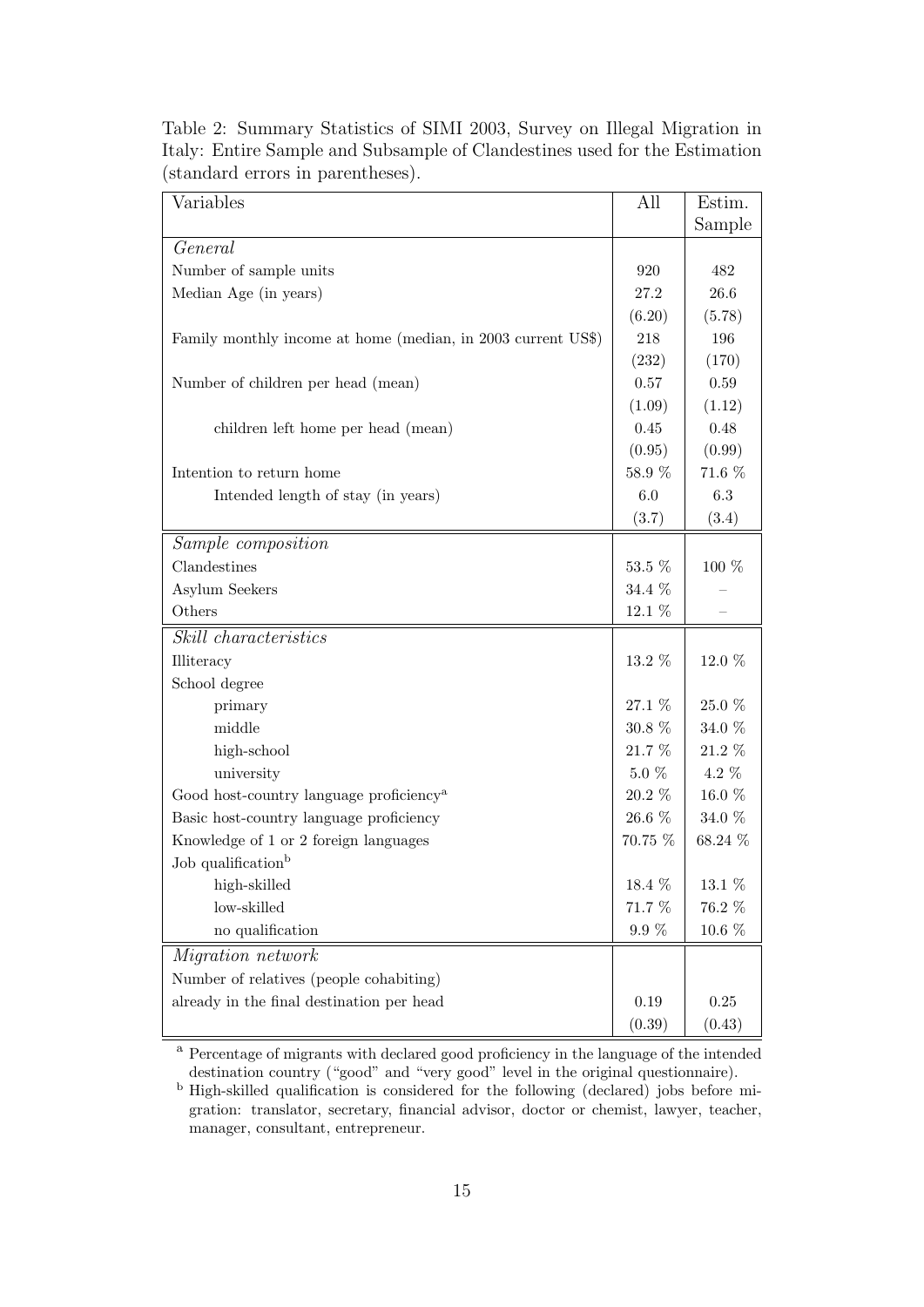#### 3.3 A Brief Comparison

While the two surveys share the common aim of gathering information useful to shed some lights on illegal migrants, they differ in several important dimensions.

The first important difference between SIMI and SMM is the destination country of the irregular migrants, respectively Italy (and other European destinations) and the US.

Characteristics of the destination countries (for instance, the immigration policy) affect both the quality (selectivity) and quantity of immigration flows and have important consequences on the behavior of immigrants. While the US has a long tradition as a country of immigration (in particular, for Mexican migrants), Italy has a relatively short experience as a destination country; this also implies a weak presence of established migrant networks in 2003. An indirect evidence of this difference is given by the fact that the interviewed Mexicans have a higher number of children (most of them already in the US) than the interviewees in SIMI.

Second, while the focus of SMM is exclusively on Mexican undocumented migrants, SIMI covers a sample of representative undocumented migrants from several countries of origin.

A third key difference is the duration of the migration experience. SIMI was specifically designed with the aim of capturing information on illegal migrants as they enter the destination country, i.e. at the gate. This approach allows the researcher to collect information on the push and pull factors which triggered the migration decision and on the (initial) plans/expectations of the migrants. Hence, SIMI contains information on flows of irregular migrants through Italian borders in 2003. On the other hand, the Survey of Mexican Migrants (SMM) collects information (and plans/expectations) of migrants who already live and work in the destination country (US); it is therefore representative of the stock of irregular Mexican migrants at the moment the survey was conducted. This is one important difference since we expect that the experience and knowledge accumulated in the US play a significant role in shaping migrants' return plans.

Fourth, the two surveys largely differ in the way migrants can rely on a network of established migrants ("family and friends" from the same country of origin). For the reasons outlined above, Mexican migration in the US is often channeled through dense networks. This characteristics is not shared by SIMI which hosts a large number of "front runner" migrants. As many studied have emphasized, migrants networks play an important role in shaping the migration experience and in determining the selectivity of the incoming flows (McKenzie and Rapoport, 2007; Munshi, 2003) and most likely of return migration.

Besides these important diversities, there are important similarities among the characteristics of migrants in the two samples. The median age is very similar and the distribution of skills is not very different apart from the higher percentage of illiterate immigrants in SIMI.

The fundamental differences between SMM and SIMI — in particular with respect to the different "maturity" of the migration experience and to the role of networks — make, in our opinion, a comparative analysis particularly interesting.

## 4 Empirical Investigation

#### 4.1 Model specification

Our simple model suggests that the level of skills (parameter  $a$ ) affects positively the return plans of irregular migrants. As we have seen in Proposition 1, the net utility from returning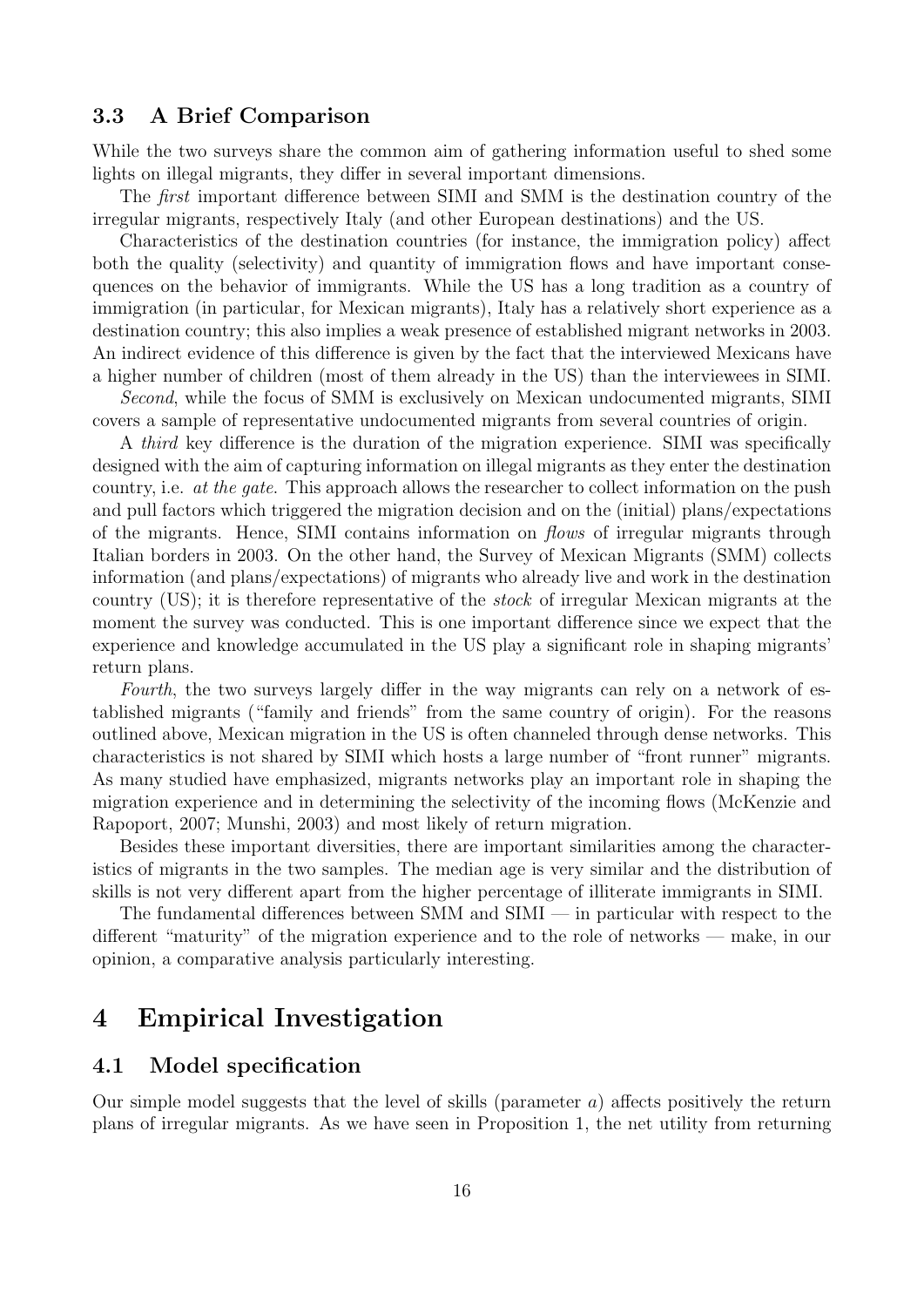home is an increasing function in the measure of skills a. In formal terms:

$$
V = V(a, \text{other variables})
$$

where  $\frac{\partial V}{\partial a} > 0$ .

In order to test this implication we specify a probit model for the individual *intentions to* return since we cannot observe the actual return of the migrants. Formally, the probit model takes the following shape:

#### prob(intention to return $|a, X) = \Phi(\beta_a a + \beta_X X)$

where  $\Phi(\cdot)$  is the standard normal cdf,  $\boldsymbol{X}$  is a vector of other control variables (to be described thoroughly later),  $\beta_a$  is the parameter that measures the influence of skills on the normal cdf and  $\beta_X$  is a vector of parameters relative to the control variables.

The intentions to return are obtained for the irregular clandestine migrants interviewed in SIMI and for the Mexicans in SMM. In other words, regarding the data in SIMI we consider only a subsample of the data set described in Section 3 by excluding the asylum seekers, whose intentions to return are biased by political factors. The subsample in SMM is instead selected in order to allow a better comparability with SIMI. Hence, as described in Section 3, it excludes all the interviewees who were holding a US photo ID to focus on the undocumented migrants; moreover, in some specifications we use a dummy to select out all the long stayers.

The dependent variable is equal to 1 if the individual clandestine migrant has stated that he/she would return home, zero otherwise. Exact definitions and basic statistics of the explanatory variables, as well as the relative data sources, are presented in Appendix B.

Our main task is to test whether individual skills are positively related with the intentions to return. In order to capture the multiple dimension of individual skills and abilities (i.e. schooling, job experiences and qualifications, knowledge of foreign languages etc.) we employ three different measures: (i) years of schooling in SIMI and a dummy for Mexican with a school degree higher than the secondary level in SMM (School  $(>2ndary)$ ), which captures the level of formal education undertaken by the migrant; (ii) a dummy for skilled workers, i.e. for individuals who declared to hold some job qualifications; (iii) a measure of knowledge of the destination-country language.

More precisely, in SIMI we use two different measures for language knowledge: (a) the level of individual proficiency in the language of the country of destination (host-country language proficiency), which proxies the abilities to fully access the job market in the specific country of intended destination (not necessarily Italy); (b) the number of foreign languages known with at least a basic level of proficiency (language proficiency), which is a more general measure of foreign-language abilities. In the case of Mexicans in SMM we consider the good knowledge of English.

We expect all these variables measuring high skills to have a positive effect on the probability of returning to the country of origin. However, we ought to notice that, given the fact that Mexicans in SMM have been staying in the US much longer than the immigrants in SIMI, the language variable may also take another interpretation. A good knowledge of English for a Mexican residing in the US for some time may actually be the consequence of a longer duration of the migration spell (and/or an higher attitude to assimilate in the US society and labor market) and may not be interpreted solely as a measure of skills, like in SIMI. In addition, the fact that an illegal Mexican overstayer knows English well may be revealing that he or she is in a network that may decrease her costs of migrating and lessen the effect of the skill waste.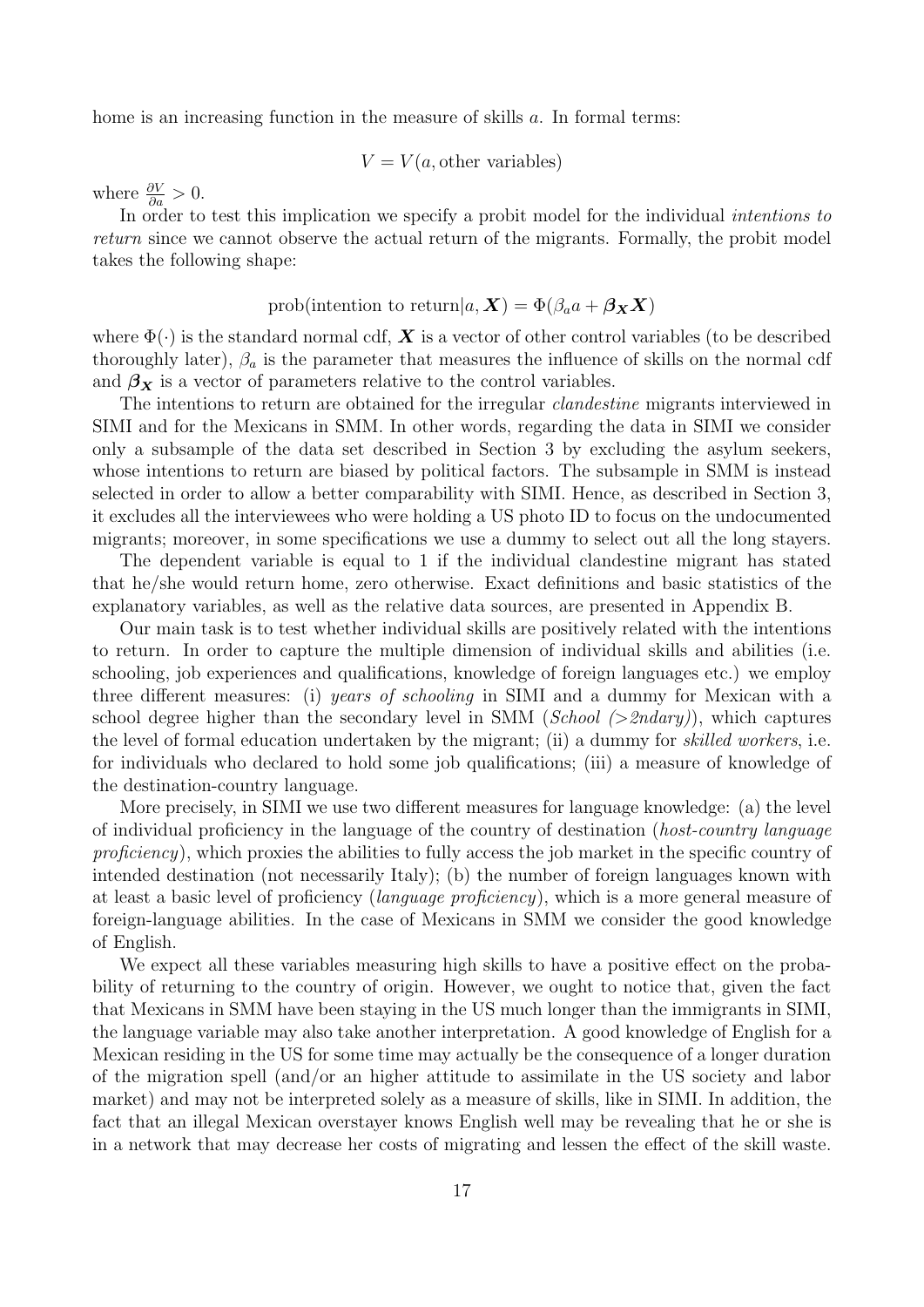So, some caution should be applied in the interpretation of the sign of this coefficient, as it is pointed out in some empirical specifications below.

Besides the migrant's skill level, individual intentions to return depend on many other variables. We sort them out into three different sets, one common to SIMI and SMM and two survey-specific. More exactly, pure *individual covariates*, which refer to the personal situation of the clandestine migrant, are used in the estimation for both samples. Next, we use countrylevel variables to refer to the characteristics of the various countries of origin in SIMI (we simply use macro-area dummies for the different Mexican regions of origins in SMM). We instead have measures of social integration in SMM since the interviewed migrants have been in the US for a relatively longer time.

• *Individual covariates*. The intensity of the skill waste might be affected by the presence of social networks, i.e. migration networks, in the destination country. On the one hand, networks of established migrants may provide both personal support and more accurate information on the destination country; hence, they can affect positively the expectation of obtaining a good job (see for instance Munshi, 2003). Migration within a network might enhance the probability of obtaining a legal permit to reside. A network is often essential to sustain the migrant while working and living in the shadow waiting for an opportunity (such as family-sponsored legalization) to become a permanent legal resident. On the other hand, a migration network might increase temporary migration. Indeed, the existence of networks may reduce the perception of risks associated with the migration experience. As a consequence, this safety net might induce some individuals (in particular the 'target-savers migrants', who are highly risk-adverse or highly attached to the home country) to migrate temporarily. Hence, a higher turnover and therefore higher rates of return home could be observed for individuals migrating within a network. In our specification the migration network is represented in SIMI by a dummy variable (*Migronetwork*) equals to 1 when the migrants declare that relatives (or friends) already live in the final destination. In SMM we use the number of relatives who already reside in the US (Number of Relatives in US). The expected influence of these variables on the probability of return depends on whether the former effect (cost-reducing) or the latter one (turnover-increasing) prevails.

Whether to return to the home country or stay in the destination country depends also on the individual opportunities in the country of origin in case of return. These are closely related to the previous job experiences at home. Thus, in SIMI we include a dummy variable for being *unemployed in the home country* before migrating, which is expected to have a negative influence on the probability of returning.

Moreover, together with business and entrepreneurial motivations, the migrant might decide to return because of family and cultural ties with the home country (see Dustmann, 2003a).<sup>22</sup> We therefore include a proxy for close family ties: a dummy for the presence of children left at home in SIMI and in general family in Mexico (meaning spouse and children) in SMM. They are expected to have a positive effect on the return choice.

Furthermore, since a previous migration experience generally lowers the non-monetary and psychological costs of subsequent migrations, we include the dummy variable past

 $^{22}$ More broadly these factors might also proxy for the psychic cost of migration and may be modeled as a fixed disutility flow for each period the migrant is far away from the family.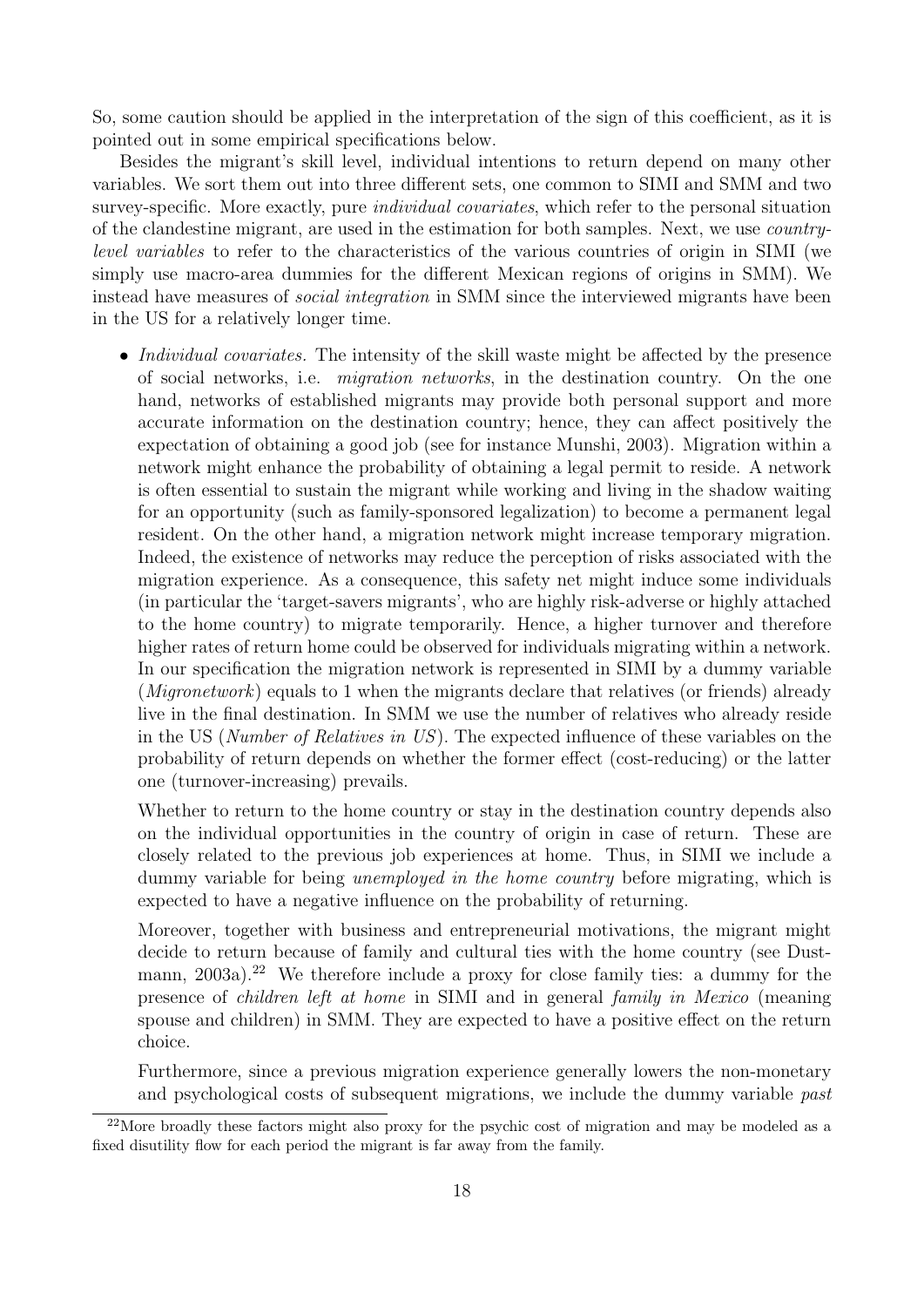migration in SIMI for individuals that had such an experience in our sample. The expected sign is negative on the return choice.

• *Characteristics of the country of origin in SIMI*. In this category we include both economic and social variables. It is widely acknowledged that return intentions are affected by the expected economic opportunities in the country of origin (i.e. the "minimum" wage  $w<sup>A</sup>$  in Section 2). Return migration will be generally higher in countries that are at an intermediate level of development and would offer opportunities to migrants who have accumulated human and financial capital. Hence, we introduce as a general proxy for the level of development the  $(\log of)$  per capita GNI (2001) for the country of origin, which is expected to have a positive effect on return intentions.

The SIMI data set contains information about various push factors at the individual level and allows to distinguish between the occurrence of social conflicts and that of financial or *economic crises* in the village/city of origin.<sup>23</sup> They are included as dummy variables and separately in order to capture a possible different effect.

Moreover, we include the (log of) geographical *distance* as a proxy for the monetary and psychological cost of migration. A shorter geographical distance means lower cost of migration and this may have two different implications, similarly to the effect of migration networks. On the one hand, a lower cost means higher probability of integration and lower probability of return. On the other hand, a lower roundtrip cost to go home might imply a smaller incentive to permanent migration, hence higher turnover and a revealed higher probability to return.

• Measures of social integration in SMM. Since Mexicans interviewed in SMM have an heterogenous length of the migration spell in the US, it is important to control for the degree of assimilation/social integration. The use of some services might be a revealed measure of the individual ability and willingness to become more socially and economically included in the host country. In the analysis, we consider a dummy variable equal to one when the migrant holds a US bank account and another dummy equal to one if the migrants declares preference toward US English television stations (Prefer English TV channel). We expect that a higher degree of social integration decreases the migration costs and the skill-waste effect, hence discouraging the return.

Other controls are also included in the estimation. For SIMI, regarding cultural ties with the country of origin, it is widely accepted that the cost of residing in a foreign country increases with the degree of cultural and social diversity between the origin and destination country. A different religion is an important dimension on which such diversities are expressed. Hence, we include a dummy variable, *Muslim*, that aims to capture the  $-$  generally greater – psychological cost of migration faced by individuals of Islamic religion. This variable is supposed to have a positive effect on the return intention. Still in SIMI we include macroarea dummies in order to capture the unobservable characteristics of the geographical areas of origin (due to the limited number of observations and the high number of represented countries of origin, we could not use single country dummies).

For the SMM sample, we include (i) macro-area dummies in order to capture the unobservable characteristics of both the area of origin (meso-regions of Mexico as defined by OECD,

 $^{23}$ In terms of the model, they may be related once more to the "minimum" wage in the country of origin  $w<sup>A</sup>$ , although the two variables will prove to have a different effect.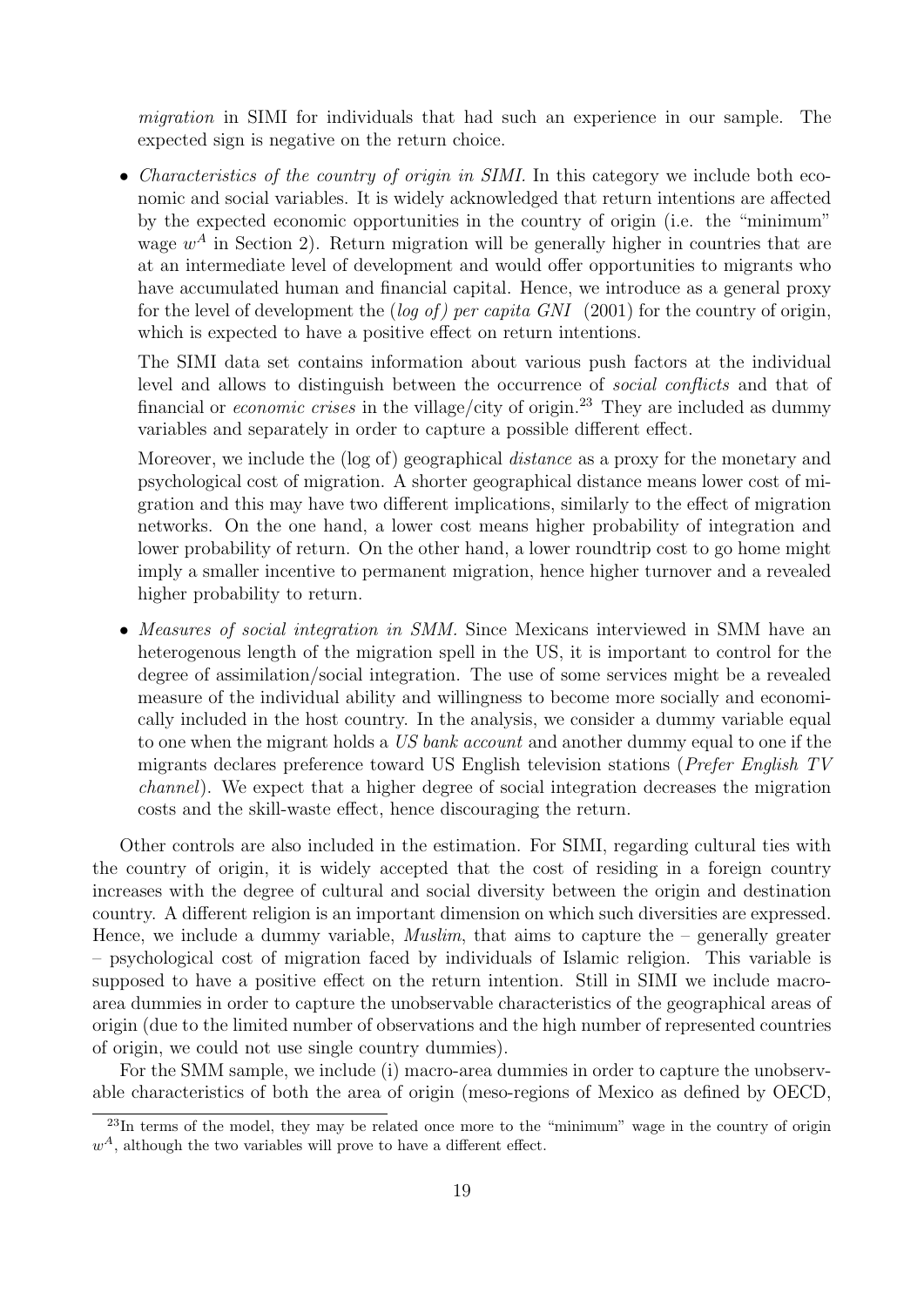2003) and for the city of residence in the US and (ii) a dummy variable,  $D(6mUS)$ , that denotes individuals who spent at most six months in the US (as in the SIMI sample). This latter dummy is interacted with the covariates that proxy for human capital characteristics.

#### 4.2 Estimation Results

Let us recall that the model estimates the probability of returning home through the intentions of the clandestine migrants. The intentions to return for Mexicans in SMM are measured by considering the interviewed individuals that declared to go back to Mexico and not to remain in the US indefinitely.<sup>24</sup> As for SIMI the dependent variable is equal to 1 if the individual clandestine migrant has stated that he/she would return home, zero otherwise.

Table 3 shows the most relevant estimates of the different specifications of the probit model for both SIMI<sup>25</sup> and SMM. Appendix C reports all the estimates. In particular, in Columns (1)–(4) we present the results for SIMI where we employ different measures of skills. In Columns (5)–(7) the results of the estimation using SMM are shown. Starting from SIMI, results are in line with our expectations. Skills, education and, interestingly, also host-country specific abilities — such as the knowledge of the language — affects positively the intention to return to the home country, as shown in the top part of Table 3 where all the measures of skills are significant at the  $5\%$  probability level<sup>26</sup> for all four models.

Most existing studies on return migration and return intentions of legal migrants highlight a generally lower propensity to return for highly skilled individuals. Besides dealing exclusively with legal migrants, these studies do not disentangle the effects of migrants networks on the likelihood of returning in the host country. Using data from the German Socio-Economic Panel, Dustmann (1996, 2003b) finds a negative effect of years of schooling on the intention to return to the home country. He also finds that for those who intend to return, schooling has a negative impact on the duration of the migration spell. This is explained by the fact that higher schooling, guaranteeing higher salary, reduces the time needed to achieve a predetermined saving target. In a related study on the factors that affect the return migration of a cohort of foreign-born in the US, Reagan and Olsen (2000) find no evidence of skill bias in return migration. Instead, our results seems to be consistent with Zhao (2002). In his analysis on rural to urban migration in China, Zhao finds that better educated and skilled rural migrants are more likely to return to their village of origin. The explanation offered by the author fits our interpretation: both the strong segmentation in the urban labor market and the tight migration regulatory system in China prevent the full participation of skilled workers to the local labor market when coming from rural areas. This imposes heavy costs on skilled migrants in terms of rewards to education and work experience.

With respect to the results on Mexican undocumented immigrants, the relationship between individual human capital and return intentions is less clear-cut than in the case of the

 $^{24}$ This refers to question 23 of the PEW questionnaire and we considered as choosing to return all the interviewees that did not declare to remain in the US "All your life" and "As long as you are/can". Estimation on the intended duration of stay have also been performed and confirm the main results presented here (available from the authors on request).

 $^{25}$ As mentioned at the end of Section 3, the estimation using the SIMI database has been conducted only on the major categories of undocumented immigrants. See Appendix C, Table 7, for estimation results that refer to the total sample. The qualitative results discussed below are confirmed.

<sup>&</sup>lt;sup>26</sup>Henceforth, "significant" means "significant at the 5% probability level" unless differently specified.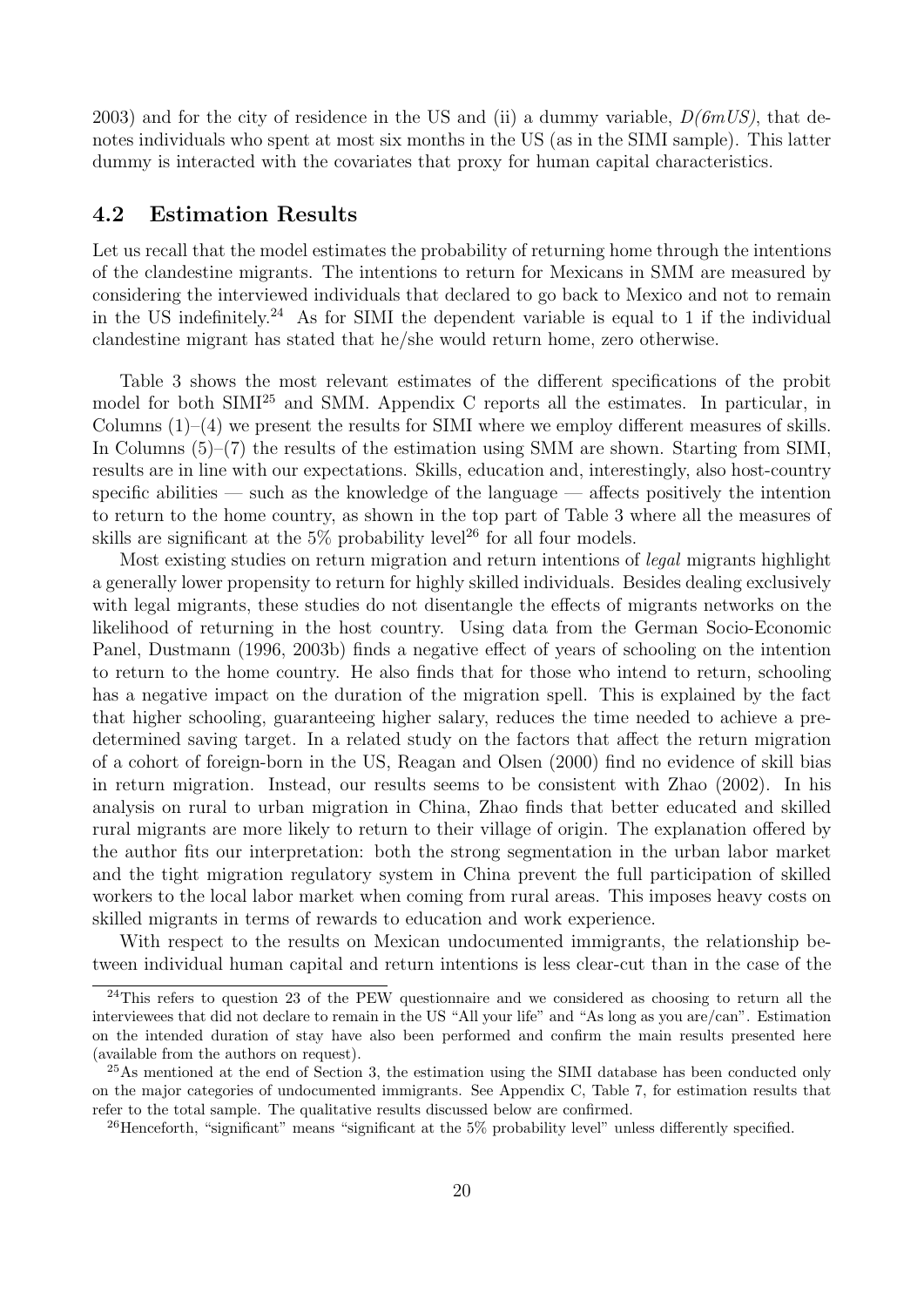illegal migrants in Italy (SIMI). Undocumented migrants with higher formal educational attainment are less likely to return in Mexico (see column 5). However, the coefficient of the interaction effect  $(School \geq 2ndary) \times D(bmUS)$  is positive and significant showing that the effects of schooling on the intention to return depends on the acquired experience in the US.

If we consider job qualification as a proxy for skills, the effect is positive and significant (in line with the prediction of the theoretical model in Section 2). The interaction effect is still positive but not significant. As in the case of  $School(>2ndary)$ , a good knowledge of English per  $s\acute{e}$  lowers the probability of returning home, but the interaction effect is positive and significant.

As mentioned in the presentation of the empirical specification (Section 4.1), a good knowledge of English may capture a higher degree of integration and a higher available social network to rely on. As a consequence, this might lower the skill-waste effect and the migration costs. In general, the results on the interaction terms seem to confirm that return plans by more skilled individuals are subsequently revised and/or undocumented skilled migrants tends to be under-represented at high maturity of the migration experience because the out-migration of skilled individuals takes place earlier than for the unskilled.

Also the other covariates included in our estimation (mainly for control) show the expected signs, as reported in the tables with the complete estimation in Appendix C. For the irregular migrants in SIMI, we find evidence of relevance of family and cultural ties. In our estimations, an individual with children left in the home country is more likely to return than in the case where she has no children left home. The presence of family in Mexico, as also the presence of children back home in SIMI, affects positively the intentions to return. Our evidence is in accordance with Dustmann (2003a) where the presence of children in the host country negatively affects the return intention of parents.

An interesting difference emerges with respect to the role of migration networks. While the number of relatives in the US (proxy for the size of the network) decreases the probability of return in Mexico we find a positive effect using the Italian database. It is likely that a network in the case of SIMI — which reflects expectation of migrants at the gate — is perceived as a "bridge" which facilitate the initial migration decision also of those individuals who would have not migrated in the absence of the support of already established migrants. Given the relative short experience of Italy as an immigration country, it is also possible that migrant networks in this country do not (yet) exercise the same complex set of externalities as in a country like the US with a long immigration history (in particular for the Mexican immigrants). In fact, a consolidated and dense network provides multiple forms of support and externalities: reducing the cost of living, improving job opportunities, increasing the probability of naturalization (for instance through family sponsorship), providing consumption externalities (for instance reducing the cost of importing ethnic goods and services and expanding the available variety).

It is widely acknowledged that previous migrating experiences reduce the psychological cost of further moves. This is confirmed by our analysis in SIMI as the dummy variable past migration is negative and highly significant.

For the Mexican sample, we find that the measures of social/economic integration employed in the analysis have the expected sign and are shown to be mostly significant in determining the return intentions. Indeed, possessing a US bank account or preferring US English television station over Mexican or US Spanish stations seems to be associated with a negative effect on the intentions to return.

The status of being unemployed in the country of origin before departure, i.e. a proxy for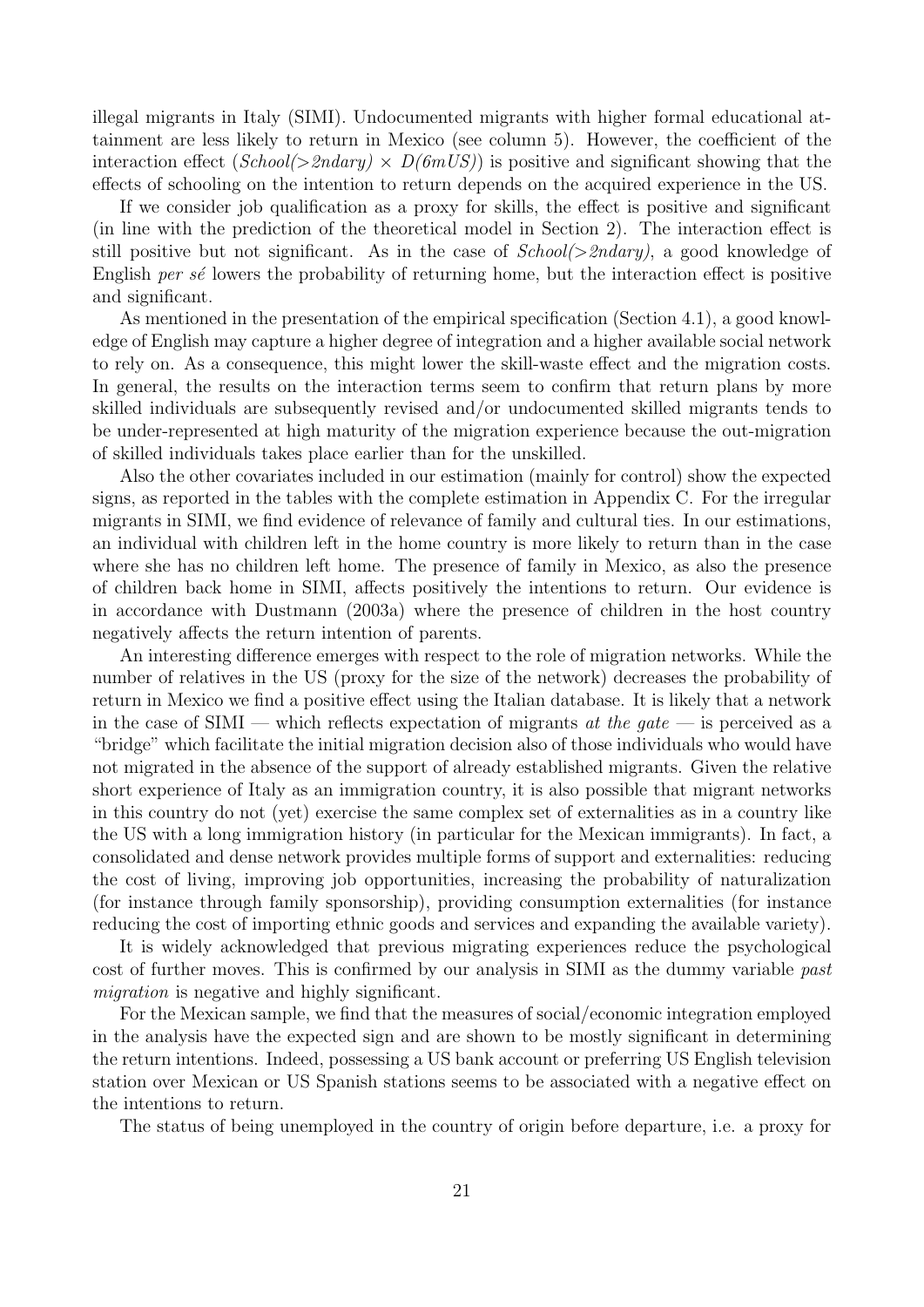lack of opportunities at home in the SIMI sample, shows a negative sign on the intentions to return although it is not statistically significant in our estimates.

Furthermore, illegal migrants are also found to be more willing to return when their countries of origin are relatively more developed. Countries that have an above average level of per capita GNI are more likely to attract illegal migrants back home.

Interestingly, our estimates on SIMI also acknowledge that *social conflicts* and *economic* crisis have different effects on the return choice. Having experienced an economic or financial crisis in the village of origin seems to have a temporary effect on the choice of leaving the country of origin, whereas social conflicts have a more permanent effect on migration. In fact, while social conflicts or civil wars may be perceived as long-term shocks and induce permanent emigration, economic or financial crises may lead to temporary emigration that is subsequently reversed when economic conditions improve again.

Finally, the coefficients on the proxies for monetary and psychic cost of migration, namely distance and *Muslim*, are both significant and positive.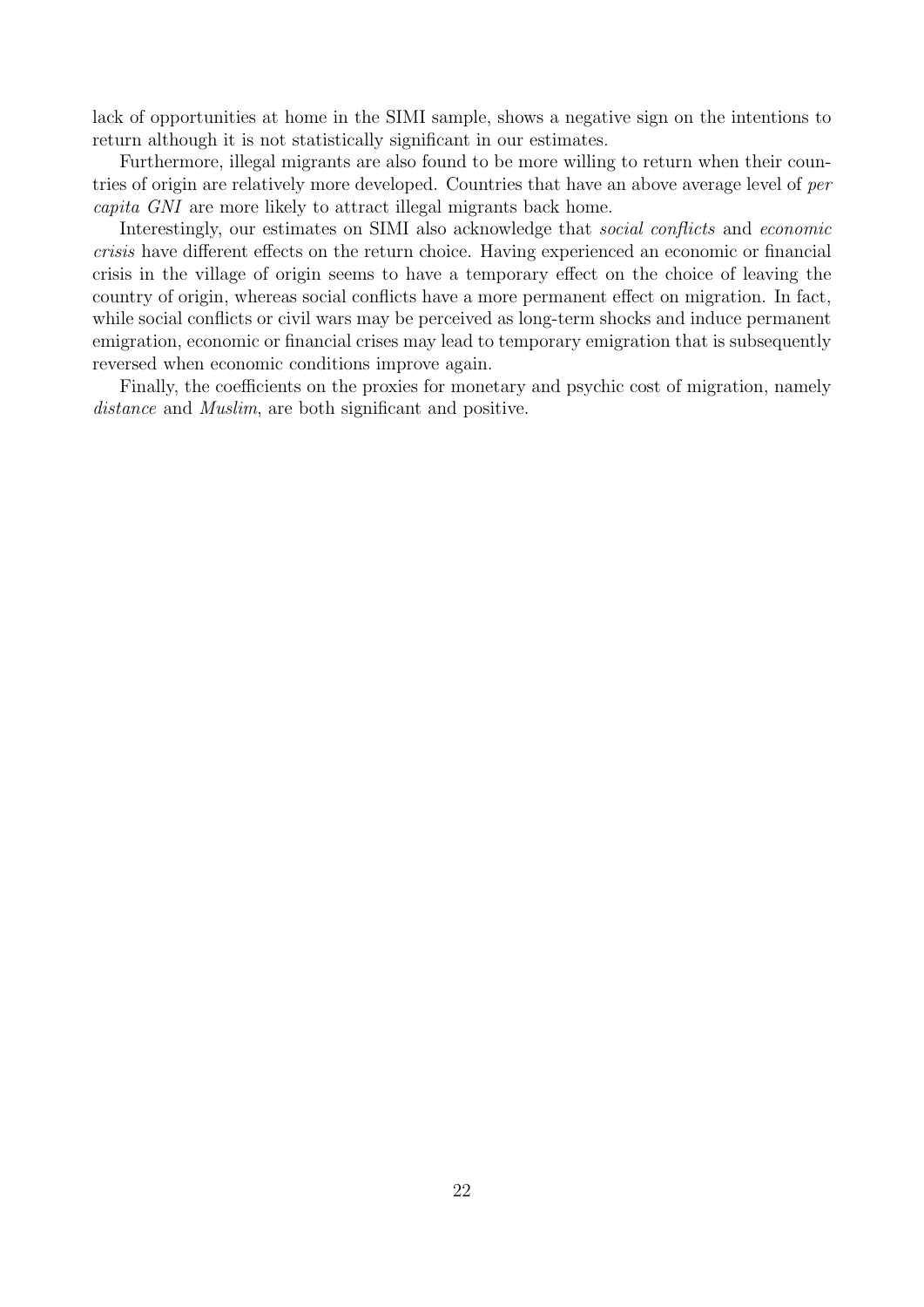|                                                                                 |                        |                           | <b>IMIS</b>             |                         |                                                                               | NNS                  |                                                                               |
|---------------------------------------------------------------------------------|------------------------|---------------------------|-------------------------|-------------------------|-------------------------------------------------------------------------------|----------------------|-------------------------------------------------------------------------------|
| Regressors                                                                      | $\blacksquare$         | $\widetilde{\bm{\omega}}$ | مَ                      | $\overline{\mathbf{A}}$ | ق                                                                             | ම                    | É                                                                             |
| Schooling                                                                       |                        |                           |                         |                         |                                                                               |                      |                                                                               |
| Years of schooling                                                              | $0.106^{+}$ $(0.059)$  |                           |                         |                         |                                                                               |                      |                                                                               |
| $\it School(>2ndary)$                                                           |                        |                           |                         |                         |                                                                               |                      |                                                                               |
| $\mathit{Stool}(\mathord{>} \mathord{\mathit{Sndary}}) \times D(\mathit{6mUS})$ |                        |                           |                         |                         | $\begin{array}{c} -0.210^{*} \\ (0.098) \\ 0.624^{**} \\ (0.139) \end{array}$ |                      |                                                                               |
| Qualification                                                                   |                        |                           |                         |                         |                                                                               |                      |                                                                               |
| High-Skilled worker                                                             |                        | $0.553*$<br>(0.23)        |                         |                         |                                                                               | $0.278 +$            |                                                                               |
| $High-Skilled\ worker \times D(6mUS)$                                           |                        |                           |                         |                         |                                                                               | (0.157)<br>0.138     |                                                                               |
| Knowledge of Foreign Language                                                   |                        |                           |                         |                         |                                                                               | (0.339)              |                                                                               |
| Knowledge of any foreign languages                                              |                        |                           | $0.198***$              |                         |                                                                               |                      |                                                                               |
| $Host\text{-}country\ language\ preference$                                     |                        |                           | (0.075)                 | $0.295***$              |                                                                               |                      |                                                                               |
| $\label{lem:conledege} Knowledge\ of\ English$                                  |                        |                           |                         | (0.107)                 |                                                                               |                      |                                                                               |
| $\label{eq:concl} Knowledge\ of\ English\ \times\ D(\mathcal{G}mUS)$            |                        |                           |                         |                         |                                                                               |                      | $\begin{array}{c} -1.084^{**} \\ (0.331) \\ 1.448^{*} \\ (0.641) \end{array}$ |
| Network variables                                                               |                        |                           |                         |                         |                                                                               |                      |                                                                               |
| Migronet work                                                                   | $0.312^{+}$<br>(0.177) | $0.352*$<br>(0.176)       | $\frac{0.288}{(0.178)}$ | $0.332^{+}$<br>(0.183)  |                                                                               |                      |                                                                               |
| Number of Relatives in US                                                       |                        |                           |                         |                         | $-0.011***$<br>(0.004)                                                        | $-0.010*$<br>(0.004) | $-0.011**$<br>(0.004)                                                         |
| Individual covariates                                                           |                        |                           |                         |                         |                                                                               |                      |                                                                               |
| Children in the home country                                                    | $0.418^*$              | $0.396*$                  | $0.434*$                | $0.405*$                |                                                                               |                      |                                                                               |
|                                                                                 | (0.177)                | (0.177)                   | (0.177)                 | (0.178)                 |                                                                               |                      |                                                                               |
|                                                                                 |                        |                           |                         |                         | continued on next page                                                        |                      |                                                                               |

Table 3: Estimates of the Probit Model for the Intention to Return: Some Specifications Table 3: Estimates of the Probit Model for the Intention to Return: Some Specifications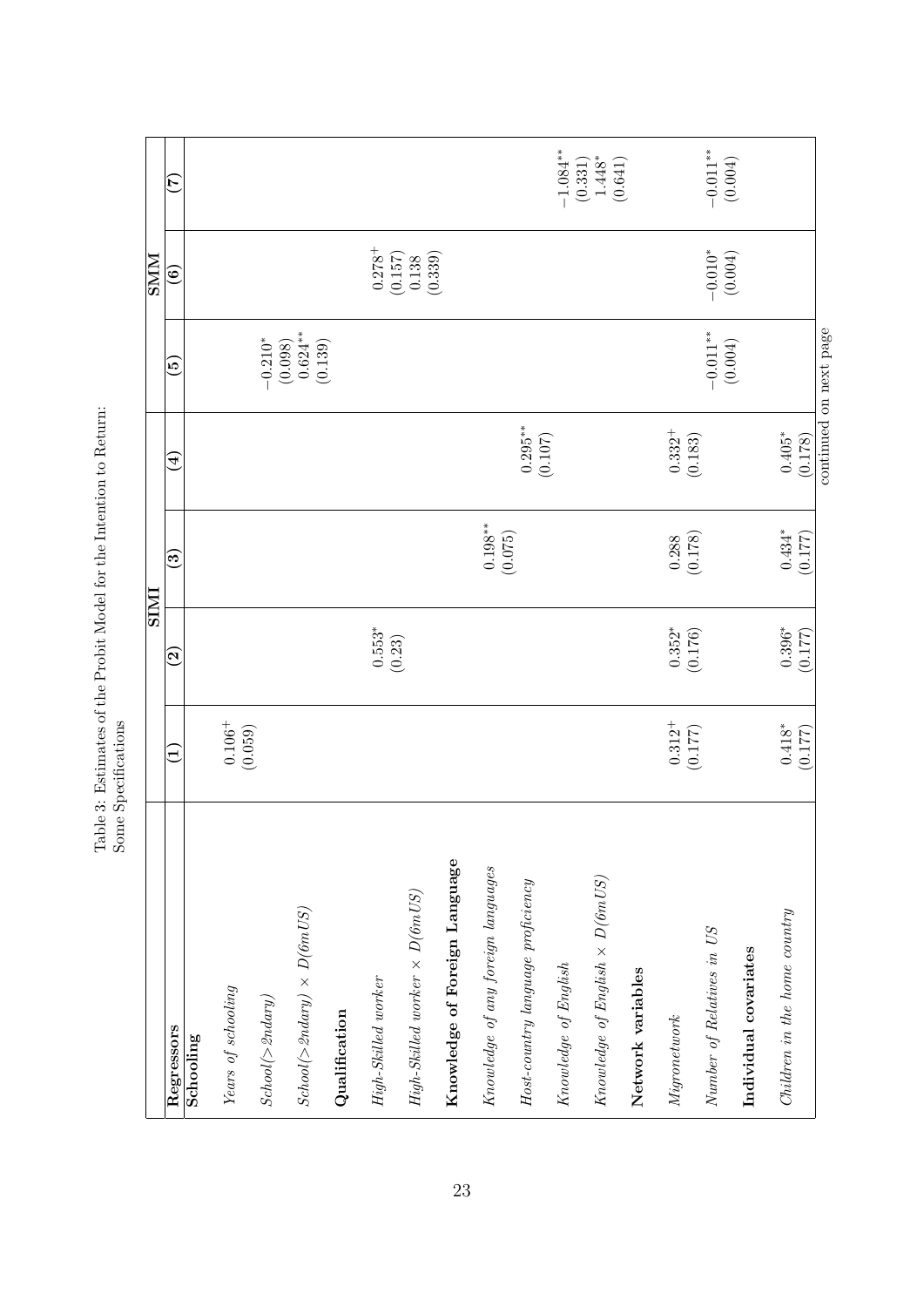|                                                                                                                                                       |              |                          | <b>IMIS</b> |                        |                                  | NINS                   |                                                            |
|-------------------------------------------------------------------------------------------------------------------------------------------------------|--------------|--------------------------|-------------|------------------------|----------------------------------|------------------------|------------------------------------------------------------|
| Regressors                                                                                                                                            | $\mathbf{r}$ | $\widetilde{\mathbf{S}}$ | ව           | $\widehat{\mathbf{f}}$ | $\widetilde{\mathbf{e}}$         | $\widehat{\mathbf{e}}$ | $ \widetilde{\mathcal{C}} $                                |
| Family in Mexico                                                                                                                                      |              |                          |             |                        | $0.362**$                        | $0.419**$              | $0.410**$                                                  |
|                                                                                                                                                       |              |                          |             |                        | (0.091)                          | (0.094)                | (0.090)                                                    |
| Measures of social integration (SMM)                                                                                                                  |              |                          |             |                        |                                  |                        |                                                            |
| US bank account                                                                                                                                       |              |                          |             |                        | $-0.177$                         | $-0.201$               |                                                            |
|                                                                                                                                                       |              |                          |             |                        |                                  |                        |                                                            |
| $Prefer$ English TV channel                                                                                                                           |              |                          |             |                        | $(0.145)$<br>-0.233 <sup>+</sup> | $(0.154)$<br>-0.299*   | $\begin{array}{c} -0.200 \\ (0.146) \\ -0.185 \end{array}$ |
|                                                                                                                                                       |              |                          |             |                        | (0.129)                          | (0.141)                | (0.133)                                                    |
| Other individual covariates (SIMI)                                                                                                                    | Yes          | Yes                      | Yes         | Yes                    |                                  |                        |                                                            |
| Country of Origin (SIMI)                                                                                                                              | Yes          | Yes                      | Yes         | Yes                    |                                  |                        |                                                            |
|                                                                                                                                                       |              |                          |             |                        |                                  |                        |                                                            |
| Macro-area of origin (dummies)                                                                                                                        | Yes          | Yes                      | Yes         | Yes                    | Yes                              | Yes                    | Yes                                                        |
| US state of the interview (dummies)                                                                                                                   |              |                          |             |                        | Yes                              | Yes                    | Yes                                                        |
| Constant                                                                                                                                              | $-3.70**$    | $-4.195**$               | $-3.70**$   | $-3.47**$              | $-0.273$                         | $-0.258$               | $-0.315$                                                   |
|                                                                                                                                                       | (1.000)      | (1.026)                  | (0.996)     | (1.009)                | (0.223)                          | (0.216)                | (0.202)                                                    |
| Observations                                                                                                                                          | $430 -$      | 438                      | 136         | 127                    | $1025$                           | 010                    | $1025$                                                     |
| Pseudo R <sup>2</sup>                                                                                                                                 | 0.168        | 0.173                    | 0.176       | 0.181                  |                                  |                        |                                                            |
| Loq likelihood                                                                                                                                        | $-214.9$     | $-219.6$                 | $-217.5$    | $-211.4$               |                                  |                        |                                                            |
| Standard errors in parentheses / Probability of return (baseline) for SIMI = $0.754$ / Probability of return (baseline) for SMM =<br>→<br>.<br>-<br>7 |              |                          |             |                        |                                  |                        |                                                            |

Table 3: continued Table 3: continued

 $+$  significant at 10%; \* significant at 5% ; \*\* significant at 1%  $+$  significant at 10%;  $*$  significant at 5% ;  $**$  significant at 1%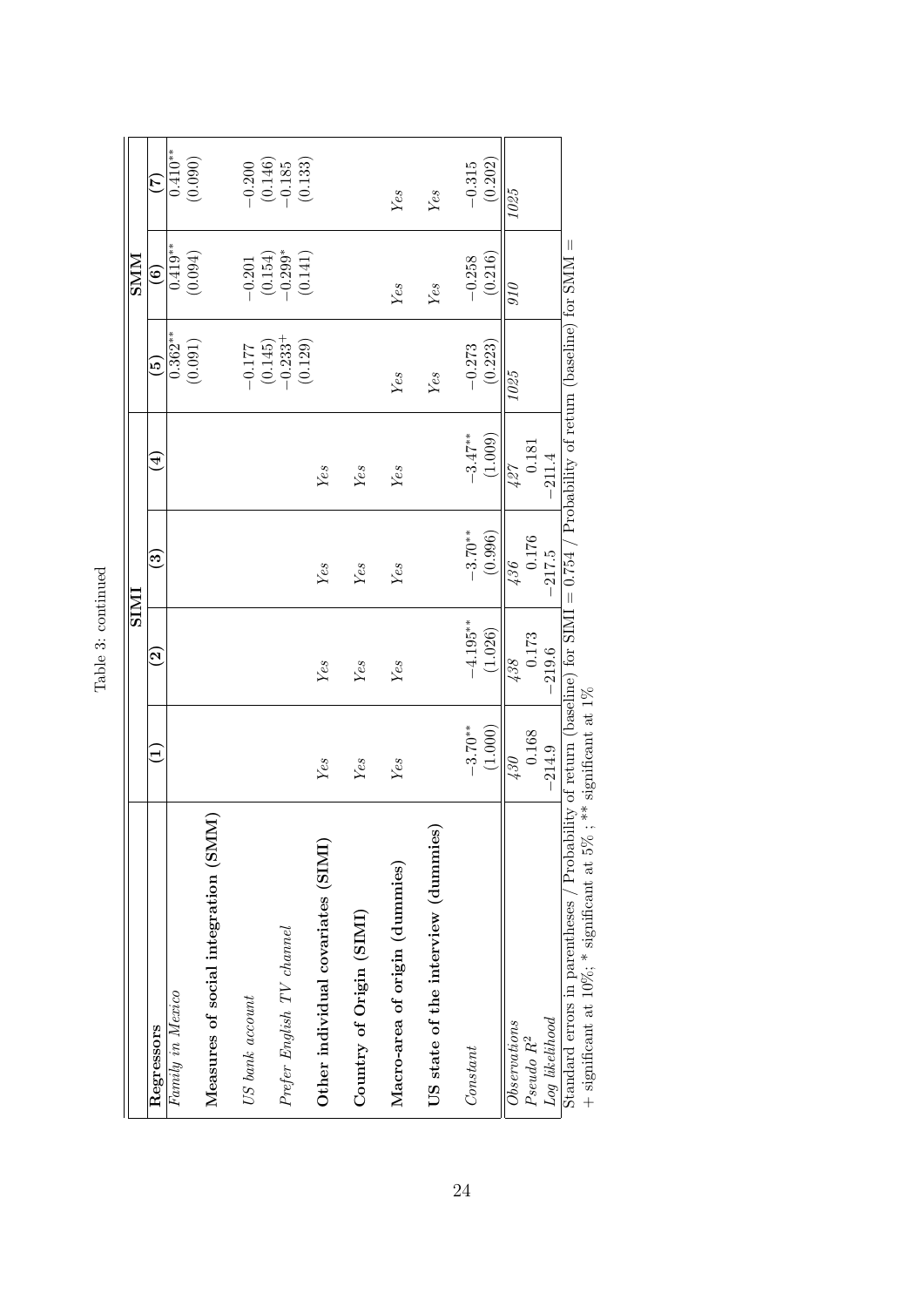## 5 Conclusions

In this paper we analyze the effects of the illegal status of migrants' on their intentions to return to the home country. Illegality forces migrants to "live in the shadow" and hinders the full utilization of individual skills. As a consequence, the opportunity cost of returning home is lower for highly skilled illegal migrants rather than for individuals with few or no skills. This evidence contrasts the common findings that legal skilled migrants tend to stay longer, especially due to their higher ability to assimilate in the host country.

Our proposition has been proven in a simple two-period model where illegality is modeled as a tax on skills — but without generating any tax revenue and therefore causing skill waste. A probit model on the intentions to return has been estimated for a sample of clandestine immigrants in Italy and for a sample of undocumented Mexican immigrants in the US. Both the environment where migration experience takes place and the endowment of personal abilities affect the intentions to return home in the predicted direction.

The Italian sample has the key characteristic of measuring expectations and intentions "at the gate" since the interviewed irregular migrants had just crossed the border or had a very short migration experience (less than six months in the destination country). For this sample the result is robust to four different measures of skills (years of schooling, foreign language ability, host-country language proficiency, a measure of job qualification at home) after controlling for several individual and country-specific covariates.

The Mexico-US sample contains information on individuals with a longer migration experience and who can rely on a more dense network of established migrant. In this case our proposition is not rejected by the data only when measuring skills with job qualification. The results are in line with our expectation if we only control for undocumented migrants who had resided in the US for less than six months (similarly to the Italian sample).

These findings seem to suggest that return plans by more skilled individuals are subsequently revised and undocumented skilled migrants tends to be under-represented at the "high-maturity end" of the migration experience because the out-migration takes place earlier among skilled individuals than for the unskilled.

The somehow different behavior of the sample might be (at least partly) explained by the different environment where migration takes place. On the one hand, being characterized by highly porous borders, Italy has got many relatively easy way-ins for illegal immigrants, who however find a highly impermeable environment that severely limit the other aspects of their legal life (for instance, opening a bank account for an irregular migrant in Italy would be simply impossible). This implies a relatively high skill waste. On the other hand, the US is characterized by a much more restrictive policy in terms of entrance, although less effective for Mexican migrants. However, once an illegal alien stepped in, the US environment is relatively less hostile and immigrants are able to access some key services and opportunities (for instance, recently they can be even issued a US credit card without any proof of legal residence). This is particularly true for Mexicans who can rely on consolidated and large networks of previous cohorts of immigrants.

Our results also suggest that, when a large proportion of immigration inflows takes places outside the legal system, the out-migration of illegal migrants is likely to reinforce the negative self-selection at entry since those with relatively higher skills are more prone to return home. From the point of view of the migrants' origin countries, this process is not likely to induce a "brain gain" through the channel of return migrants since the illegal status strongly reduces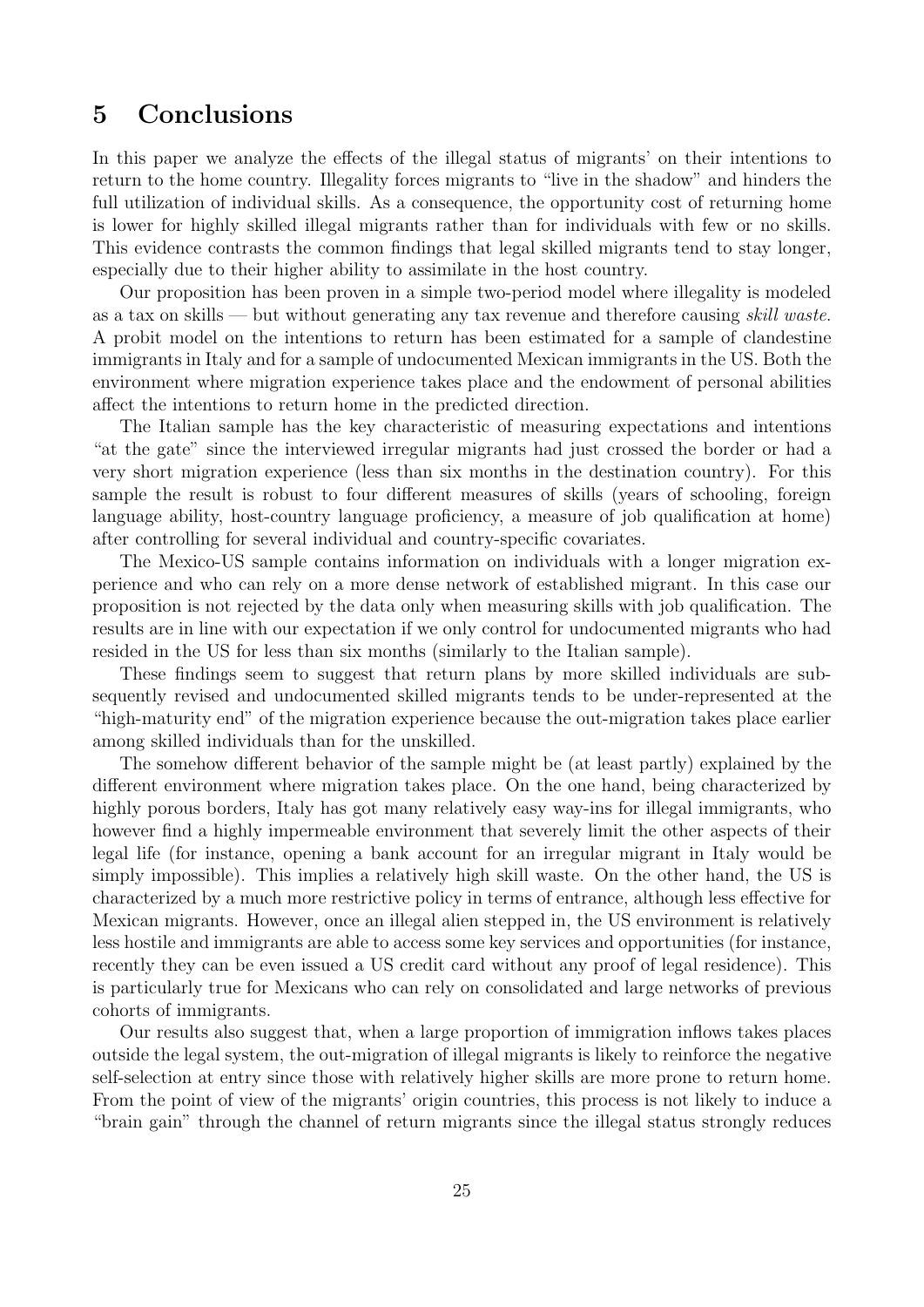| Regressors                       | SIMI(1)                | SMM(5)                          |
|----------------------------------|------------------------|---------------------------------|
| Schooling                        |                        |                                 |
| Years of schooling               | $0.334^{+}$<br>(0.018) |                                 |
| School(>2ndary)                  |                        | $-0.082**$                      |
| $School(>2ndary) \times D(6mUS)$ |                        | (0.038)<br>$0.231**$<br>(0.045) |
| <b>Network</b> variables         |                        |                                 |
| Migronetwork                     | $0.093+$<br>(0.049)    |                                 |
| Number of Relatives in US        |                        | $-0.004^{**}$                   |
| Individual covariates            |                        | (0.001)                         |
| Children in the home country     | $0.122*$               |                                 |
| Family in Mexico                 | (0.047)                | $0.143**$<br>(0.035)            |
| Measures of social integration   |                        |                                 |
| US bank account                  |                        | $-0.070$<br>(0.057)             |
| Prefer English TV channel        |                        | $-0.093^{+}$<br>(0.051)         |

Table 4: Marginal Effects of the Probit Model for the Intention to Return: Specifications (1) and (5)

Notes: Standard errors in parentheses,  $+$  significant at 10%;  $^*$  significant at  $1\%$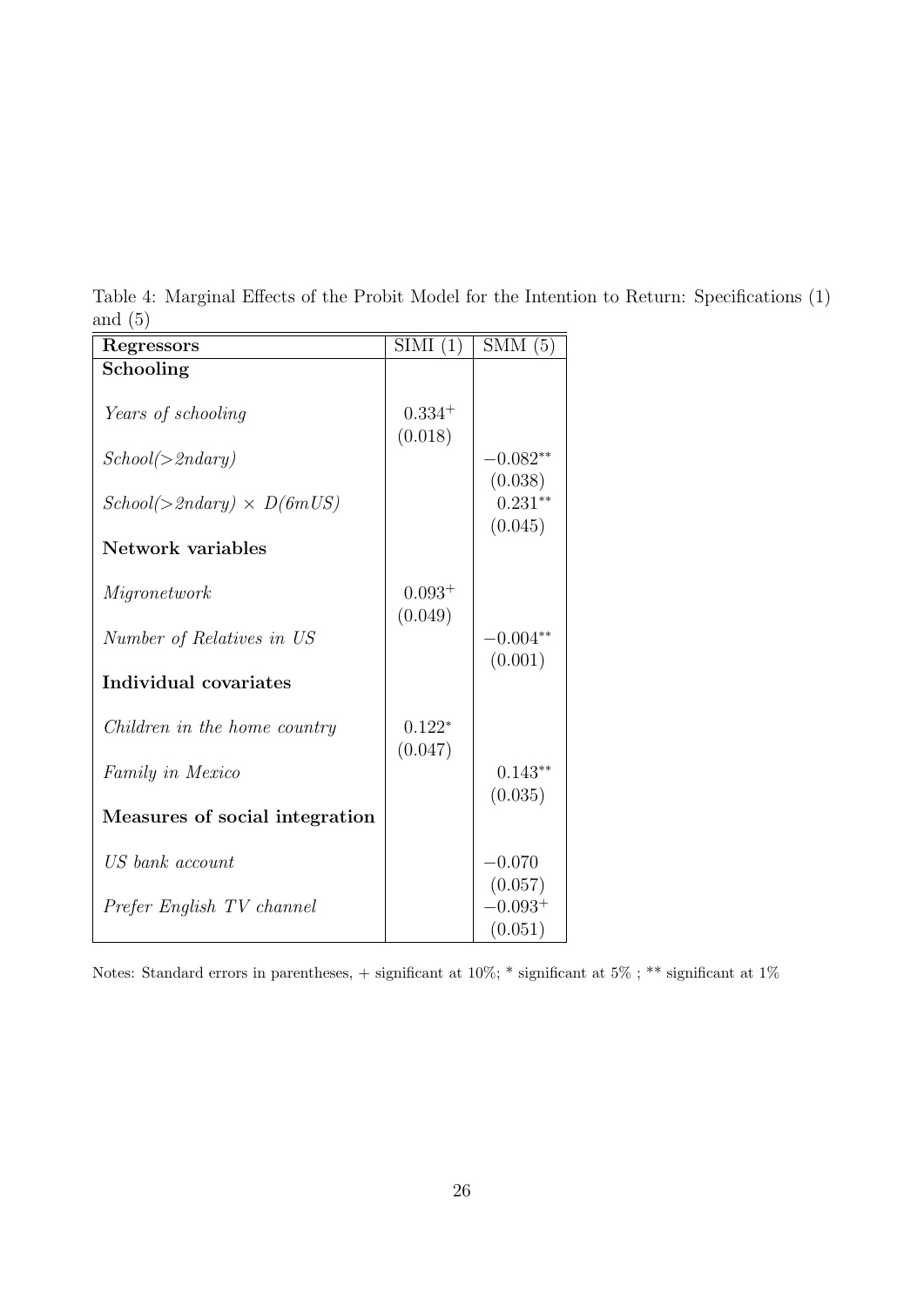the ability of migrants to benefit from the migration experience both in terms of financial assets and human capital accumulation. In addition, the higher probability to migrate as a clandestine rather than with a regular visa turns the argument of the beneficial brain drain on its head. Indeed, illegal migration might reduce, rather than increase, the incentive to accumulate human capital in those developing countries that have a relatively easy illegal access to rich countries with restrictive immigration policies and characterized by "porous borders" and weak internal enforcement.

### References

- [1] Bleakley, Hoyt and Aimee Chin, "Language, Skills and Earnings: Evidence from Childhood Immigrants", *Review of Economics and Statistics* 86 n.2 (2004): 481-496.
- [2] Borjas, George J. and Bernt Bratsberg, "Who leaves? The emigration of the foreignborn", Review of Economics and Statistics 78 n.1 (1996): 165-67.
- [3] Borjas, George J., Bronars Stephen G. and Stephen J. Trejo, "Self-Selection and internal migration in the United States", Journal of Urban Economics 32 (1992): 159-185.
- [4] Bratsberg, Bernt, Ragan James F. and Zafar M. Nasir, "The Effect of Naturalization on wage growth: A Panel Study of Young Male Immigrants", *Journal of Labor Economics* 20 n.3 (2002): 568-597
- [5] Chiuri, Maria Concetta, Coniglio Nicola D. and Giovanni Ferri, L'esercito degli invisibili: aspetti economici dell'emigrazione clandestina, Bologna: Il Mulino, 2008.
- [6] Chiuri, Maria Concetta, De Arcangelis Giuseppe, D'Uggento Angela and Giovanni Ferri, "Illegal Immigration into Italy: Results from a Recent Field Survey", CSEF Working Paper n. 121, (http://www.dise.unisa.it/WP/wp121.pdf), 2004.
- [7] Chiuri, Maria Concetta, De Arcangelis Giuseppe, D'Uggento Angela and Giovanni Ferri, "Features and Expectations of Illegal Immigrants: result of a field survey in Italy", Studi Emigrazione, 2008.
- [8] Chiuri, Maria Concetta and Angela D'Uggento, "Designing a survey on illegal migration in Italy: methodological issues and preliminary results", Paper presented at the Annual Meetings of the Italian Statistics Society, 2004.
- [9] Cobb-Clark, Deborah and Sherrie Kossoudji, "Coming out of the Shadows: Learning about Legal Status and Wages from the Legalized Population", Journal of Labour Economics 20 n. 3 (2002): 598-628.
- [10] Coniglio, Nicola D., De Arcangelis Giuseppe and Laura Serlenga, "Clandestine Migrants: Do the High-Skilled Return Home First?", CIDEI Working Paper n. 80, 2009 (http://www.w3.uniroma1.it/cidei).
- [11] Constant, Amelie and Douglas S. Massey, "Self-selection, earnings and out-migration: a longitudinal study of immigrants to Germany", Journal of Population Economics, vol. 16(4) (2003): 631-653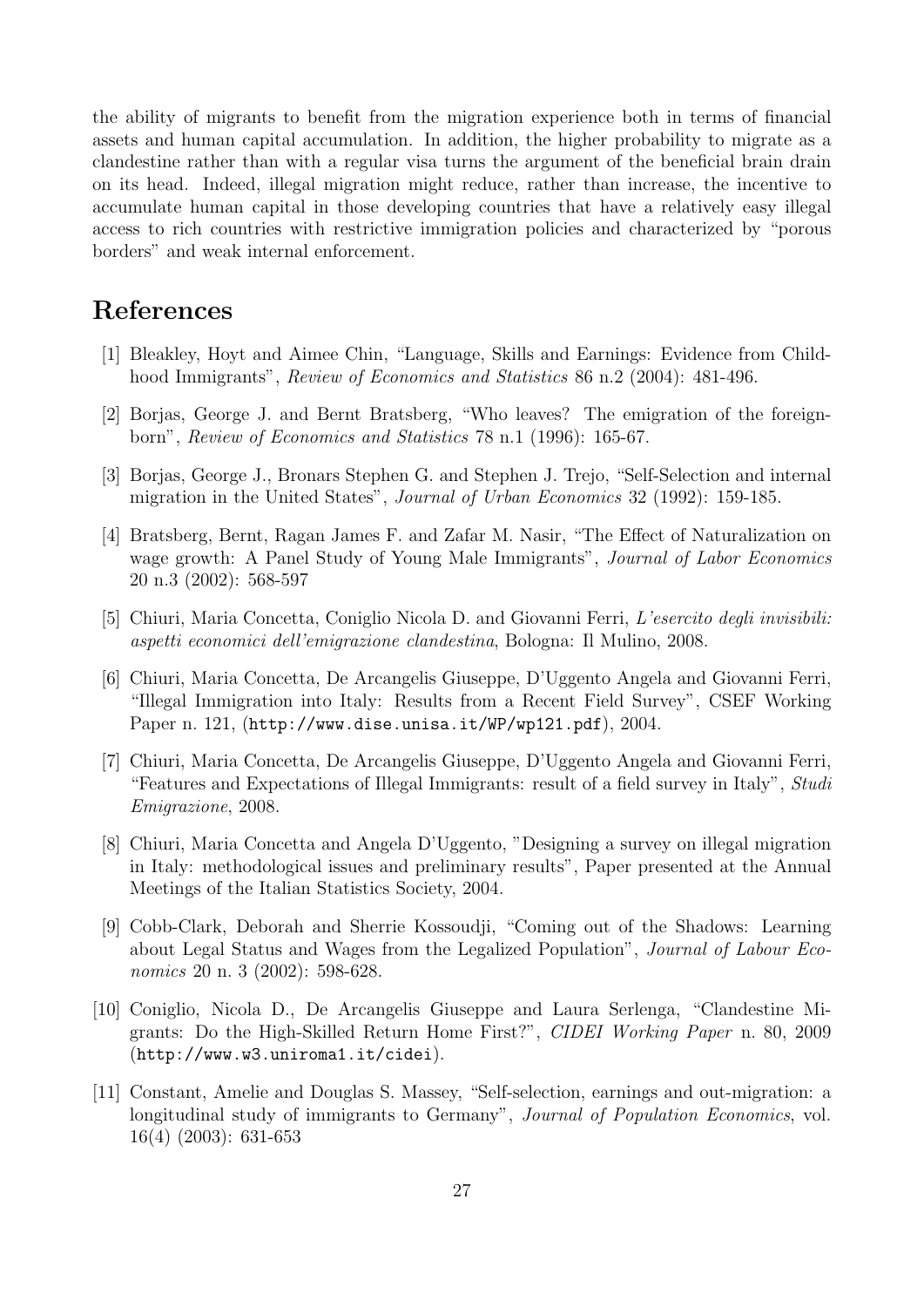- [12] DeVoretz, Don J. and Sergiy Pivnenko, "The Economic Causes and Consequences of Canadian Citizenship", IZA Discussion Paper n. 1395, 2004.
- [13] Dustmann, Christian, "Children and Return Migration", Journal of Population Economics 16 (2003a): 815-830.
- $[14]$  —, "Return migration, wage differentials, and the optimal migration duration", *European* Economic Review 47 (2003b): 353-369.
- $[15]$  , "Return Migration, uncertainty and precautionary savings", *Journal of Development* Economics 52 (1997): 295-316
- $[16]$  , "Return migration: the European experience", *Economic Policy* 22 (1996): 214-250.
- [17] and Yoram Weiss , "Return Migration: Theory and Empirical Evidence from the UK", British Journal of Industrial Relations, Vol. 42 (2) (2007): 236-256.
- [18] Galor, Oded and Oded Stark, "Migrants' savings, the probability of return migration and migrants' performance", International Economic Review, 31 (1990): 463-467.
- [19] Hanson, Gordon H., "Illegal Migration from Mexico to the US", Journal of Economic Literature 44 n. 4 (2006): 869-924.
- [20] Hatton, Timothy J. and Williamson, Jeffrey G., "Vanishing Third World Emigrants?", CEPR Discussion Paper No. 7222, (2009).
- [21] Hoefer, Michael, Rytina Nancy and Bryan C. Baker, "Estimates of the Unauthorized Immigrant Population Residing in the United States: January 2008", Population estimates, February 2009, Homeland Security, Office of Immigration Statistics.
- [22] International Centre for Migration Policy Development, 2005 Year Book on Illegal Migration, Human Smuggling and Trafficking in Central and Eastern Europe, Vienna, 2006.
- [23] Jandl, Michael, "The Estimation of Illegal Migration in Europe", Studi Emigrazione Migration Studies 51 (2004): 141-155.
- [24] Jasso, Guillermina and Mark Rosenzweig, "Estimating the emigration rates of legal immigrants using administrative and survey data: the 1971 cohort of immigrants to the United States", Demography vol. 19 (1982): 279-290
- [25] Kossoudji, Sherrie and Cobb-Clark Deborah A., "IRCA's Impact on the Mobility and Occupational COncentration of Newly Legalized Men", Journal of Population Economics 13 (2000): 81-98.
- $[26]$  —, "Finding Good Opportunities within Unauthorized Markets", International Migration Review 30 n.4 (1996): 901-924.
- [27] McCormick, Barry and Jackline Wahba, "Overseas work experience, savings and entrepreneurship amongst return migrants to LDCs", The Scottish Journal of Political Economy, 48 n.2 (2001): 164-178.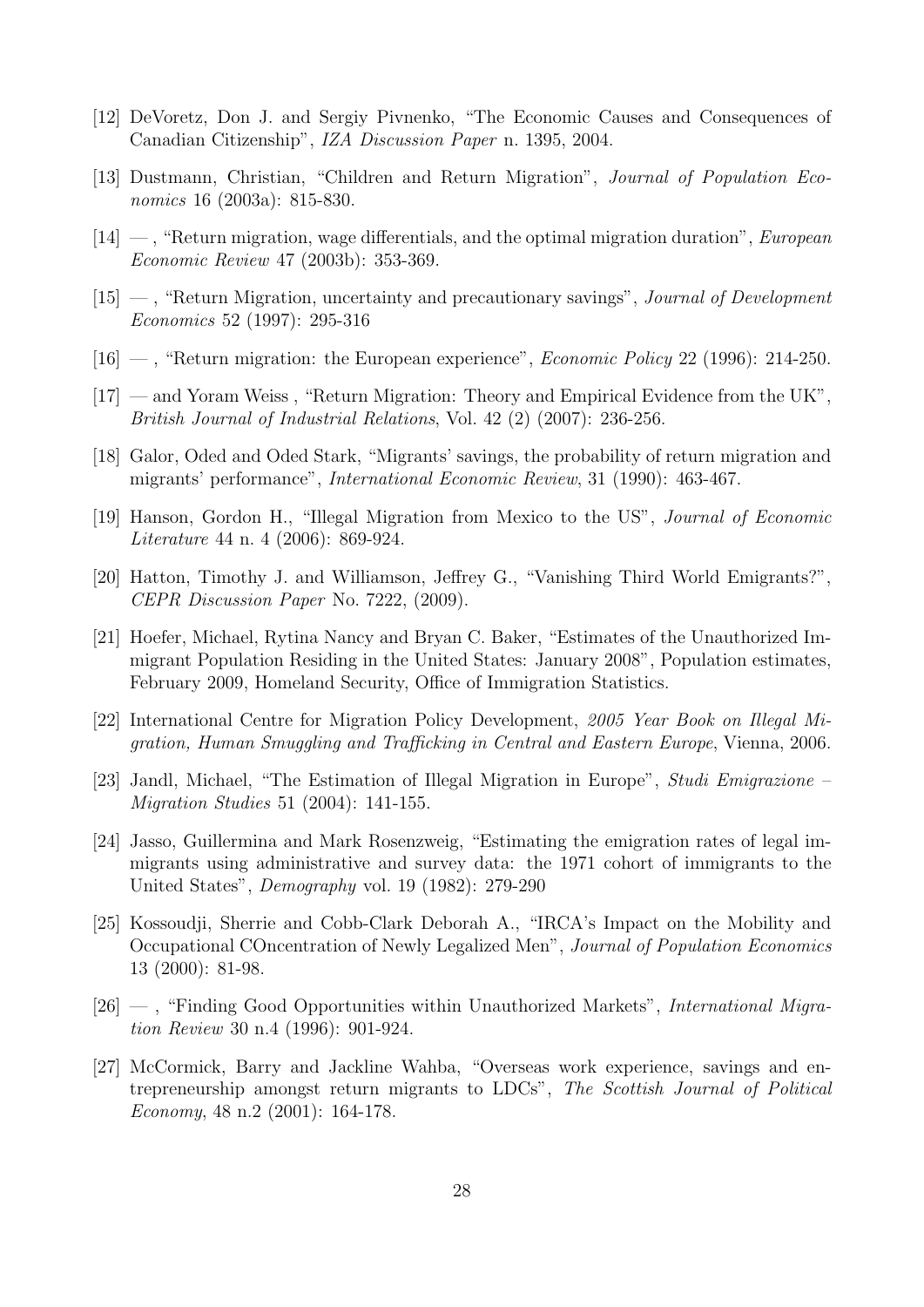- [28] McKenzie, David and Hillel Rapoport, "Can Migration Reduce Educational Attainments'? Depressing Evidence from Mexico", Centre for Research and Analysis of Migration (CreAM) Discussion Paper N. 01/06, 2006a.
- [29] , "Migration and Educational Inequality in Rural Mexico", Inter-American Development Bank, INTAL-ITD Working Paper 23, 2006b.
- [30] Mattoo, Aadta, Ileana C. Neagu and Çağlar Ozden (2008), "Brain Waste? Educated Immigrants in the US Labor Market", *Journal of Development Economics*, vol. 87 (2), p. 255-69.
- [31] Mesnard, Alice, "Temporary migration and capital market imperfections", Oxford Economic Papers 56 (2004): 242-262.
- [32] Munshi, Kaivan, "Networks in the Modern Economy: Mexican Migrants in the US Labor Market", *Quarterly Journal of Economics* 118 n.2 (2003): 549-599.
- [33] Orrenius, Pia and Madeline Zavodny, "Self-selection among undocumented immigrants from Mexico", Journal of Development Economics 78 (2005): 215-240.
- [34] OECD, "International Migration Outlook: SOPEMI 2006", June 2006.
- [35] OECD, "Territorial reviews: Mexico", 2003.
- [36] Passel, Jeffrey, "Estimates of the Size and Characteristics of the Undocumented Population", Pew Hispanic Center, Report 21 March 2005 (http://pewhispanic.org/reports/report.php?ReportID=44).
- [37] Reagan, Patricia B. and Randall J. Olsen, "You Can Go Home Again: Evidence from Longitudinal Data", Demography 37 n.3 (2000): 339-350.
- [38] Rivera-Batiz, Francisco L., "Undocumented workers in the labor market: An analysis of the earnings of legal and illegal Mexican immigrants in the United States", Journal of Population Economics 12 (1999): 91-116.
- [39] Stark, Oded, *The Migration of Labor*, Oxford: Blackwell, 1992.
- [40] Stark, Oded, Helmenstein Christian and Alexia Prskawetz, "Human capital depletion, human capital formation, and migration: a blessing or a 'curse'?", *Economic Letters* 60 (1998): 363-367.
- [41] Tapinos, Georges, "Clandestine Immigration: Economic and Political Issues", Part III in SOPEMI, Trends in International Migration – 1999 Annual Report, OECD, pp.229-251, 1999.
- [42] Zhao, Yaohui, "Causes and Consequences of Return Migration: Recent Evidence from China", Journal of Comparative Economics 30 (2002): 376-394.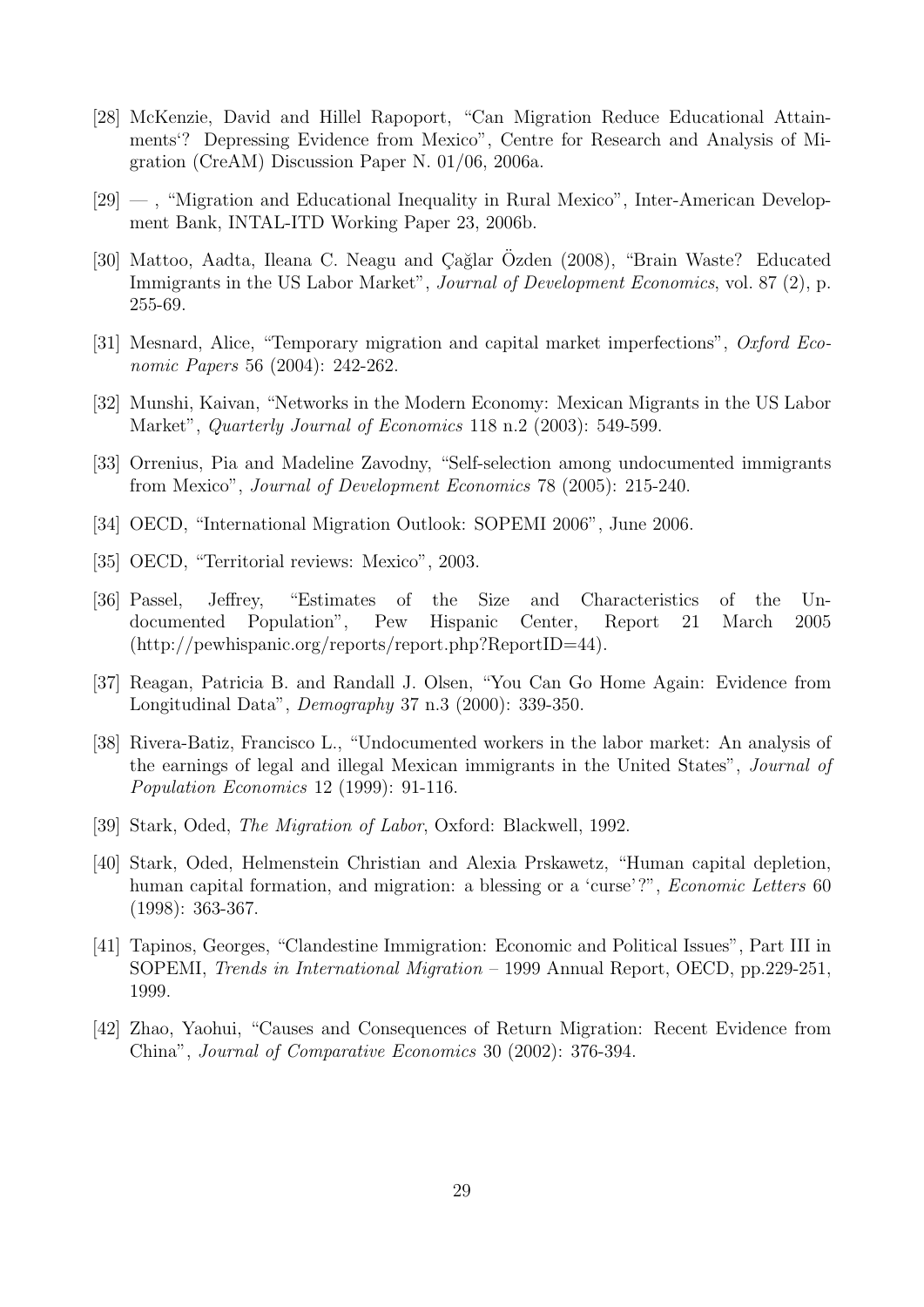# APPENDIX

# A Categories of irregular aliens defining an "illegal migrant" in the survey

The observational unit of the survey — generally defined "illegal immigrant" — is identified according to the legal status of the immigrants as follows:

- 1. clandestine migrants, i.e. a foreigner with an expired (or no) visa that has been in Italian territory for no longer than 6 months and that is present in typical migrant meeting points, like "soup kitchens", orientation activities provided by voluntaries and NGOs, etc.
- 2. individuals applying for asylum or refugee status, i.e.:
	- individuals under temporary protection for humanitarian aid;
	- individuals that should be repatriated to a country where they would be persecuted for reasons concerning race, gender, language, religion, opinions, citizenship, personal or social condition or that would be repatriated to a country where they would not be protected from prosecution (the Italian reference in the law is: ex art.19, 1◦ comma, D.lgs. no.286/98);
- 3. individuals waiting for a rejection decree with accompaniment to the closest border; the rejection decree is usually issued by the local police authority (Questore) to an individual that arrived in Italy avoiding border controls and that was stopped immediately after her/his arrival;
- 4. individuals waiting for an expulsion decree: the decree is issued by the local administrative authority (Prefetto) when the migrant avoided border controls and was not yet rejected;

In our econometric study we used only the first category.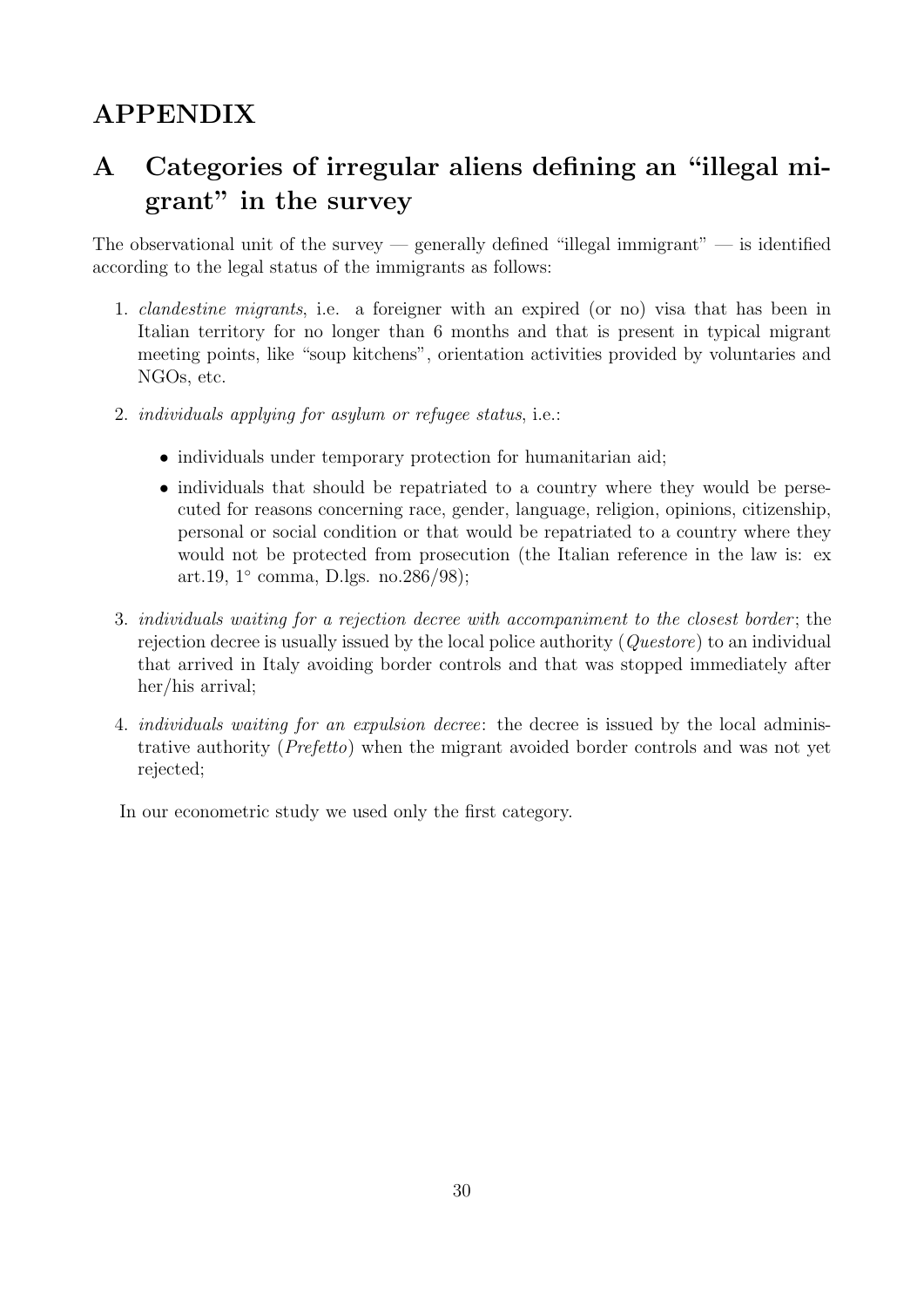# B Variables Description on the SIMI Estimation B Variables Description on the SIMI Estimation

|                      | Description                                | Exp.           | Mean | $\ddot{\mathbf{s}}$ | Type             | Source                 |
|----------------------|--------------------------------------------|----------------|------|---------------------|------------------|------------------------|
|                      |                                            | sign           |      | Dev                 |                  |                        |
| of<br>Years          | number of years the individual             | $+$            | 3.37 | 1.21                | categorical      | Questionnaire          |
| $\it seholing$       | attended school (categorical vari-         |                |      |                     |                  |                        |
|                      | able: 0 none, 1 from 1 to 5 years,         |                |      |                     |                  |                        |
|                      | $2$ from $6$ to $8$ years, $3$ from $9$ to |                |      |                     |                  |                        |
|                      | 11 years, $4$ more than 12 years)          |                |      |                     |                  |                        |
| $Host-country$       | equals 2 if the migrant has good           | $^{+}$         | 0.58 | 0.74                | categorical      | Questionnaire          |
| language             | or advanced knowledge of the               |                |      |                     |                  |                        |
| $\emph{projectency}$ | language of the intended destina-          |                |      |                     |                  |                        |
|                      | tion country, 1 if she has a basic         |                |      |                     |                  |                        |
|                      | knowledge and 0 otherwise                  |                |      |                     |                  |                        |
| Knowledge            | equals the number of foreign lan-          | $^{+}$         | 1.87 | 1.04                | ${\rm category}$ | Questionnaire          |
| foreign<br>of        | guages known with at least a ba-           |                |      |                     |                  |                        |
| language             | sic level of proficiency                   |                |      |                     |                  |                        |
| Highly skilled       | equals 1 if the individual pos-            | $+$            | 0.19 | 0.39                | dumny            | Questionnaire          |
| worker               | sesses highly qualified job skills         |                |      |                     |                  |                        |
|                      | (translator, secretary, financial          |                |      |                     |                  |                        |
|                      | chemist,<br>doctor or<br>advisor,          |                |      |                     |                  |                        |
|                      | teacher, manager, con-<br>lawyer,          |                |      |                     |                  |                        |
|                      | entrepreneur) and $0$<br>sultant,          |                |      |                     |                  |                        |
|                      | otherwise                                  |                |      |                     |                  |                        |
| Migro-               | equals 1 if the individual has rel-        | $+\frac{1}{x}$ | 0.18 | 0.39                | dunnny           | Questionnaire          |
| network              | atives and friends in the intended         |                |      |                     |                  |                        |
|                      | country of destination, 0 other-           |                |      |                     |                  |                        |
|                      | wise                                       |                |      |                     |                  |                        |
| Unemplosed           | equals 1 if the migrant is not em-         |                | 0.56 | $\ddot{0}$ .        | dumny            | Questionnaire          |
| in the home          | ployed before departure, 0 other-          |                |      |                     |                  |                        |
| country              | wise                                       |                |      |                     |                  |                        |
| $con-$<br>Social     | equals 1 if the migrant declares           | $\mathbf{I}$   | 0.68 | 0.46                | dummy            | Questionnaire          |
| fict                 | that there was a social conflict in        |                |      |                     |                  |                        |
|                      | the village or city of origin (resi-       |                |      |                     |                  |                        |
|                      | dence) in the last 5 years, $0$ oth-       |                |      |                     |                  |                        |
|                      | erwise                                     |                |      |                     |                  |                        |
|                      |                                            |                |      |                     |                  | continued on next page |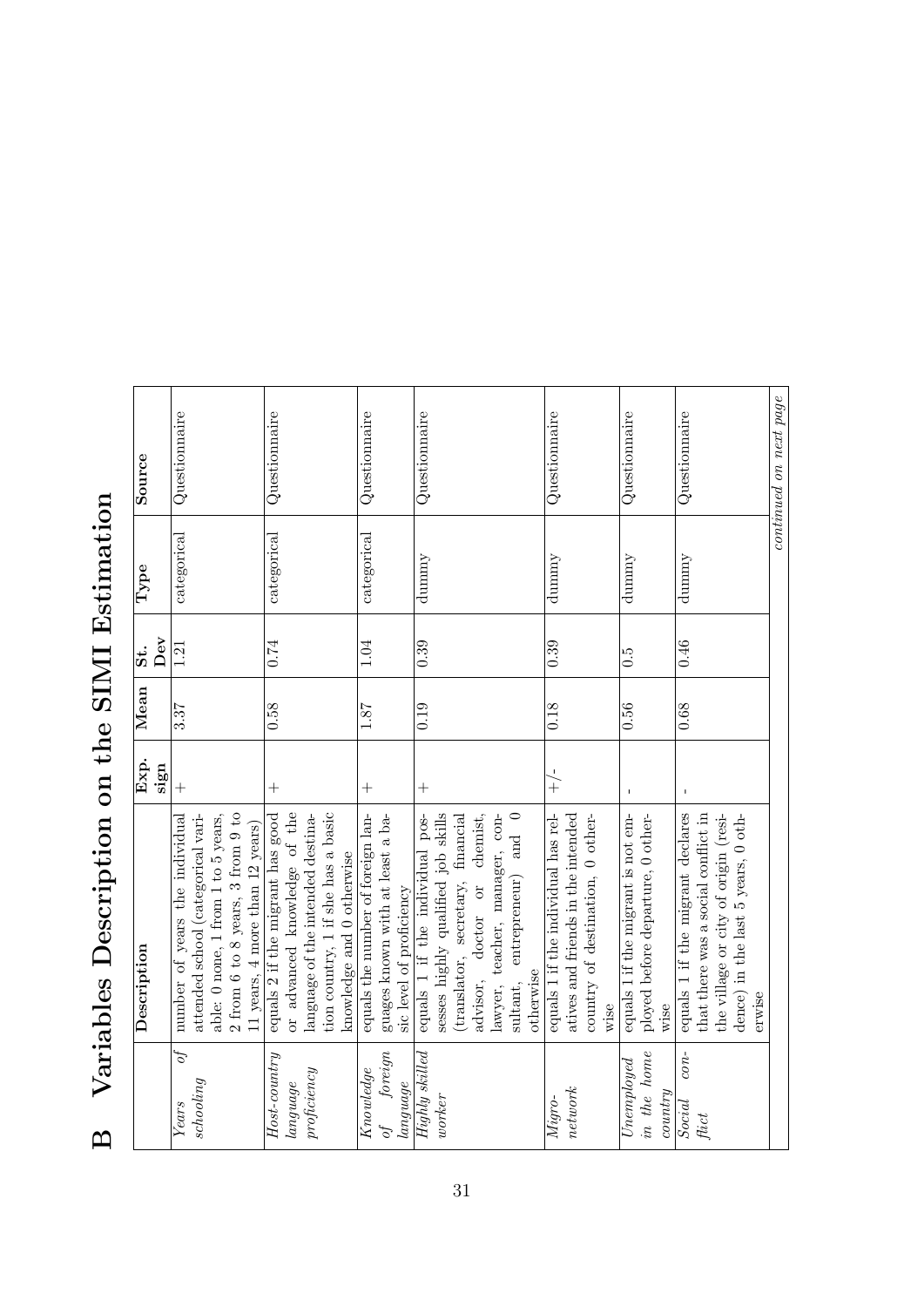| Description                                                                                                                                                                                                                                                        | continued from previous page<br>Source<br>Type<br>Dev<br>$\ddot{s}$ :<br>Mean                                                                     |
|--------------------------------------------------------------------------------------------------------------------------------------------------------------------------------------------------------------------------------------------------------------------|---------------------------------------------------------------------------------------------------------------------------------------------------|
| of origin (residence) in the last 5<br>equals 1 if the migrant declares<br>nancial crisis in the village or city<br>that there was an economic or fi-<br>years, 0 otherwise                                                                                        | Questionnaire<br>dummy<br>0.34                                                                                                                    |
| equals 1 if one or more children<br>are in the home country, 0 other-<br>wise                                                                                                                                                                                      | Questionnaire<br>dummy<br>0.24                                                                                                                    |
| number of relatives that are left<br>in the country of origin                                                                                                                                                                                                      | Questionnaire<br>continuous<br>3.98                                                                                                               |
| ence (internal or international),<br>equals 1 if the individual has al-<br>ready done a migration experi-<br>0 otherwise                                                                                                                                           | Questionnaire<br>dummy<br>0.44                                                                                                                    |
| itude and longitude figures were<br>used for the purpose of finding<br>ical co-ordinates where used to<br>calculate distance; rounded lat-<br>the approximate geographic cen-<br>distance in 1000 Km (Geograph-<br>ter of the origin and destination<br>countries) | on Geographic<br>Edition, August<br>Names and on<br>1988, US Board<br>other sources.<br>Conventional<br>Gazetteer<br>Names,<br>continuous<br>2.04 |
| equals 1 if the individual declares<br>to be a Muslim; 0 otherwise                                                                                                                                                                                                 | Questionnaire<br>dummy<br>0.49                                                                                                                    |
| equals 1 if the individual country<br>of origin is in Europe, 0 otherwise                                                                                                                                                                                          | Questionnaire<br>dummy<br>0.43                                                                                                                    |
| equals 1 if the individual country<br>of origin is in North Africa (Afro-<br>Mediterranean countries), 0 oth-<br>erwise                                                                                                                                            | Questionnaire<br>dummy<br>0.34                                                                                                                    |
| equals 1 if the individual country<br>of origin is in Asia, 0 otherwise                                                                                                                                                                                            | Questionnaire<br>dummy<br>0.44                                                                                                                    |
|                                                                                                                                                                                                                                                                    | continued on next page                                                                                                                            |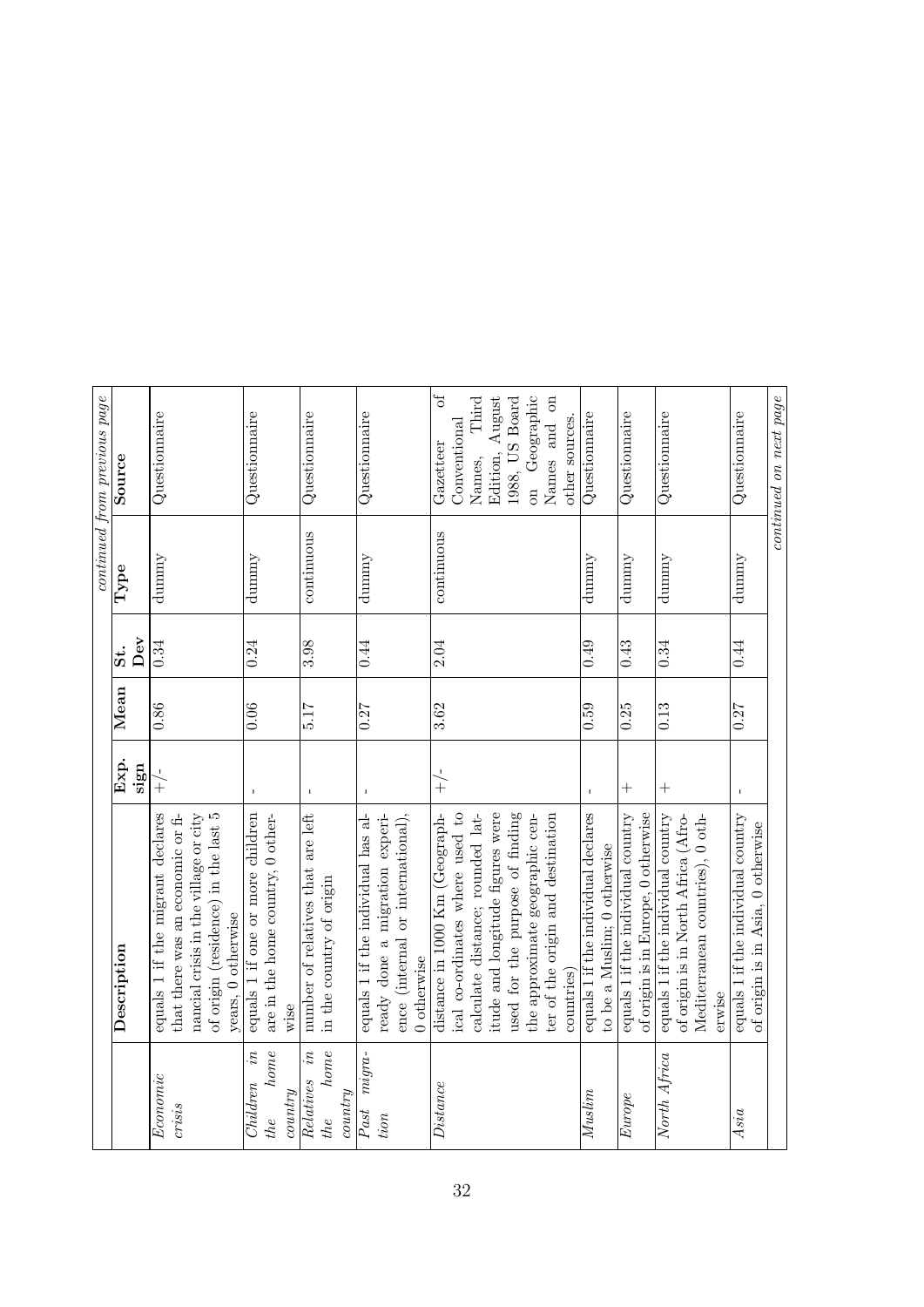| continued from previous page | Source     | uestionnaire                                                                                    |
|------------------------------|------------|-------------------------------------------------------------------------------------------------|
|                              | lype       | dummy                                                                                           |
|                              | Dev        |                                                                                                 |
|                              | Mean St.   | $0.014$ 0.12                                                                                    |
|                              |            |                                                                                                 |
|                              | escription | of origin is in Central and Latin<br>equals 1 if the individual country<br>America, 0 otherwise |
|                              |            | 'outh Amer-<br>ica                                                                              |

 $\overline{\phantom{a}}$ 

ä

 $\overline{a}$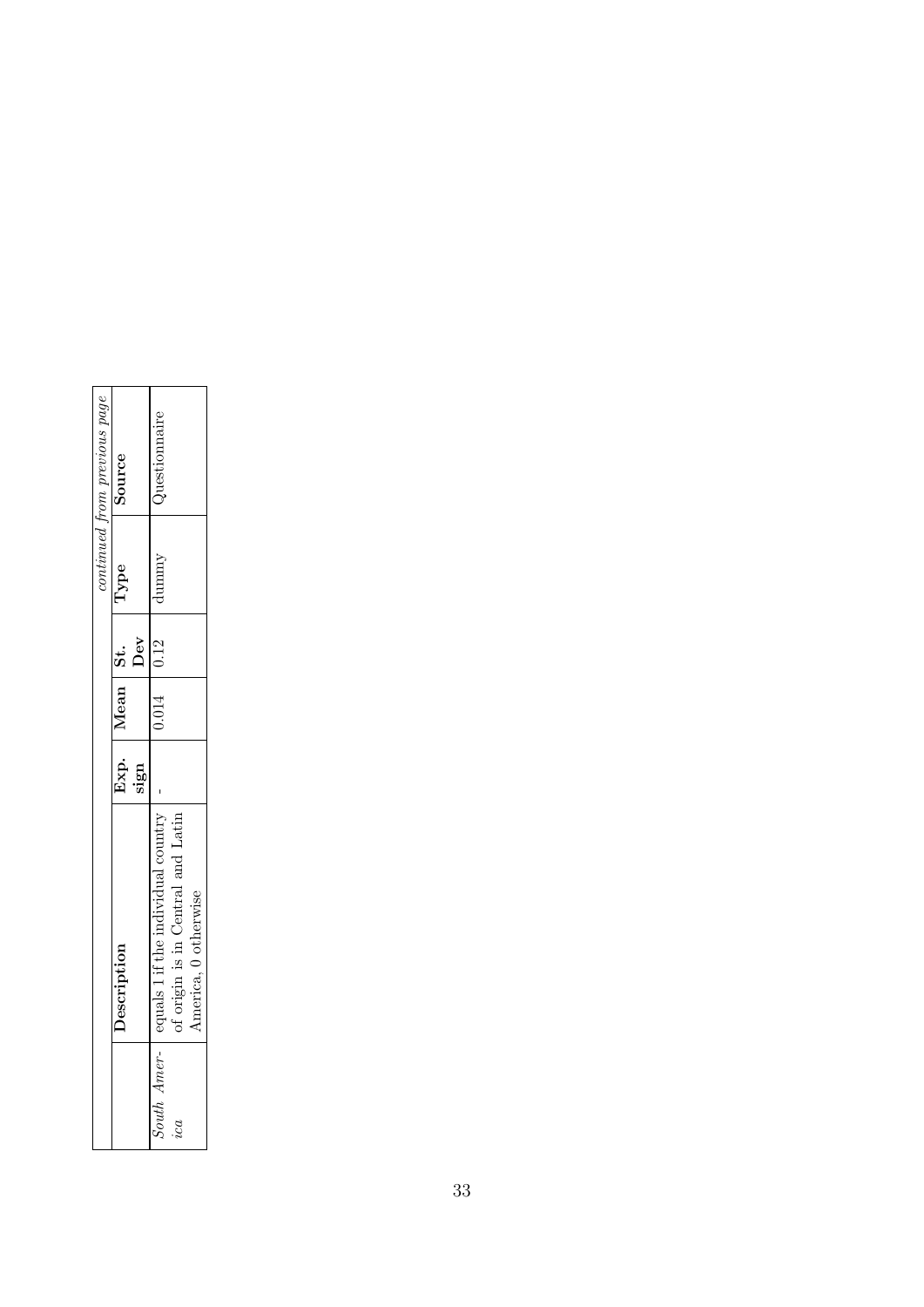# C Complete estimation results for both SMM and SIMI

| Regressors                                                   | $\left( 1\right)$                   | $\left( 2\right)$   | $\left( 3\right)$        |
|--------------------------------------------------------------|-------------------------------------|---------------------|--------------------------|
| <b>Skill Measures</b>                                        |                                     |                     |                          |
| School(>2ndary)                                              | $-0.210**$                          |                     |                          |
| $\text{School}(>2\text{ndary}) \times \text{D}(6\text{mUS})$ | (0.0984)<br>$0.624$ * **<br>(0.139) |                     |                          |
| High-Skilled worker                                          |                                     | $0.278*$<br>(0.157) |                          |
| High-Skilled worker $\times$ D(6mUS)                         |                                     | 0.138<br>(0.339)    |                          |
| Knowledge of English                                         |                                     |                     | $-1.084$ * **<br>(0.331) |
| Knowledge of English $\times$ D(6mUS)                        |                                     |                     | $1.448**$<br>(0.641)     |
| Network variables                                            |                                     |                     |                          |
| Number of Relatives in US                                    | $-0.0112**$                         | $-0.0104**$         | $-0.0115***$             |
|                                                              | (0.00401)                           | (0.00414)           | (0.00411)                |
| Prefer English TV channel                                    | $-0.233*$                           | $-0.299**$          | $-0.185$                 |
|                                                              | (0.129)                             | (0.141)             | (0.133)                  |
| Family in Mexico                                             | $0.362$ ***                         | $0.419$ ***         | $0.410$ * **             |
|                                                              | (0.0907)                            | (0.0944)            | (0.0902)                 |
| Other control variables                                      |                                     |                     |                          |
| Male                                                         | $0.505$ * **                        | $0.478$ ***         | $0.485$ ***              |
| Age                                                          | (0.0893)                            | (0.0937)            | (0.0887)                 |
|                                                              | 0.00417                             | 0.00316             | 0.00354                  |
| <b>US Bank Account</b>                                       | (0.00535)                           | (0.00559)           | (0.00535)                |
|                                                              | $-0.177$                            | $-0.201$            | $-0.200$                 |
| US State1                                                    | (0.145)                             | (0.154)             | (0.146)                  |
|                                                              | $-0.0479$                           | $-0.0808$           | $-0.0119$                |
| US State3                                                    | (0.146)                             | (0.155)             | (0.145)                  |
|                                                              | $0.265*$                            | 0.216               | $0.299*$                 |
| US State4                                                    | (0.154)                             | (0.166)             | (0.153)                  |
|                                                              | $0.326*$                            | 0.293               | $0.327*$                 |
| $\rm US$ State<br>5 $\,$                                     | (0.181)                             | (0.194)             | (0.179)                  |
|                                                              | 0.0945                              | 0.107               | 0.0691                   |
| US State6                                                    | (0.153)                             | (0.165)             | (0.152)                  |
|                                                              | $0.338*$                            | 0.266               | $0.351*$                 |
| Mex Mesoregion 2                                             | (0.196)                             | (0.208)             | (0.194)                  |
|                                                              | $-0.181*$                           | $-0.275**$          | $-0.209**$               |
| Mex Mesoregion 3                                             | (0.107)                             | (0.113)             | (0.106)                  |
|                                                              | $-0.120$                            | $-0.340$            | $-0.177$                 |
| Mex Mesoregion 4                                             | (0.231)                             | (0.239)             | (0.234)                  |
|                                                              | $-0.376*$                           | $-0.472*$           | $-0.366$                 |
|                                                              | (0.222)                             | (0.244)             | (0.225)                  |

Table 5: Estimates of the Probit Model for the Intention to Return in SMM

continued on next page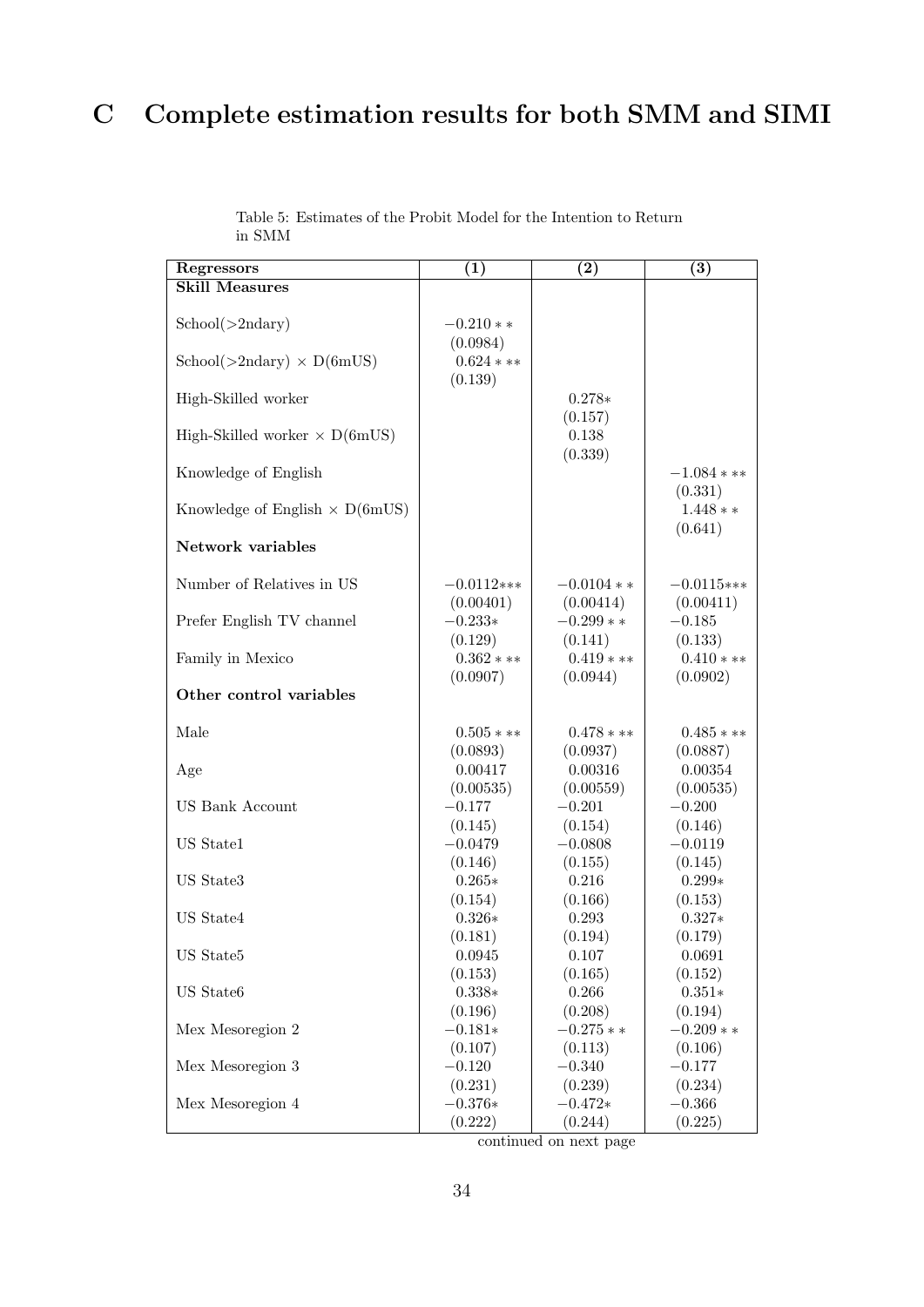Table 5: continued

| Regressors       | - 1       | $\bf{2}$   | $\left 3\right\rangle$ |
|------------------|-----------|------------|------------------------|
| Mex Mesoregion 5 | $-0.132$  | $-0.258**$ | $-0.163$               |
|                  | (0.115)   | (0.120)    | (0.114)                |
| Constant         | $-0.273$  | $-0.258$   | $-0.315$               |
|                  | (0.223)   | (0.216)    | (0.202)                |
| Observations     | 1025      | 910        | 1025                   |
| Pseudo $R^2$     | 0.098     | 0.091      | 0.093                  |
| Log likelihood   | $-636.86$ | $-568.96$  | $-641.10$              |

Notes: \*\*\*, \*\*,\* denotes significance at 1, 5 and 10 per cent level respectively. Standard errors in parenthesis. Probability of return (baseline) = 0.550. US State 2 of reference is New York; Mexican mesoregion 1 of reference is

the Center including Federal District, Querétaro, Hidalgo, Tlaxcala, Puebla, Morelos and the State of Mexico.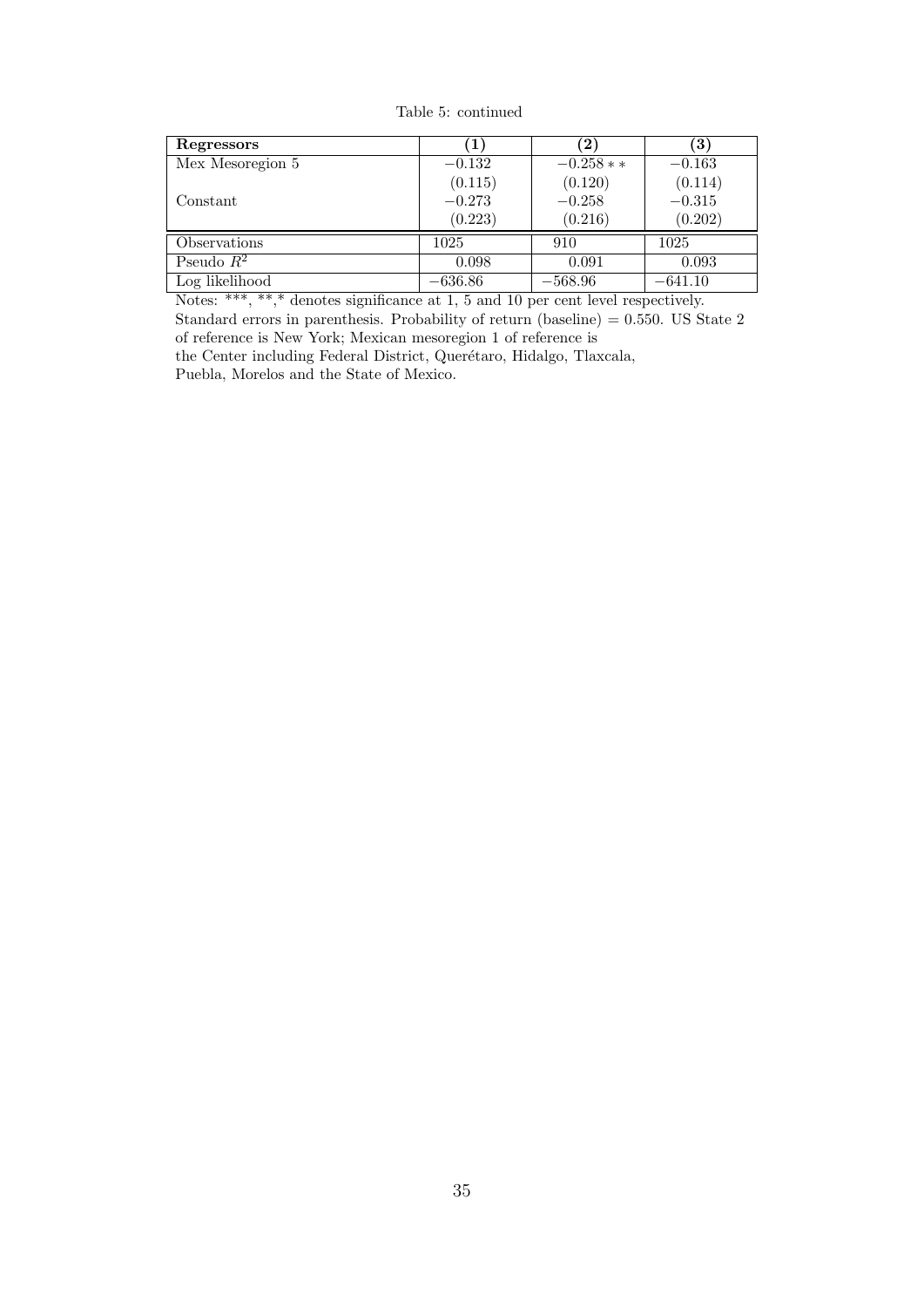| $n$ tontion to $B_0$<br>י<br>ב                           |                                                                                                                                                                            |
|----------------------------------------------------------|----------------------------------------------------------------------------------------------------------------------------------------------------------------------------|
| Table 6: Estimates of the Probit Model for the Intention | .<br>יונדני                                                                                                                                                                |
|                                                          | -<br>-<br>-<br>-<br>-<br>-<br>: בשני<br>ג<br>$\frac{1}{2}$ $\frac{1}{2}$ $\frac{1}{2}$ $\frac{1}{2}$ $\frac{1}{2}$ $\frac{1}{2}$ $\frac{1}{2}$ $\frac{1}{2}$ $\frac{1}{2}$ |
|                                                          | ни ртити ошу<br>CHA ET<br>.<br>ع                                                                                                                                           |

| Regressors                        | $\Xi$                 | $\rm \tilde{\Xi}$     | <u>ဇ</u>              | $\widehat{4}$         | قع                                                            | ම                                               | É                               |
|-----------------------------------|-----------------------|-----------------------|-----------------------|-----------------------|---------------------------------------------------------------|-------------------------------------------------|---------------------------------|
| <b>Skills</b>                     |                       |                       |                       |                       |                                                               |                                                 |                                 |
| Years of schooling                | $0.106^+$<br>(0.059)  |                       |                       |                       | $0.099^{+}$                                                   |                                                 |                                 |
| High-Skilled worker               |                       | $0.553*$<br>(0.23)    |                       |                       | (0.059)<br>(0.242)<br>$0.42^{+}$                              | $0.467$<br>$(0.236)$                            | $0.507$ <sup>*</sup><br>(0.234) |
| Knowledge of foreign languages    |                       |                       | $(0.198^{**}$         |                       |                                                               | $0.173*$<br>(0.077)                             |                                 |
| Host-country language proficiency |                       |                       |                       | $0.295***$<br>(0.107) |                                                               |                                                 | $0.275***$<br>(0.108)           |
| Individual covariates             |                       |                       |                       |                       |                                                               |                                                 |                                 |
| Migronetwork                      | $0.312^{+}$           | $0.352*$              | 0.288                 | $0.332+$              |                                                               | $\begin{array}{c} 0.293 \\ (0.179) \end{array}$ | $0.337 +$                       |
| $Unemployed$ in the home country  | (0.177)<br>$-0.175$   | (0.176)<br>$-0.125$   | (0.178)<br>$-0.203$   | (0.183)<br>$-0.207$   | $\begin{array}{c} 0.310^{+} \\ (0.178) \\ -0.118 \end{array}$ | $-0.128$                                        | (0.184)<br>$-0.127$             |
|                                   | (0.15)                | (0.153)               | $\left(0.15\right)$   | $\left(0.152\right)$  |                                                               |                                                 | (0.157)                         |
| Children in the home country      | $0.418*$              | $0.396*$              | $0.434*$              | $0.405*$              | $(0.154)$<br>0.384*                                           | $(0.154)$<br>0.395*                             | $0.359^{\ast}$                  |
|                                   | (0.177)               | $-0.43**$<br>(0.177)  | $-0.412*$<br>(0.177)  | $-0.422**$<br>(0.178) | (0.178)                                                       | $-0.436***$<br>(0.179)                          | $-0.451***$<br>(0.180)          |
| Past migration                    | $-0.385*$<br>(0.164)  | (0.163)               | (0.164)               | (0.165)               | $-0.412*$<br>(0.165)                                          | (0.165)                                         | (0.166)                         |
| Country of Origin                 |                       |                       |                       |                       |                                                               |                                                 |                                 |
| $GNI$ per capita $(log, 2001)$    | $0.497**$             | $0.530**$             | $0.471***$            | $0.489***$            | $0.513**$                                                     | $0.493**$                                       | $0.511**$                       |
|                                   | (0.139)               | (0.138)               | (0.140)               | (0.140)               | (0.139)                                                       | (0.140)                                         | $(0.141)$<br>-0.721**           |
| Social conflict                   | $-0.775**$            | $-0.758**$            | $-0.717**$            | $-0.695**$            | $-0.791**$                                                    | $-0.740**$                                      |                                 |
| Economic crisis                   | $0.524*$<br>(0.181)   | $0.561*$<br>(0.178)   | $0.441*$<br>(0.179)   | $0.463*$<br>(0.181)   | $0.552*$<br>(0.182)                                           | $0.476*$<br>(0.180)                             | $0.496*$<br>(0.182)             |
|                                   | (0.227)               | (0.227)               | (0.230)               | (0.234)               | (0.228)                                                       | (0.231)                                         | (0.235)                         |
| Distance(in log)                  | $0.233***$            | $0.257***$            | $0.268***$            | $0.249**$             | $0.239***$                                                    | $0.273**$                                       | $0.261**$                       |
|                                   | (0.077)               | (0.077)               | (0.078)               | (0.080)               | (0.077)                                                       | (0.078)                                         | (0.081)                         |
| Muslim                            | $0.379***$            | $0.318*$              | $0.354*$              | $0.303+$              | $0.372*$                                                      | $0.349*$                                        | $0.301 +$                       |
|                                   | (0.159)               | (0.157)               | (0.159)               | (0.160)               | (0.160)                                                       | (0.159)                                         | (0.160)                         |
| Asia                              | $-0.746**$<br>(0.254) | $-0.769**$<br>(0.250) | $-0.691**$<br>(0.256) | $-0.730**$<br>(0.256) | $-0.758**$<br>(0.255)                                         | $-0.725**$<br>(0.258)                           | $-0.763**$<br>(0.259)           |
| South America                     | $-2.65***$            | $2.837***$            | $-2.707**$            | $3.049***$            | $-2.74**$                                                     | $-2.818**$                                      | $-3.171**$                      |
|                                   |                       |                       |                       |                       | continued on next page                                        |                                                 |                                 |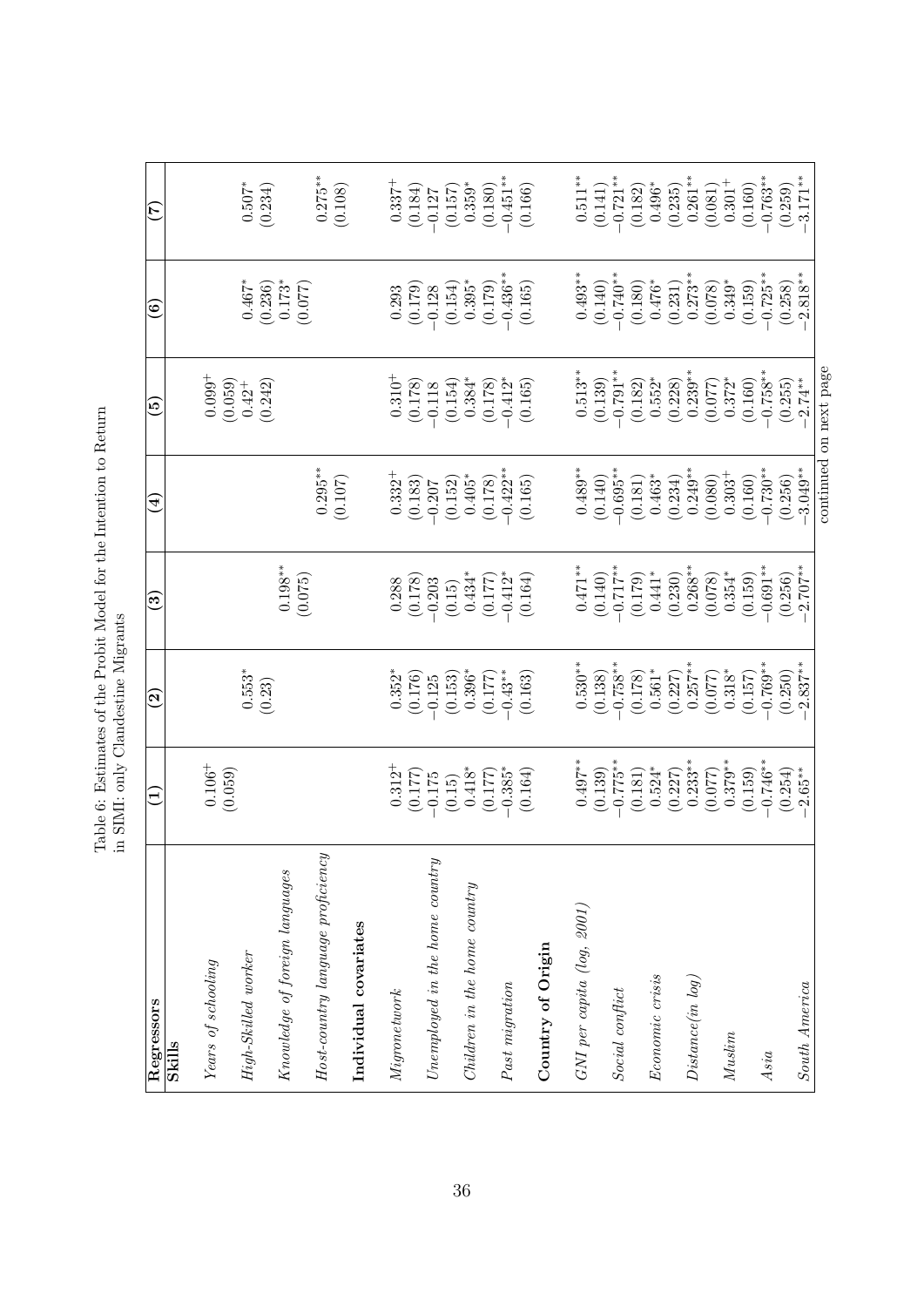| خ |  |
|---|--|
|   |  |

| Regressors                     |                                                                         | $\widehat{\mathbf{c}}$                        |                                                                         | $\bigoplus$                                                                                                    | $\widetilde{\mathbf{e}}$                                                  | ව                                                                                    |                                                                           |
|--------------------------------|-------------------------------------------------------------------------|-----------------------------------------------|-------------------------------------------------------------------------|----------------------------------------------------------------------------------------------------------------|---------------------------------------------------------------------------|--------------------------------------------------------------------------------------|---------------------------------------------------------------------------|
|                                |                                                                         |                                               |                                                                         |                                                                                                                |                                                                           |                                                                                      |                                                                           |
| Europe                         |                                                                         | (256.0                                        |                                                                         |                                                                                                                |                                                                           |                                                                                      |                                                                           |
|                                | $(0.950)$<br>$-0.012$<br>$(0.329)$<br>$-0.128$<br>$-0.379$<br>$-3.70**$ | $(0.326)$<br>0.009<br>$(0.374)$<br>$-4.195**$ | $(0.942)$<br>$0.310$<br>$(0.336)$<br>$-0.034$<br>$(0.378)$<br>$-3.70**$ | $\begin{array}{c} (0.967) \\ (0.338) \\ (0.336) \\ (0.336) \\ (0.338) \\ (0.338) \\ (-0.3347^{**} \end{array}$ | $(0.951)$<br>$-0.042$<br>$(0.330)$<br>$-0.116$<br>$(0.380)$<br>$-4.188**$ | $(0.945)$<br>$0.243$<br>$(0.338)$<br>$-0.034$<br>$(0.378)$<br>$-4.238$ <sup>**</sup> | $(0.959)$<br>$-0.0005$<br>$(0.338)$<br>$-0.067$<br>$-0.067$<br>$-1.04$ ** |
| North Africa                   |                                                                         |                                               |                                                                         |                                                                                                                |                                                                           |                                                                                      |                                                                           |
|                                |                                                                         |                                               |                                                                         |                                                                                                                |                                                                           |                                                                                      |                                                                           |
| Constant                       |                                                                         |                                               |                                                                         |                                                                                                                |                                                                           |                                                                                      |                                                                           |
|                                | (1.000)                                                                 | (1.026)                                       | (0.996)                                                                 | (1.009)                                                                                                        | (1.044)                                                                   | (1.039)                                                                              | 1.058)                                                                    |
| Observations                   | 430                                                                     | 138                                           | 136                                                                     | 127                                                                                                            | 130                                                                       | 136                                                                                  | 127                                                                       |
| Pseudo R <sup>2</sup>          | 0.168                                                                   | $0.173\,$                                     | 0.176                                                                   | 0.181                                                                                                          | 0.174                                                                     | 0.183                                                                                | 0.190                                                                     |
| $Log\ likelihood$              | 214.9                                                                   | 219.6                                         | 217.5                                                                   | 211.4                                                                                                          | 213.5                                                                     | 215.5                                                                                | $-209.1$                                                                  |
| Standard errors in parentheses |                                                                         | asserine                                      | $\overline{\mathsf{I}}$                                                 |                                                                                                                |                                                                           |                                                                                      |                                                                           |

Standard errors in parentheses / Probability of return (baseline) =  $0.754$  $\mathcal{L}$ boundant critics in Pearchinesco / 1 role-willing of recentling the significant at 1% + significant at 1%

 $+$  significant at 10%;  $*$  significant at 5% ;  $**$  significant at 1%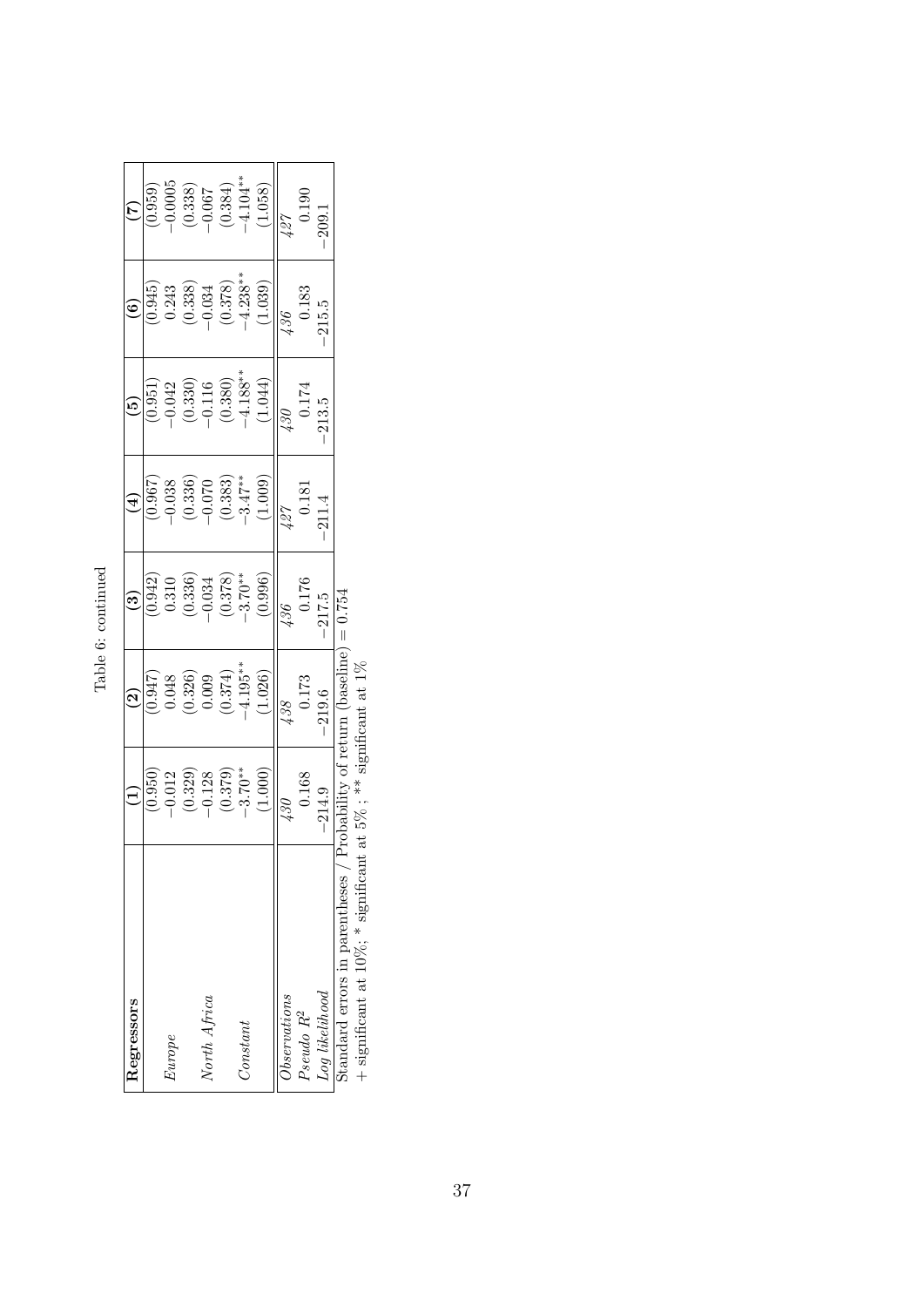| Regressors                        | F                                | $\widetilde{\boldsymbol{\mathcal{G}}}$ | $\odot$              | $\overline{\mathcal{A}}$ | قع                     | $\mathfrak{S}$                                                | E                      |
|-----------------------------------|----------------------------------|----------------------------------------|----------------------|--------------------------|------------------------|---------------------------------------------------------------|------------------------|
| Skills and network                |                                  |                                        |                      |                          |                        |                                                               |                        |
| Years of schooling                | $0.131***$<br>(0.040)            |                                        |                      |                          | $0.131***$<br>(0.041)  |                                                               |                        |
| High-Skilled worker               |                                  | $0.349*$<br>(0.167)                    |                      |                          | (0.172)<br>0.274       | $\begin{array}{c} 0.273 \\ (0.170) \\ 0.174^{**} \end{array}$ | $0.298^{+}$<br>(0.170) |
| Knowledge of foreign languages    |                                  |                                        | $0.184**$<br>(0.053) |                          |                        | (0.053)                                                       |                        |
| Host-country language proficiency |                                  |                                        |                      | $0.158*$<br>(0.067)      |                        |                                                               | $0.144***$<br>(0.068)  |
| Individual covariates             |                                  |                                        |                      |                          |                        |                                                               |                        |
| Migronetwork                      | $0.494***$                       | $0.578***$                             | $0.477**$            | $0.570**$                | $0.496^{\ast\ast}$     | $0.485***$                                                    | $0.579***$             |
| $Unemplosed$ in the home country  | (0.136)<br>$-0.239$              | $-0.202*$<br>(0.133)                   | $-0.234*$<br>(0.136) | $-0.255*$<br>(0.139)     | $(0.136)$<br>-0.201*   | $-0.195+$<br>(0.136)                                          | $-0.212*$<br>(0.139)   |
|                                   | (0.101)                          | (0.102)                                | (0.100)              | (0.101)                  | (0.104)                | (0.103)                                                       | (0.104)                |
| Children in the home country      | $0.519***$                       | $0.484***$                             | $0.502**$            | $0.492**$                | $0.494***$             | $0.477**$                                                     | $0.464***$             |
| $Fast\ migration$                 | (0.120)<br>$-0.232$ <sup>*</sup> | $-0.279*$<br>(0.120)                   | $-0.286*$<br>(0.119) | $-0.280*$<br>(0.120)     | $-0.241*$<br>(0.121)   | $-0.292**$<br>(0.120)                                         | $-0.288***$<br>(0.121) |
|                                   | (0.112)                          | (0.111)                                | (0.111)              | (0.111)                  | (0.112)                | (0.111)                                                       | (0.111)                |
| Country of Origin                 |                                  |                                        |                      |                          |                        |                                                               |                        |
| $GNI$ per capita $(log, 2001)$    | $0.289***$                       | $0.339***$                             | $0.279***$           | $0.314***$               | $0.299***$             | $0.290***$                                                    | $0.326**$              |
|                                   | (0.088)                          | (0.087)                                | (0.089)              | (0.088)                  | (0.088)                | (0.089)                                                       | (0.089)                |
| Social conflict                   | $-0.588**$                       | $-0.569***$                            | $-0.540**$           | $-0.553***$              | $-0.587***$            | $-0.542**$                                                    | $-0.556***$            |
|                                   | (0.125)                          | (0.123)                                | (0.124)              | (0.125)                  | (0.125)                | (0.124)                                                       | (0.125)                |
| Economic crisis                   | $0.417***$                       | $0.403**$                              | $0.378*$             | $0.431***$               | $0.425**$              | $0.387**$                                                     | $0.439***$             |
|                                   | (0.148)                          | (0.148)                                | (0.149)              | (0.150)                  | (0.148)                | (0.149)                                                       | (0.150)                |
|                                   |                                  |                                        |                      |                          | continued on next page |                                                               |                        |

Table 7: Estimates of the Probit Model for the Intention to Return in SIMI: Whole Sample  $\,$ Table 7: Estimates of the Probit Model for the Intention to Return in SIMI: Whole Sample